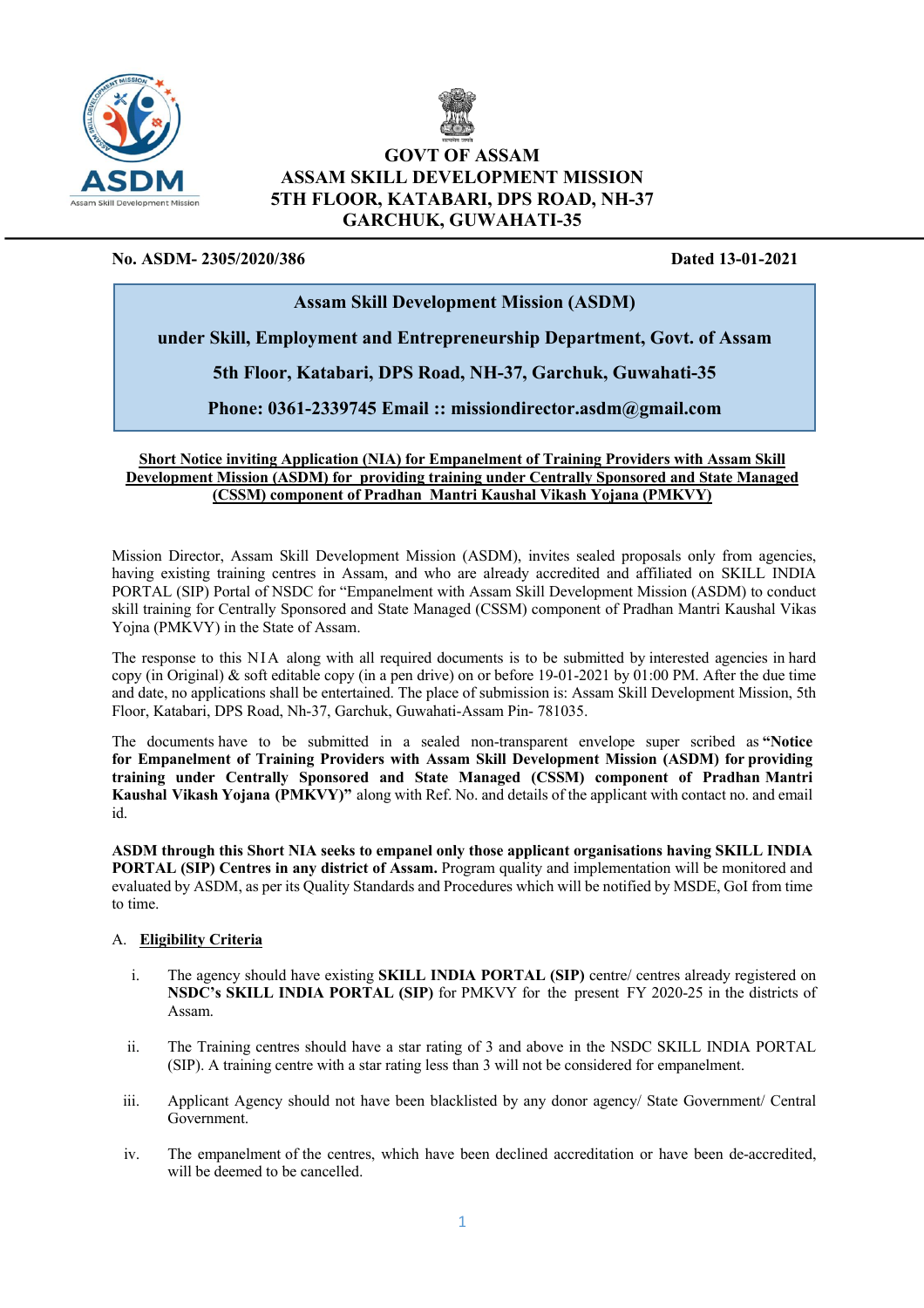*For Point No. iv., it is mandatory to submit Accreditation Certificate issued by respective SSC and NSDC* **B. Application Procedure:**

- 1. In response to this NIA, applicant organisations meeting above criteria can apply for empanelment in the prescribed format, with required documents. ASDM based on the requirements and available targets shall empanel such Agencies.
- 2. The applicant organisations need to fill up the following TECHs and submit on or before the last date of submission:-
	- Ø TECH 1 Cover Letter
	- $\triangleright$  TECH 2 Data Sheet of Organisation
	- Ø TECH 3 List of Centres & Job roles registered, accredited and affiliated on SKILL INDIA PORTAL (SIP)
	- $\triangleright$  TECH 4 Self declaration for not being blacklisted
	- Ø TECH 5 Self-Declaration
	- $\triangleright$  TECH 6- Methodology
	- Ø TECH 7- Work Completion Certificate
- 3. TECH 3 also needs to be submitted in soft copy in format of xls or xlsx format in pen-drive, CD, DVD along with hard copy in bid file.
- 4. Last date for submission of documents for empanelment is  $20<sup>th</sup>$  January 2020, 05:00 PM.
- 5. The Applicant needs to mandatorily submit a Non Refundable Bid Processing Fee of INR 5,000/- in the form of a Demand Draft drawn in favour of "Assam Skill Development Mission" payable at Guwahati.

## **C. Process Flow:**

- 1. NIA opening date is 13-01-2021 from 10:00 AM
- 2. Last date of submission of Short NIA is 20-01-2021 by 05:00 PM
- 3. Agencies need to submit Only One response to NIA document in Hard Copy (in Original). Further, the Agency needs to submit Soft Copy of the response to NIA in editable format (Microsoft word) in a pen drive. The Response to NIA in Hard Copy as well as Soft Copy (in a per drive), along with Demand Draft for Bid Processing fee have to be submitted in a sealed non-transparent envelope super scribed as **"Notice for Empanelment of Training Providers with Assam Skill Development Mission (ASDM) for providing training under Centrally Sponsored and State Managed (CSSM) component of Pradhan Mantri Kaushal Vikash Yojana (PMKVY)"** along with Ref. No. and details of the applicant with contact no. and email id.
- 4. After submission of application, ASDM shall scrutinise the documents.
- 5. Agencies with proper documentation will be awarded target numbers for implementing the training.
- 6. The target will be allocated based on job roles mentioned in Annexure-I against the district.
- 7. If there are multiple centresin the district with the same job role mentioned in Annexure-I, the shortlisting will be done as per the star rating of the centre in Skill India Portal, and if the star rating matches then past experience in placement will be measured for allocation of target.

# **D. Right to accept any Bid and to reject any or all Bids**

ASDM reserves the right to accept or reject any proposal, and to annul the tendering process and reject all proposals at any time prior to award of work, without thereby incurring any liability to the affected bidder(s) or any obligation to inform the affected bidder(s) of the grounds for action so taken. Also, ASDM reserve the right to cancel or modify this NIA at any time.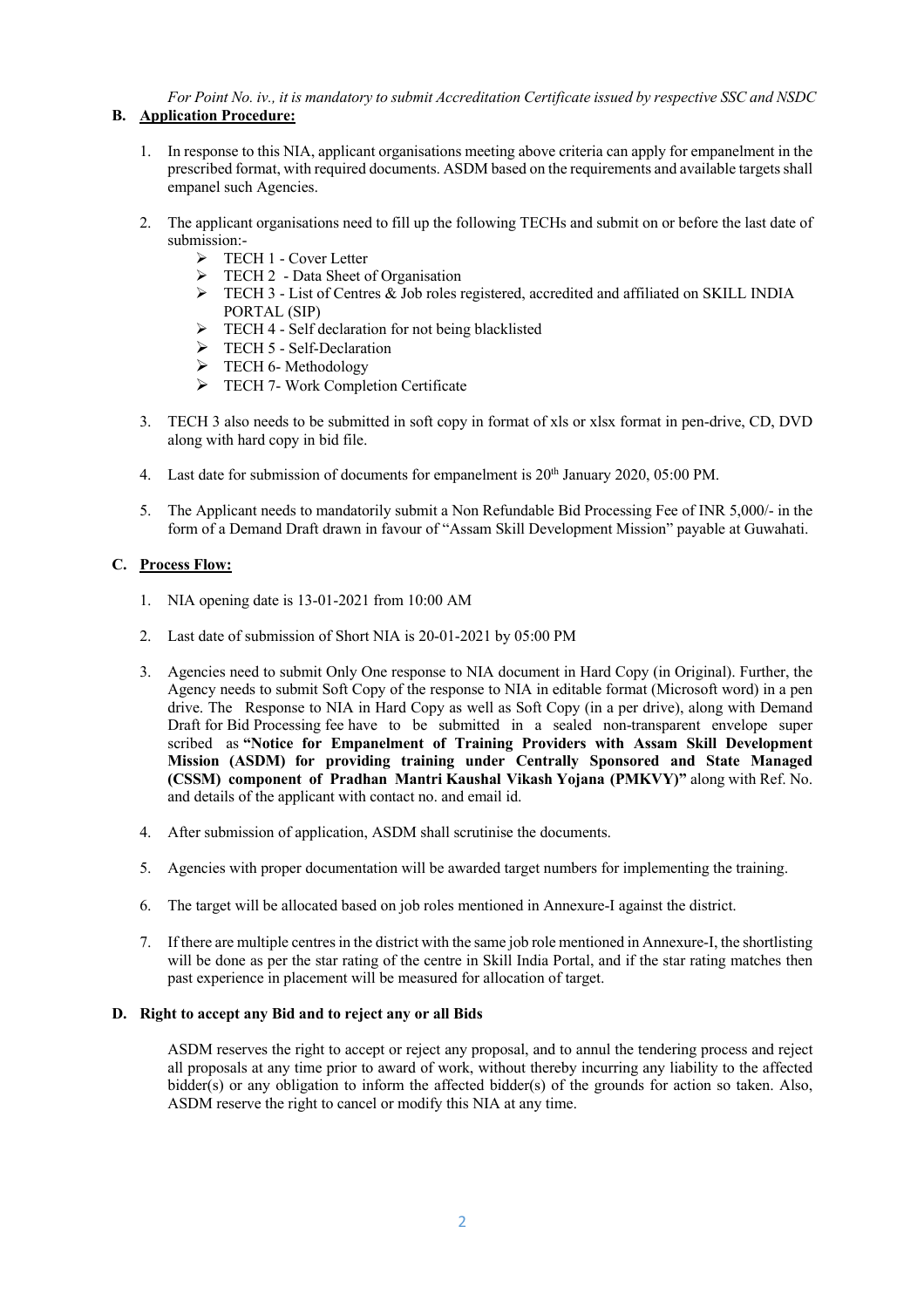## **E. Bid Validity Period**

- i. The proposals shall be valid for a period of 180 days from the date of submission of bids. A proposal valid for a shorter period may be rejected as non-responsive. On completion of the validity period, unless the bidder withdraws his proposal in writing, it will be deemed to be valid until such time that the Bidder formally (in writing) withdraws his proposal.
- ii. In exceptional circumstances, at its discretion, ASDM may solicit the bidder's consent for an extension of the validity period. The request and the responses thereto shall be made in writing/ email.
- iii. Performance Guarantee to be provided Rs. 25,000.00 per job role post providing of target to the centre and may be forfeited on establishment of non-performance as per guidelines.

### **F. Force Majeure**

Definition:

- For the purposes of this Agreement, "Force Majeure" means an event which is beyond the reasonable control of a Party, and which makes a Party's performance of its obligations hereunder impossible or so impractical as reasonably to be considered impossible in the circumstances, and includes, but is not limited to, war, riots, civil disorder, earthquake, fire, explosion, storm, flood or other adverse weather conditions, strikes, lockouts or other industrial action (except where such strikes, lockouts or other industrial action are within the power of the Party invoking Force Majeure to prevent), confiscation or any other action by government agencies.
- Force Majeure shall not include (i) any event which is caused by the negligence or intentional action of a Party or agents employees thereof, nor (ii) any event which a diligent Party could reasonably have been expected to both (A) take into account at the time of the conclusion of this Agreement and (B) avoid or overcome in the carrying out of its obligations hereunder
- Force Majeure shall not include insufficiency of funds or failure to make any payment required hereunder.

#### G. **Notification procedure for Force Majeure**

- i. The affected Party shall notify the other Party of a Force Majeure event within seven (7) days of occurrence of such event. If the other Party disputes the claim for relief under Force Majeure it shall give the claiming Party written notice of such dispute within thirty (30) days of such notice.
- ii. Upon cessation of the situation which led the Party claiming Force Majeure, the claiming Party shall within seven (7) days hereof notify the other Party in writing of the cessation and the Parties shall as soon as practicable thereafter continue performance of all obligations.

### **H. Consultation and duty to mitigate**

The affected Party shall, at its own cost, take all steps reasonably required to remedy and mitigate the effects of the Force Majeure event and restore its ability to perform its obligations under this Agreement as soon as reasonably practicable. The Parties shall consult with each other to determine the reasonable measures to be implemented to minimize the losses of each Party resulting from the Force Majeure event. The affected Party shall keep the other Parties informed of its efforts to remedy the effect of the Force Majeure event and shall make reasonable efforts to mitigate such event on a continuous basis and shall provide written notice of the resumption of performance hereunder.

## **I. Dispute Resolution: -**

The parties will try to mutually resolve any disputes as far as practically possible. In case, the dispute could not be resolved mutually, the parties will go for Arbitration.

The place of Arbitration will be at Guwahati. Also, all legal matters arising out of this agreement will be subject to the jurisdiction of the Hon'ble courts situated at Guwahati.

#### **J. Penalty Clause**

In case the deliverable is delayed beyond the submission date or the revised completion date (as agreed by ASDM in writing), penalty will be leviable as per Service Level Metrices in Appendix I.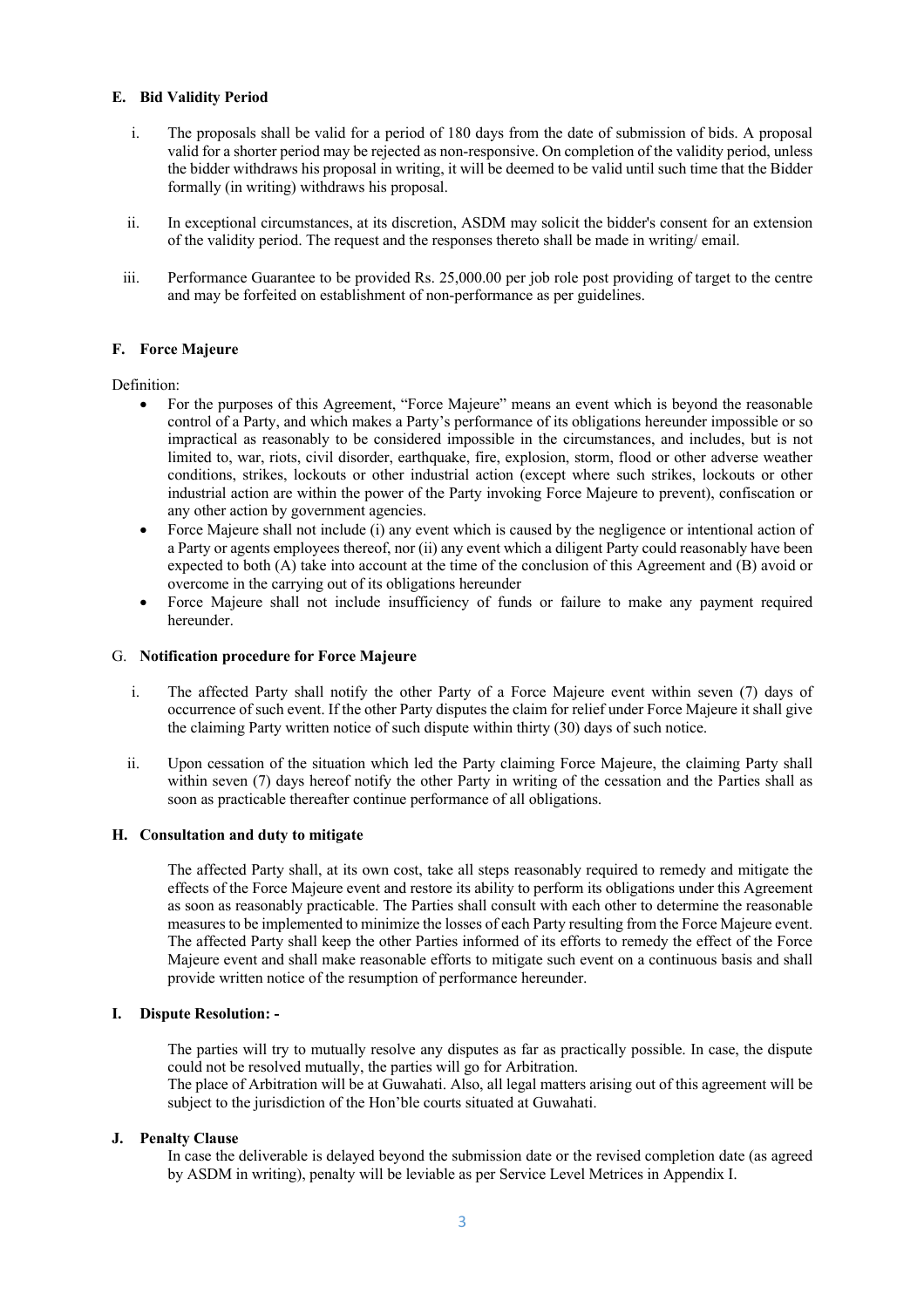# **TECH 1**

## *(On letter head of the Applicant organisation signed by authorized representative)*

## **Cover Letter**

To The Mission Director Assam Skill Development Mission Guwahati, Assam

### **Sub: Empanelment of Training Providers with Assam Skill Development Mission (ASDM) for providing training under Centrally Sponsored and State Managed (CSSM) component of Pradhan Mantri Kaushal Vikash Yojana (PMKVY)**

Dear Sir,

We the undersigned request you to empanel us as Training Partner with Assam Skill Development Mission. We make the following declarations:

- 1. We have understood the requirements, terms and conditions of the Training Schemes of ASDM, and we accept the same. We also agree and undertake to abide by all these terms and conditions.
- 2. We have submitted application in the prescribed format. We agree to offer any further clarifications and explanations on the application submitted.
- 3. We understand that our proposal would be evaluated by ASDM, which may accept or reject our proposal or accept our proposal with modifications. We acknowledge the right of ASDM to reject our Proposal without assigning any reason or otherwise and hereby waive, to the fullest extent permitted by applicable law, our right to challenge the same on any account whatsoever.
- 4. The information submitted in our Proposal is complete, is strictly as per the requirements as stipulated in the notice inviting proposal, and is correct to the best of our knowledge and understanding.
- 5. We would be solely responsible for any errors/omissions/false information in our Proposal. We acknowledge that ASDM will be relying on the information provided in the Proposal and the documents accompanying such Proposal for empanelment of the applicant for the aforesaid programme, and we certify that all information provided in the application and the Formats attached herewith are true and correct; nothing has been omitted which renders such information misleading; and all documents accompanying such Proposal are true copies of their respective originals.
- 6. We agree that whenever required, we shall allow a physical inspection of our training facility by ASDM.
- 7. We shall commence training under the Scheme only in the event that targets are allotted to us by ASDM.
- 8. This Proposal is unconditional and we hereby undertake to abide by the terms and conditions of the Scheme/schemes or any further terms and conditions as may be imposed by ASDM.
- 9. Non-refundable tender fee is submitted via Demand Draft No/ Banker Cheque No cof Bank  $\qquad \qquad \text{dated}$

Thanking you and ensuring best of the services.

Yours Sincerely,

Name: Designation: Complete Address: Seal and Stamp: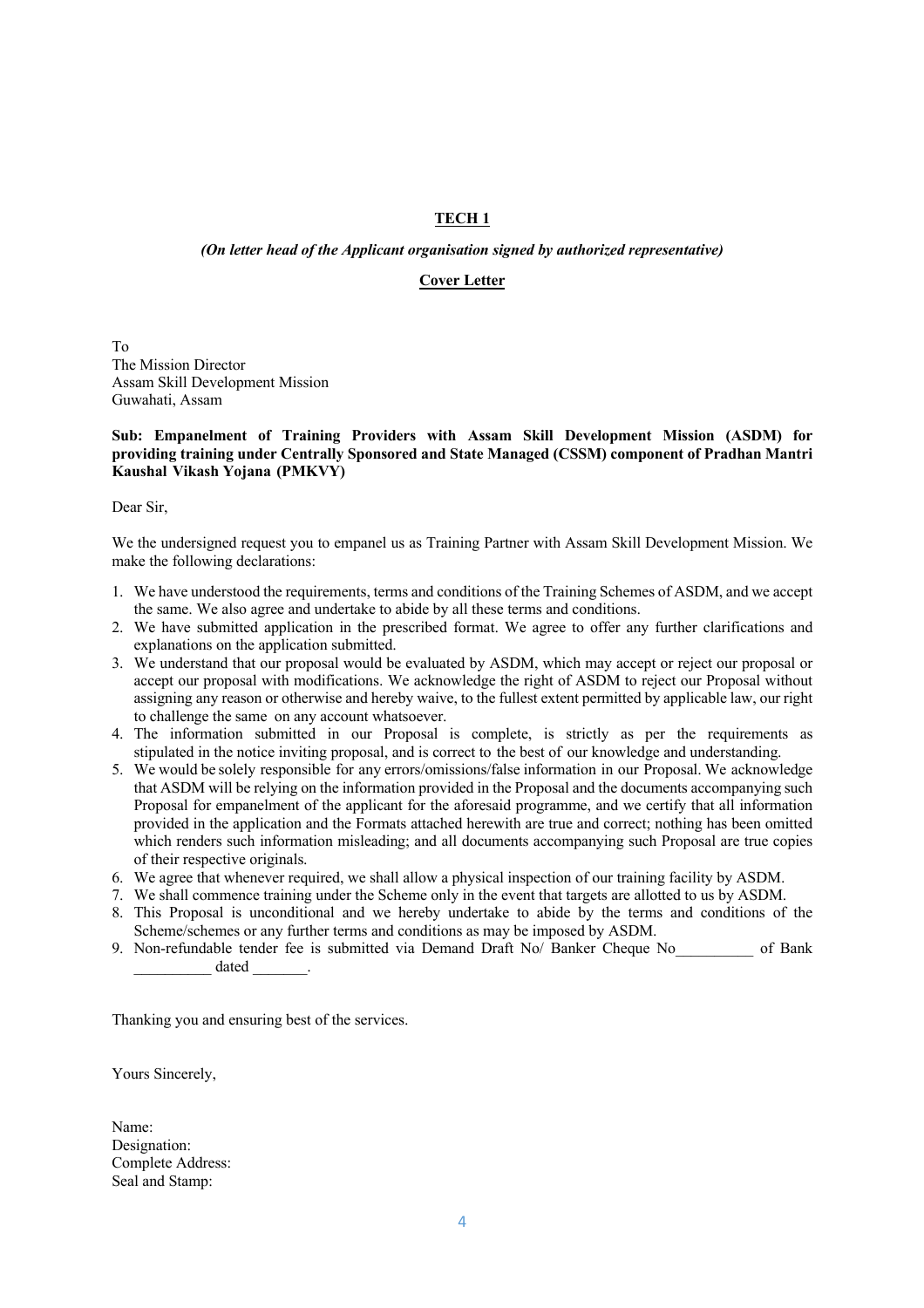# **TECH 2**

# **Data Sheet of the Organisation**

| Sl. No.        | <b>Description</b>                                                 | <b>Details</b> |              |
|----------------|--------------------------------------------------------------------|----------------|--------------|
| 1              | Name of Applicant Organisation                                     |                |              |
| $\overline{2}$ | Constitution of the Firm                                           |                |              |
|                | (Submit copy of Registration /<br>Incorporation)                   |                |              |
| 3              | <b>Registration Number</b>                                         |                |              |
| $\overline{4}$ | Date of Registration / Incorporation                               |                |              |
| 5              | Place of Registration / Incorporation                              |                |              |
| 6              | PAN Card Number                                                    |                |              |
|                | (Submit copy of PAN Card of the<br><b>Applicant Organisation</b> ) |                |              |
| $\overline{7}$ | Name of Authorized Signatory<br>(enclose Power of Attorney)        |                |              |
| 8              | Designation of Authorized Signatory                                |                |              |
| 9              | <b>Contact Address and Number</b>                                  |                |              |
| 10             | Primary point of contact (if different                             | Name:          | Email:       |
|                | from Authorised Signatory)                                         |                | Contact No.: |
| 11             | Secondary Point of Contact:                                        | Name:          | Email:       |
|                |                                                                    |                | Contact No.: |

Name: Designation: Complete Address: Seal and Stamp: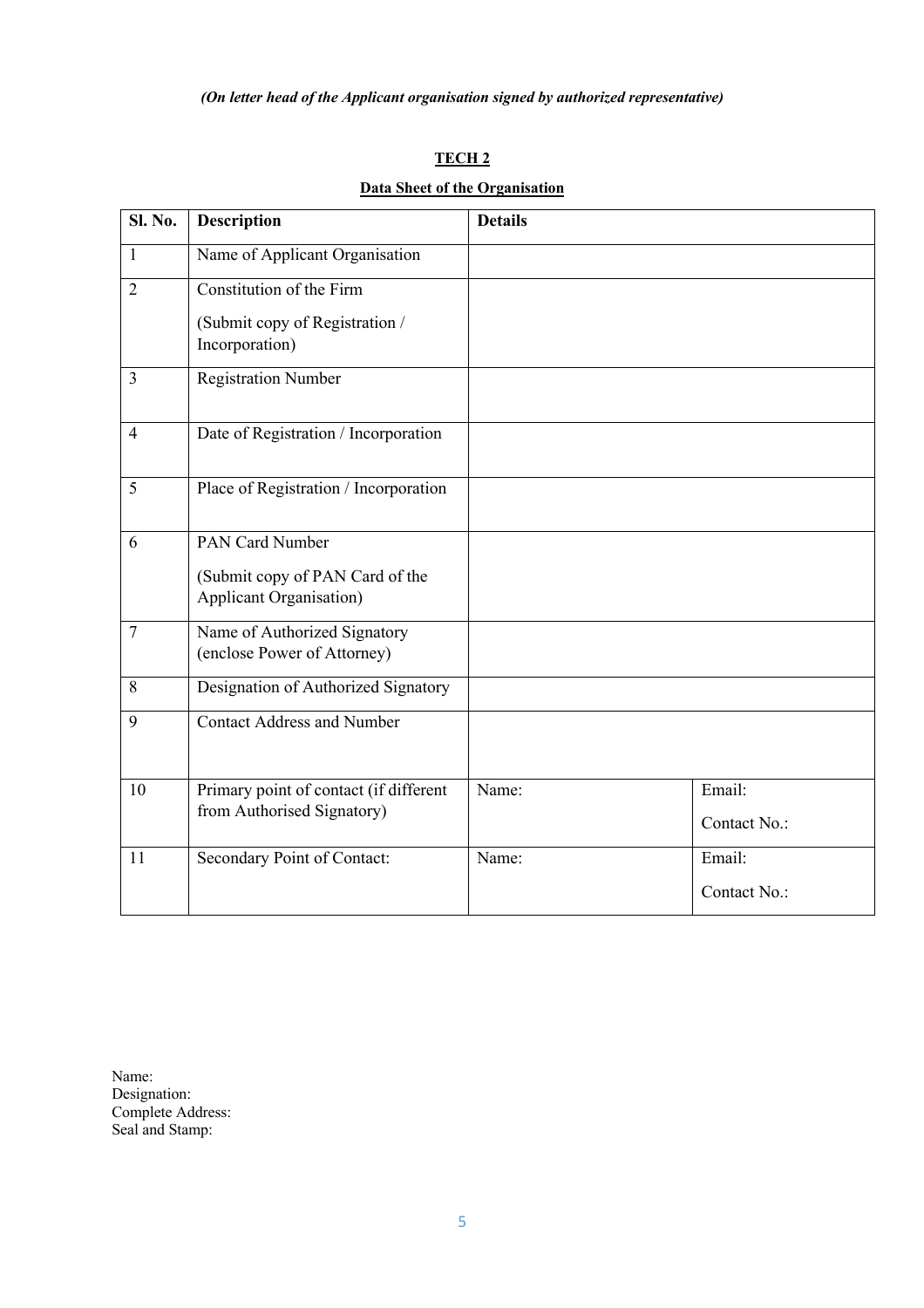# *(On letter head of the Applicant organisation signed by authorized representative)*

# **TECH 3**

## **List of Centres & Job roles registered, accredited and affiliated on SKILL INDIA PORTAL (SIP)**

# **TP ID:**

# **TP Name:**

| S No | Name of<br>Training<br>Centre | <b>Address</b> | <b>District</b> | <b>TC ID</b> | Accreditation<br>Rating<br>Score | <b>Star</b><br>Rating | Job<br>Role | Sector | Total<br>Capacity<br>the<br>of<br>center<br>the<br>for<br>particular<br><b>Job Role</b><br>approved<br>under<br><b>CAAF</b> | Target<br>approved<br>under<br><b>Centrally</b><br><b>Sponsored</b><br>Centrally<br>Managed<br>(CSCM)<br>Component<br>by NSDC | Target<br>approved<br>under<br><b>Centrally</b><br><b>Sponsored</b><br><b>State</b><br>Managed<br>(CSSM)<br>Component<br>by NSDC | <b>Remaining</b><br>Intake<br>capacity as<br>per<br>capacity of<br>the center<br>for the FY<br>$2017 - 20**$ | No<br>of<br>ToT<br>certified<br><b>Trainer</b><br>per Job<br>Role | ToT<br><b>Trainer</b><br>ID (TR<br>ID | No of<br><b>Class</b><br>room<br>for<br>Job<br>Role | N <sub>0</sub><br>of<br>Lab<br>for<br>Job<br>Role | Proposed<br><b>Target</b><br>for<br><b>CSSM</b><br>under<br><b>ASDM</b><br>for<br>the<br>year<br>2020-25 |
|------|-------------------------------|----------------|-----------------|--------------|----------------------------------|-----------------------|-------------|--------|-----------------------------------------------------------------------------------------------------------------------------|-------------------------------------------------------------------------------------------------------------------------------|----------------------------------------------------------------------------------------------------------------------------------|--------------------------------------------------------------------------------------------------------------|-------------------------------------------------------------------|---------------------------------------|-----------------------------------------------------|---------------------------------------------------|----------------------------------------------------------------------------------------------------------|
|      |                               |                |                 |              |                                  |                       |             |        |                                                                                                                             | for $2017-20$<br>(if any)                                                                                                     | for $2018-20$<br>(if any)                                                                                                        |                                                                                                              |                                                                   |                                       |                                                     |                                                   |                                                                                                          |
|      |                               |                |                 |              |                                  |                       |             |        |                                                                                                                             |                                                                                                                               |                                                                                                                                  |                                                                                                              |                                                                   |                                       |                                                     |                                                   |                                                                                                          |
|      |                               |                |                 |              |                                  |                       |             |        |                                                                                                                             |                                                                                                                               |                                                                                                                                  |                                                                                                              |                                                                   |                                       |                                                     |                                                   |                                                                                                          |
|      |                               |                |                 |              |                                  |                       |             |        |                                                                                                                             |                                                                                                                               |                                                                                                                                  |                                                                                                              |                                                                   |                                       |                                                     |                                                   |                                                                                                          |

*\*\* In case Target approved under Centrally Sponsored Centrally Managed (CSCM) Component by NSDC and Centrally Sponsored State Managed (CSSM) by ASDM for 2018- 19 is greater than 0, mention available capacity.*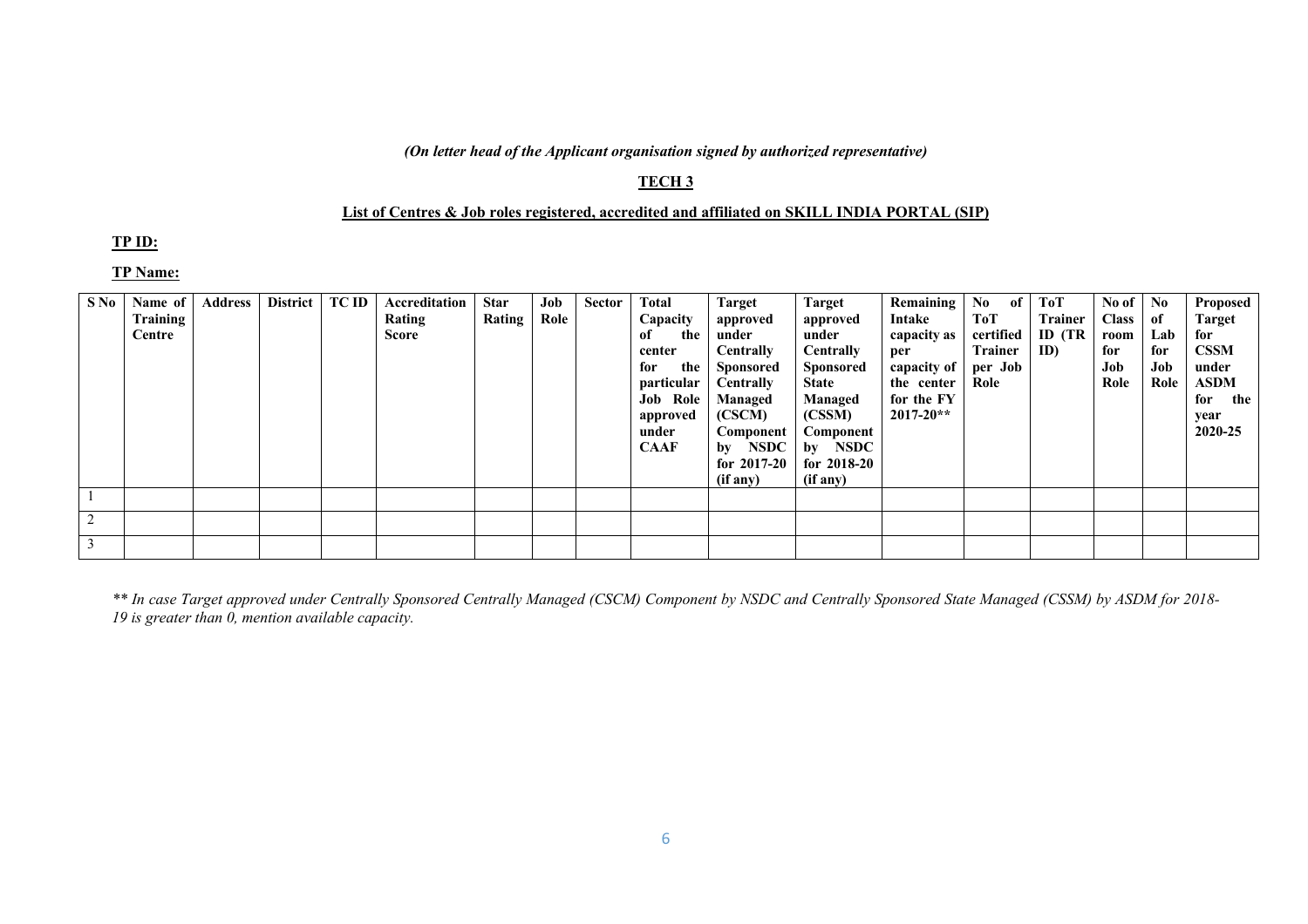# **TECH 4**

# **Self-declaration for not being blacklisted**

# *An affidavit on a non-judicial stamp paper of INR 100/- signed by Authorized Signatory*

I, ……………………………………………………(name of Authorised Signatory) of …………………………………….*(Name of the Organisation)*, do hereby declare, that we have not come across any written directive by any government/government agency /Donor or funding agency in India, blacklisting …………………………………….*(Name of the Organisation)* against providing such services as mentioned in the NIA.

Name of the Signatory: Designation: Organisation: Email: Phone Number: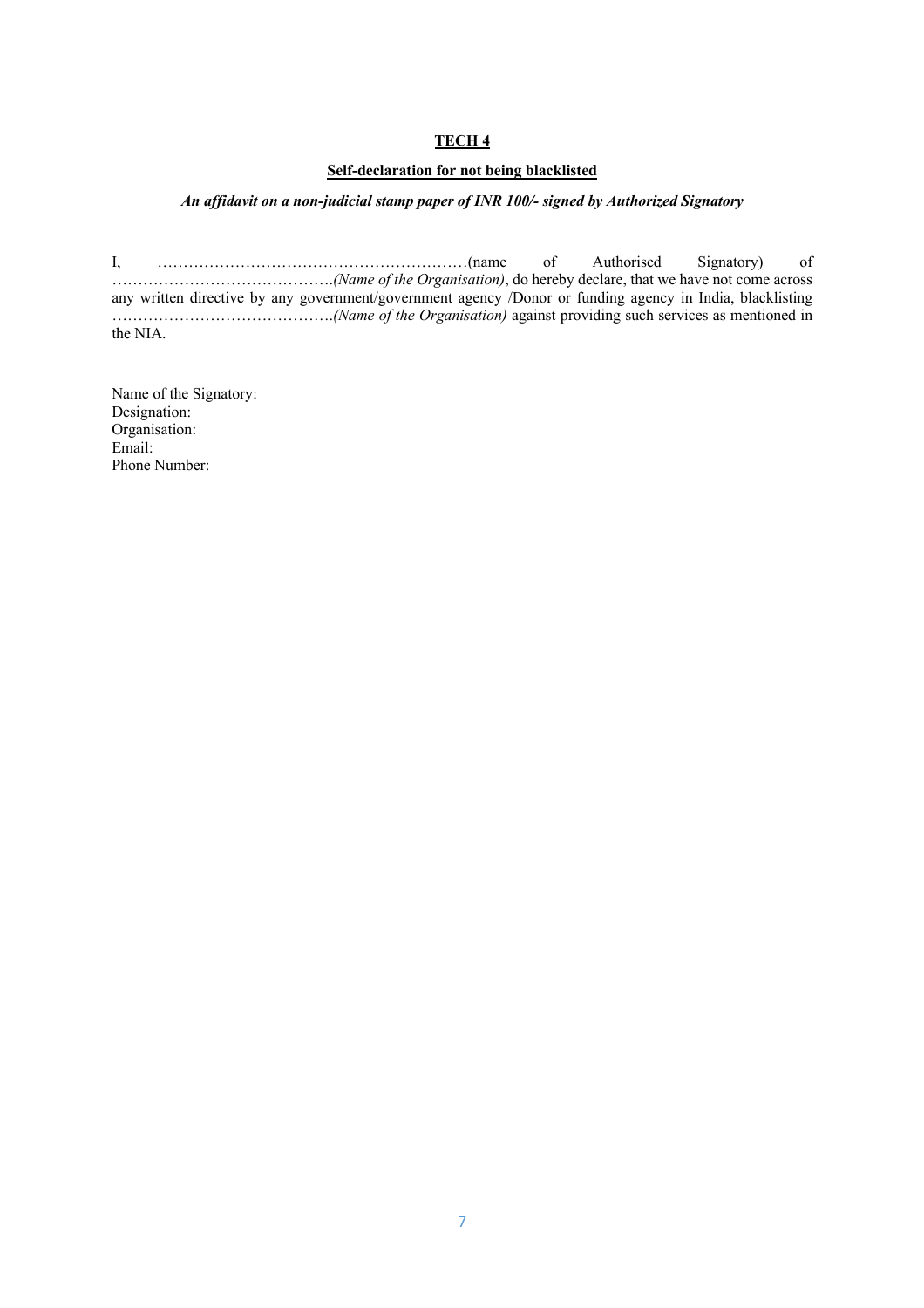*(On letter head of the Applicant organisation signed by authorized representative)*

## **TECH 5: Self-Declaration**

## *Declaration to be submitted under the signature of Authorized Representative / Signatory of the applicant agency on official Letterhead and official seal*

#### **To whomsoever it may concern**

On the basis of registration document / certificates, we M/s …………………………………………….. (Name of Organisation), having office at …………………………… (Office address), hereby give our consent for following the guidelines / circulars / office orders / notification etc. of ASDM and NSDC, as amended from time to time:

- 1. To run and maintain dedicated Training Centre as per given specification in the guidelines of PMKVY and ASDM
- 2. To mobilize and counsel youth for training and taking up a job, wherever available (wage / selfemployment) after training.
- 3. To hire / engage competent and eligible trainer (s) to undertake training in the proposed courses and ensure ToT as per norms of PMKVY.
- 4. To adhere to the attendance system and bio-metric devices as per PMKVY/ ASDM guideline
- 5. To arrange assessment and certification of trained youth as per PMKVY/ ASDM guideline 5. To arrange assessment and certification of trained youth as per PMKVY/AS<br>6. To arrange employment for trained youth as per PMKVY/ASDM guideline
- 
- 7. To ensure tracking of youth as per PMKVY/ ASDM guideline.
- 8. To maintain all records of trainings, invoice generated and amount received including placement as may be instructed by ASDM from time to time.
- 9. We agree that the Training centre if empaneled with ASDM, shall not simultaneously operate any scheme other than Centrally Sponsored State Managed (CSSM) component of PMKVY 3.0 till the period of empanelment.

Name of the Signatory: Designation: Organisation: Email: Phone Number:

Date:

Place: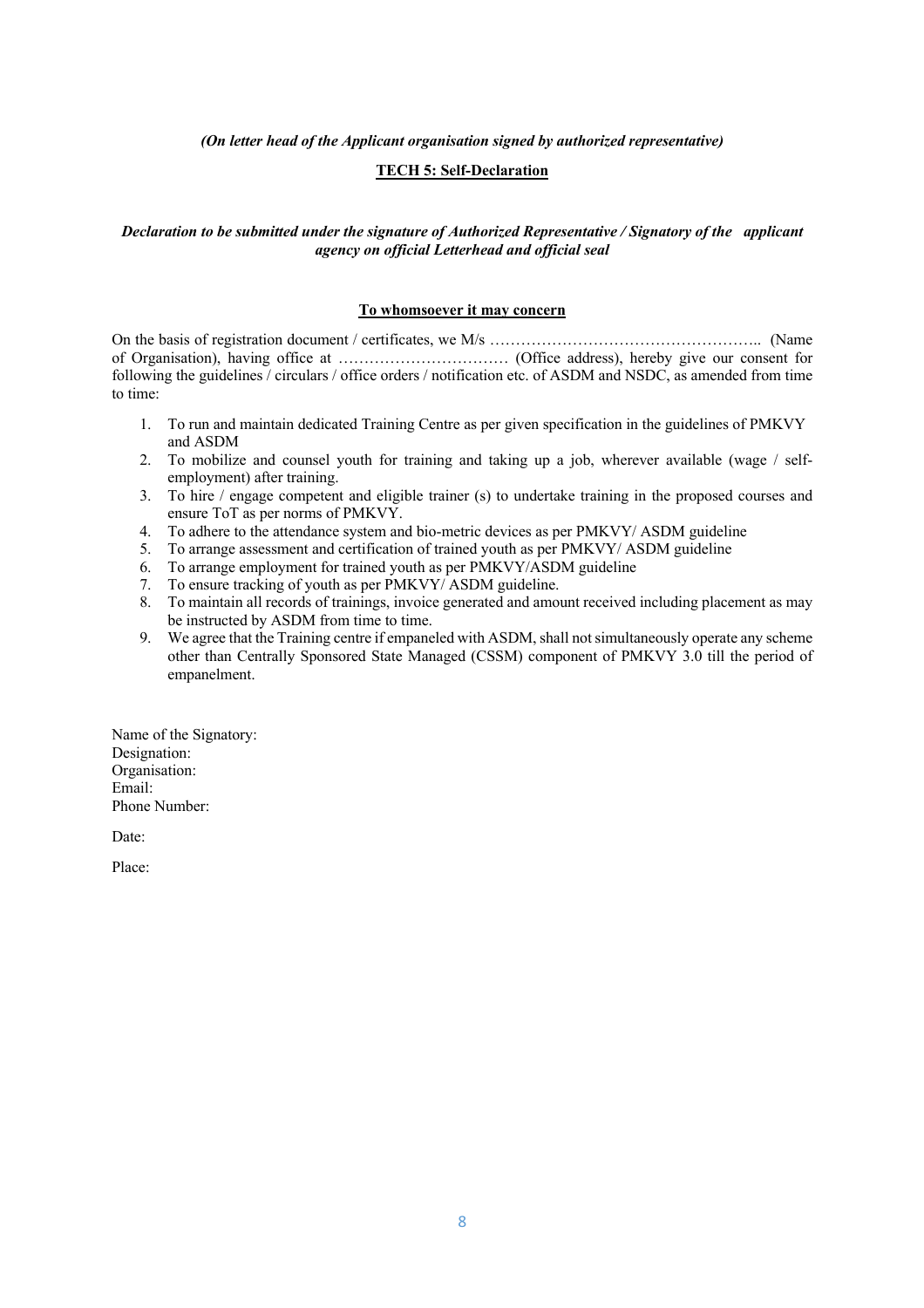*(On letter head of the Applicant organisation signed by authorized representative)*

**TECH 6: Methodology**

Name of the Signatory: Designation: Organisation: Email: Phone Number:

Date:

Place: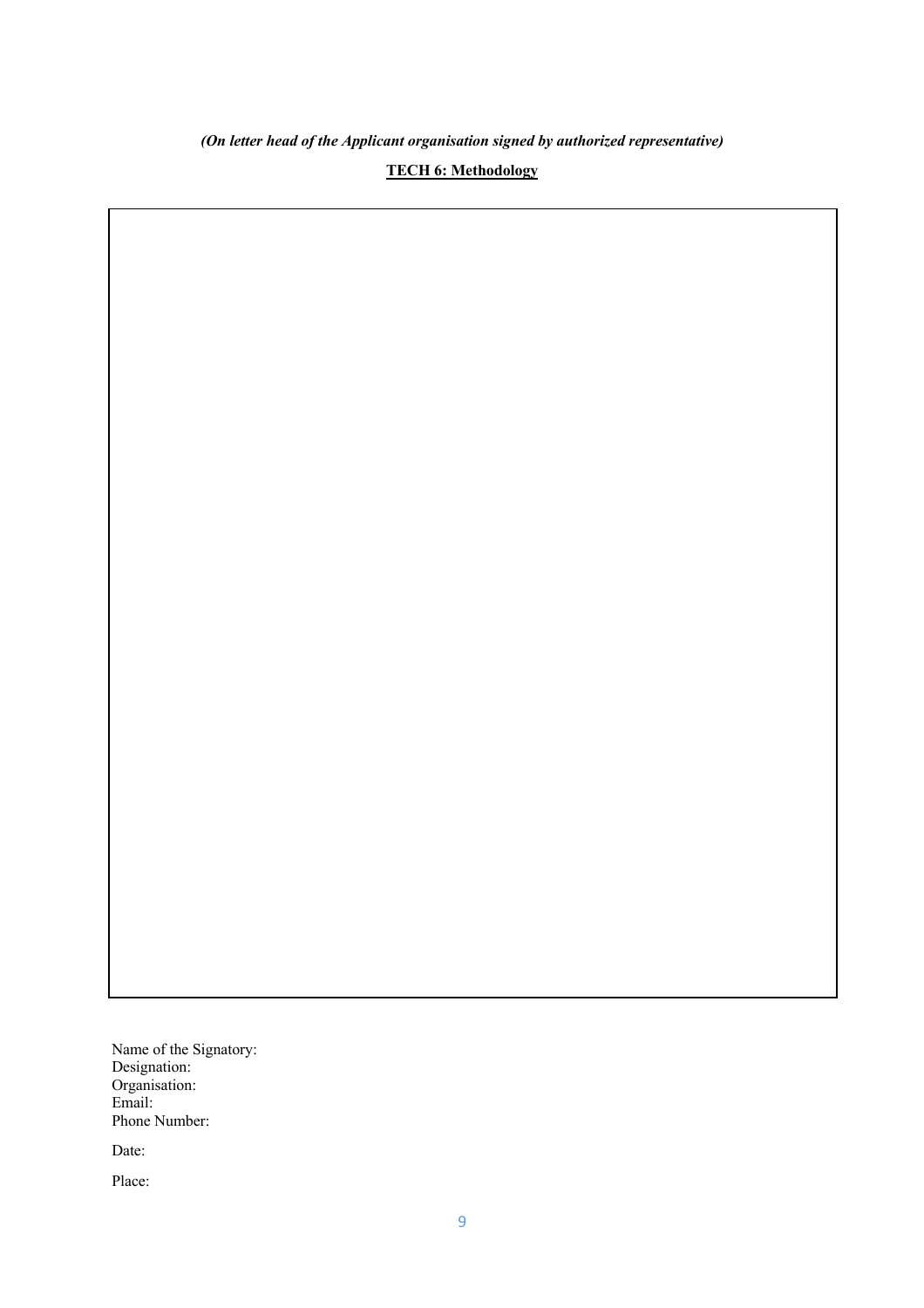# **TECH 7: Work Completion Certificate**

Name of the Signatory: Designation: Organisation: Email: Phone Number:

Date:

Place: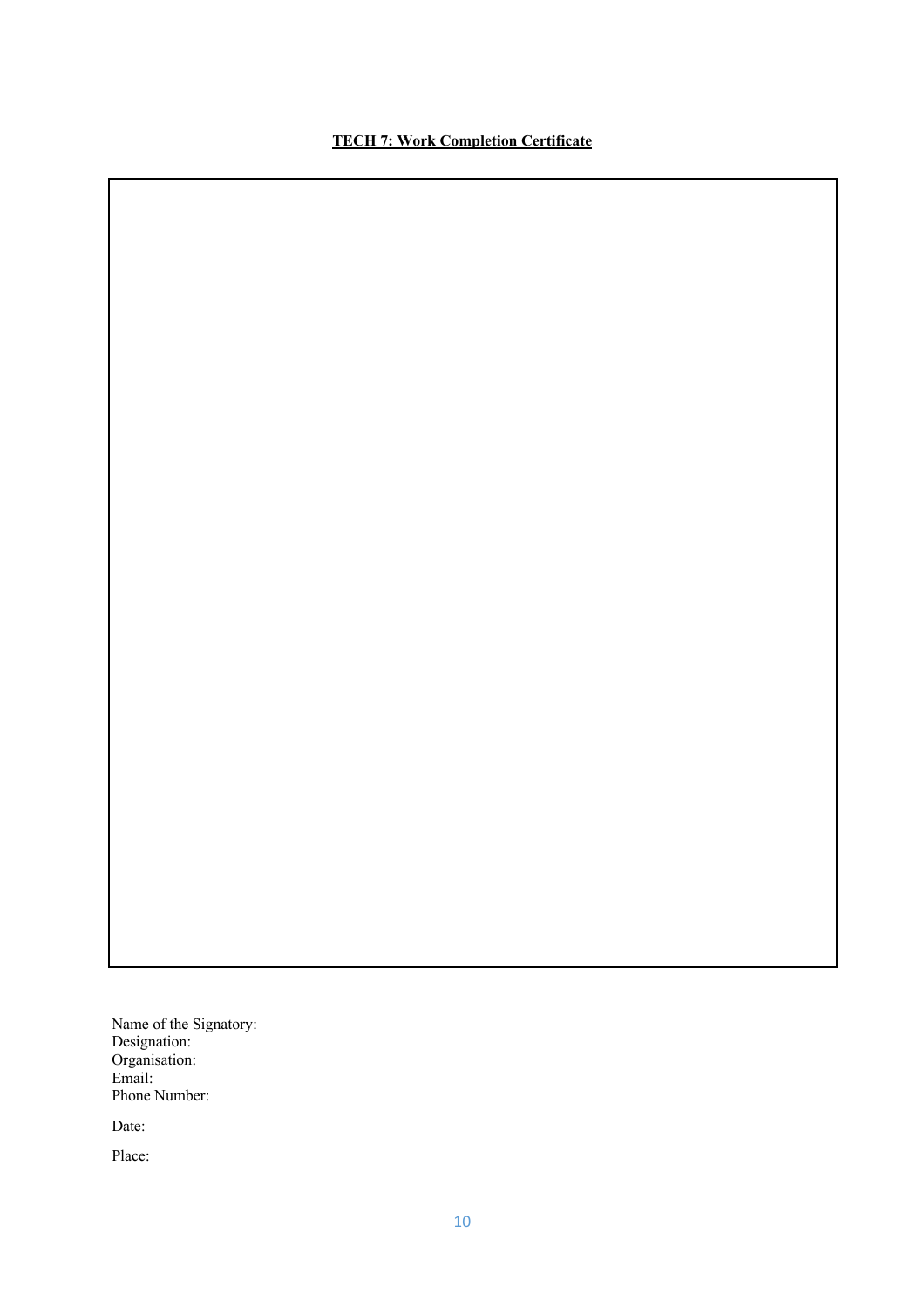# **Annexure- I**

| SL.<br>NO.     | <b>DISTRICT</b> | <b>SECTOR</b>                               | <b>JOB ROLE</b>                                     | QP ID             |
|----------------|-----------------|---------------------------------------------|-----------------------------------------------------|-------------------|
|                |                 |                                             |                                                     |                   |
| $\mathbf{1}$   | <b>BAKSA</b>    | <b>ELECTRONICS &amp;</b><br><b>HARDWARE</b> | <b>FIELD TECHNICIAN-</b><br><b>COMPUTING &amp;</b>  | ELE/Q4601         |
|                |                 |                                             | <b>PERIPHERALS</b>                                  |                   |
| $\overline{2}$ | <b>BAKSA</b>    | <b>AGRICULTURE</b>                          | <b>GARDENER</b>                                     | <b>AGR/Q0801</b>  |
| 3              | <b>BAKSA</b>    | <b>TEXTILES &amp;</b>                       | <b>HAND EMBROIDERER</b>                             | AMH/Q1001         |
|                |                 | <b>HANDLOOMS</b>                            |                                                     |                   |
| 4              | <b>BAKSA</b>    | <b>CONSTRUCTION</b>                         | <b>ASSISTANT</b>                                    | CON/Q0602         |
|                |                 |                                             | <b>ELECTRICIAN</b>                                  |                   |
| 5              | <b>BAKSA</b>    | <b>CONSTRUCTION</b>                         | <b>ASSISTANT MASON</b>                              | CON/Q0102         |
| 6              | <b>BAKSA</b>    | <b>FURNITURE &amp;</b>                      | <b>CARPENTER - WOODEN</b>                           | FFS/Q0102         |
|                |                 | <b>FITTINGS</b>                             | <b>FURNITURE</b>                                    |                   |
| 7              | <b>BAKSA</b>    | <b>FURNITURE &amp;</b>                      | <b>FITTER-MODULAR</b>                               | FFS/Q5702         |
|                |                 | <b>FITTINGS</b>                             | <b>FURNITURE</b>                                    |                   |
| 8              | <b>BAKSA</b>    | <b>FOOD</b>                                 | PICKLE MAKING                                       | FIC/Q0102         |
|                |                 | <b>PROCESSING</b>                           | <b>TECHNICIAN</b>                                   |                   |
| 9              | <b>BAKSA</b>    | <b>FOOD</b><br><b>PROCESSING</b>            | <b>JAM JELLY &amp; KETCHUP</b><br><b>PROCESSING</b> | FIC/Q0103         |
|                |                 |                                             | <b>TECHNICIAN</b>                                   |                   |
| 10             | <b>BAKSA</b>    | FOOD                                        | <b>BAKING TECHNICIAN</b>                            | FIC/Q5005         |
|                |                 | <b>PROCESSING</b>                           |                                                     |                   |
| 11             | <b>BAKSA</b>    | <b>PLUMBING</b>                             | PLUMBER GENERAL                                     | PSC/Q0104         |
| 12             | <b>BAKSA</b>    | <b>RETAIL</b>                               | RETAIL TEAM LEADER                                  | <b>RAS/Q0105</b>  |
| 13             | <b>BAKSA</b>    | <b>IT-ITES</b>                              | <b>DOMESTIC DATA</b>                                | SSC/Q2212         |
|                |                 |                                             | <b>ENTRY OPERATOR</b>                               |                   |
| 14             | <b>BAKSA</b>    | <b>TELECOM</b>                              | <b>BROADBAND</b>                                    | <b>TEL/Q0102</b>  |
|                | <b>BAKSA</b>    |                                             | <b>TECHNICIAN</b>                                   |                   |
| 15             |                 | <b>TEXTILES &amp;</b><br><b>HANDLOOMS</b>   | <b>TWO SHAFT</b><br><b>HANDLOOM WEAVER</b>          | TSC/Q7303         |
| 16             | <b>BAKSA</b>    | <b>CONSTRUCTION</b>                         | <b>GENERAL MASON</b>                                |                   |
|                |                 |                                             |                                                     | CON/Q0103         |
| 17             | <b>BAKSA</b>    | <b>CONSTRUCTION</b>                         | <b>ASSISTANT</b><br><b>SHUTTERING</b>               | CON/Q0302         |
|                |                 |                                             | <b>CARPENTER</b>                                    |                   |
| 18             | <b>BARPETA</b>  | <b>AGRICULTURE</b>                          | <b>PADDY FARMER</b>                                 | <b>AGR/ Q0101</b> |
| 19             | <b>BARPETA</b>  | <b>AGRICULTURE</b>                          | <b>CITRUS FRUIT GROWER</b>                          | <b>AGR/ Q0303</b> |
| 20             | <b>BARPETA</b>  | <b>AGRICULTURE</b>                          | <b>CHILLIES CULTIVATOR</b>                          | <b>AGR/ Q0601</b> |
| 21             | <b>BARPETA</b>  | <b>AGRICULTURE</b>                          | <b>CORIANDER</b>                                    | <b>AGR/ Q0602</b> |
|                |                 |                                             | <b>CULTIVATOR</b>                                   |                   |
| 22             | <b>BARPETA</b>  | <b>AGRICULTURE</b>                          | <b>BAMBOO GROWER</b>                                | <b>AGR/ Q6101</b> |
| 23             | <b>BARPETA</b>  | <b>AGRICULTURE</b>                          | <b>BANANA FARMER</b>                                | AGR/Q0301         |
| 24             | <b>BARPETA</b>  | <b>AGRICULTURE</b>                          | <b>HARVESTING MACHINE</b>                           | AGR/Q1102         |
|                |                 |                                             | <b>OPERATOR</b>                                     |                   |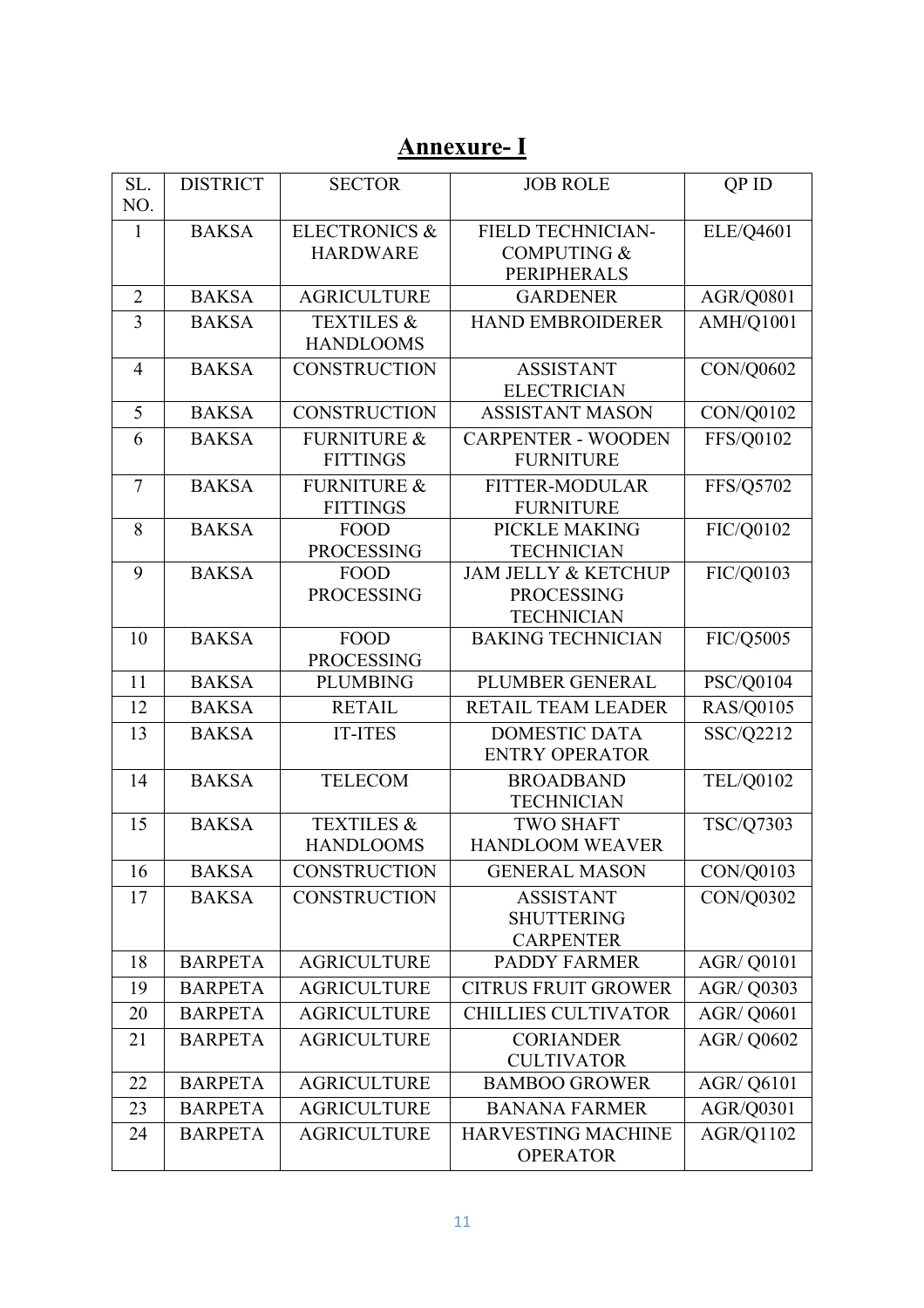| 25 | <b>BARPETA</b> | <b>AGRICULTURE</b>       | ORGANIC GROWER                      | AGR/Q1201        |
|----|----------------|--------------------------|-------------------------------------|------------------|
| 26 | <b>BARPETA</b> | <b>AGRICULTURE</b>       | <b>DAIRY FARMER/</b>                | AGR/Q4101        |
|    |                |                          | <b>ENTREPRENEUR</b>                 |                  |
| 27 | <b>BARPETA</b> | <b>AGRICULTURE</b>       | <b>VILLAGE LEVEL MILK</b>           | AGR/Q4202        |
|    |                |                          | <b>COLLECTION CENTRE</b>            |                  |
|    |                |                          | <b>INCHARGE</b>                     |                  |
| 28 | <b>BARPETA</b> | <b>AGRICULTURE</b>       | <b>SMALL POULTRY</b>                | AGR/Q4306        |
|    |                |                          | <b>FARMER</b>                       |                  |
| 29 | <b>BARPETA</b> | <b>AGRICULTURE</b>       | <b>ANIMAL HEALTH</b>                | AGR/Q4804        |
|    |                |                          | <b>WORKER</b>                       |                  |
| 30 | <b>BARPETA</b> | <b>AGRICULTURE</b>       | <b>HATCHERY</b>                     | AGR/Q4901        |
|    |                |                          | PRODUCTION WORKER                   |                  |
|    |                |                          | (FISHERIES)                         |                  |
| 31 | <b>BARPETA</b> | <b>AGRICULTURE</b>       | <b>AQUACULTURE</b><br><b>WORKER</b> | AGR/Q4904        |
| 32 | <b>BARPETA</b> | <b>AGRICULTURE</b>       | <b>FISH RETAILER</b>                | AGR/Q5104        |
|    |                |                          |                                     |                  |
| 33 | <b>BARPETA</b> | <b>AGRICULTURE</b>       | <b>BEE KEEPER</b>                   | AGR/Q5301        |
| 34 | <b>BARPETA</b> | <b>APPAREL MADE-</b>     | <b>SEWING MACHINE</b>               | AMH/Q0301        |
|    |                | <b>UPS AND HOME</b>      | <b>OPERATOR</b>                     |                  |
|    |                | <b>FURNISHING</b>        |                                     |                  |
| 35 | <b>BARPETA</b> | <b>APPAREL MADE-</b>     | <b>SELF EMPLOYED</b>                | <b>AMH/Q1947</b> |
|    |                | <b>UPS AND HOME</b>      | <b>TAILOR</b>                       |                  |
|    |                | <b>FURNISHING</b>        |                                     |                  |
| 36 | <b>BARPETA</b> | <b>AUTOMOTIVE</b>        | LIGHT MOTOR VEHICLE                 | ASC/Q9702        |
|    |                |                          | <b>DRIVER LEVEL 3</b>               |                  |
| 37 | <b>BARPETA</b> | <b>BEAUTY &amp;</b>      | <b>BEAUTY THERAPIST</b>             | <b>BWS/Q0102</b> |
|    |                | <b>WELLNESS</b>          |                                     |                  |
| 38 | <b>BARPETA</b> | <b>BEAUTY &amp;</b>      | <b>HAIR STYLIST</b>                 | <b>BWS/Q0202</b> |
|    |                | <b>WELLNESS</b>          |                                     |                  |
| 39 | <b>BARPETA</b> | <b>BEAUTY &amp;</b>      | <b>ASSISTANT SPA</b>                | <b>BWS/Q1001</b> |
|    |                | WELLNESS                 | <b>THERAPIST</b>                    |                  |
| 40 | <b>BARPETA</b> | <b>CONSTRUCTION</b>      | <b>MASON GENERAL</b>                | CON/Q0103        |
| 41 | <b>BARPETA</b> | <b>CONSTRUCTION</b>      | <b>BAR BENDER AND</b>               | CON/Q0203        |
|    |                |                          | <b>STEEL FIXER</b>                  |                  |
| 42 | <b>BARPETA</b> | <b>CONSTRUCTION</b>      | <b>ASSISTANT</b>                    | CON/Q0602        |
|    |                |                          | <b>ELECTRICIAN</b>                  |                  |
| 43 | <b>BARPETA</b> | <b>DOMESTIC</b>          | <b>HOUSEKEEPER CUM</b>              | DWC/Q0101        |
|    |                | <b>WORKER</b>            | <b>COOK</b>                         |                  |
| 44 | <b>BARPETA</b> | <b>DOMESTIC</b>          | <b>GENERAL</b>                      | DWC/Q0102        |
|    |                | <b>WORKER</b>            | <b>HOUSEKEEPER</b>                  |                  |
| 45 | <b>BARPETA</b> | <b>ELECTRONICS &amp;</b> | <b>FIELD TECHNICIAN-</b>            | ELE/Q4601        |
|    |                | <b>HARDWARE</b>          | <b>COMPUTING &amp;</b>              |                  |
|    |                |                          | PERIPHERALS                         |                  |
| 46 | <b>BARPETA</b> | <b>ELECTRONICS &amp;</b> | FIELD TECHNICIAN -                  | <b>ELE/Q4606</b> |
|    |                | <b>HARDWARE</b>          | NETWORKING AND                      |                  |
|    |                |                          | <b>STORAGE</b>                      |                  |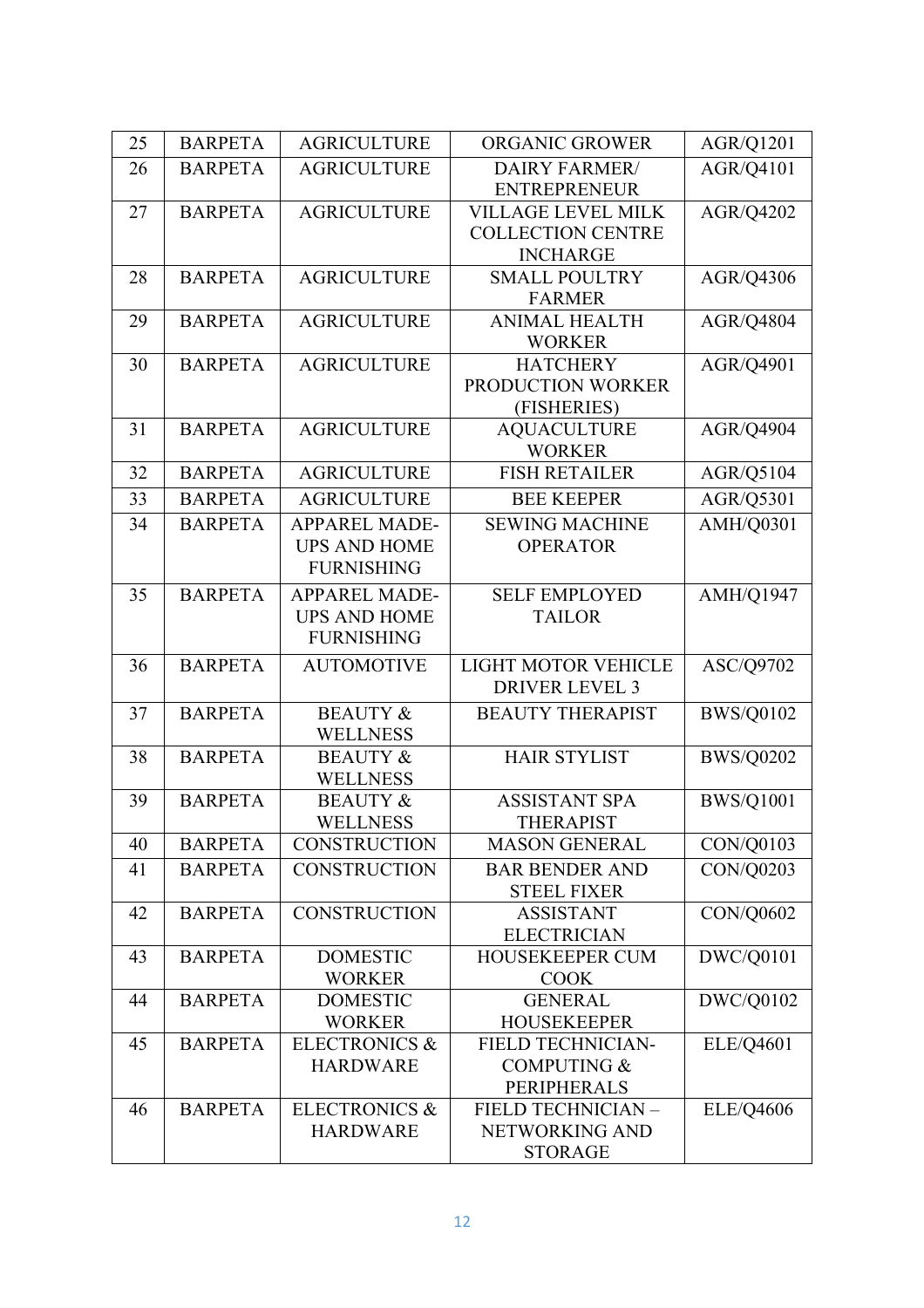| 47 | <b>BARPETA</b>       | <b>FOOD</b>              | PICKLE MAKING                                | FIC/Q0102         |
|----|----------------------|--------------------------|----------------------------------------------|-------------------|
|    |                      | <b>PROCESSING</b>        | <b>TECHNICIAN</b>                            |                   |
| 48 | <b>BARPETA</b>       | GEMS &                   | <b>HANDMADE GOLD AND</b>                     | G&J/Q0701         |
|    |                      | <b>JEWELLERY</b>         | <b>GEMS-SET JEWELLERY -</b>                  |                   |
|    |                      |                          | <b>POLISHER AND</b>                          |                   |
|    |                      |                          | <b>CLEANER</b>                               |                   |
| 49 | <b>BARPETA</b>       | <b>HEALTHCARE</b>        | <b>GENERAL DUTY</b>                          | HSS/Q5101         |
|    |                      |                          | <b>ASSISTANT</b>                             |                   |
| 50 | <b>BARPETA</b>       | <b>MANAGEMENT</b>        | <b>UNARMED SECURITY</b>                      | <b>MEP/Q7101</b>  |
|    |                      | <b>AND</b>               | <b>GUARD</b>                                 |                   |
|    |                      | <b>ENTREPRENEUR</b>      |                                              |                   |
|    |                      | SHIP &                   |                                              |                   |
|    |                      | <b>PROFESSIONAL</b>      |                                              |                   |
| 51 | <b>BARPETA</b>       | <b>PLUMBING</b>          | PLUMBER (GENERAL)                            | PSC/Q0104         |
| 52 | <b>BARPETA</b>       | <b>RETAIL</b>            | RETAIL TEAM LEADER                           | <b>RAS/Q0105</b>  |
| 53 | <b>BARPETA</b>       | <b>GREEN JOBS</b>        | <b>SOLAR PV INSTALLER</b>                    | SGJ/Q0101         |
|    |                      |                          | (SURYAMITRA)                                 |                   |
| 54 | <b>BARPETA</b>       | <b>IT-ITES</b>           | <b>DOMESTIC DATA</b>                         | SSC/Q2212         |
|    |                      |                          | <b>ENTRY OPERATOR</b>                        |                   |
| 55 | <b>BARPETA</b>       | <b>TEXTILES &amp;</b>    | <b>HOUSEKEEPING</b>                          | <b>THC/Q0208</b>  |
|    |                      | <b>HANDLOOMS</b>         | <b>EXECUTIVE</b>                             |                   |
| 56 | <b>BARPETA</b>       | <b>TOURISM &amp;</b>     | <b>FOOD &amp; BEVERAGE</b>                   | THC/Q0301         |
|    |                      | <b>HOSPITALITY</b>       | <b>SERVICE-STEWARD</b>                       |                   |
| 57 | <b>BARPETA</b>       | <b>TEXTILES &amp;</b>    | <b>TWO SHAFT</b>                             | TSC/Q7305         |
|    |                      | <b>HANDLOOMS</b>         | <b>HANDLOOM WEAVERS</b>                      |                   |
| 58 | <b>BARPETA</b>       | <b>CONSTRUCTION</b>      | <b>ASSISTANT MASON</b>                       | CON/Q0102         |
| 59 | <b>BARPETA</b>       | <b>CONSTRUCTION</b>      | <b>ASSISTANT</b>                             | CON/Q0302         |
|    |                      |                          | <b>SHUTTERING</b>                            |                   |
|    |                      |                          | <b>CARPENTER</b>                             |                   |
| 60 | <b>BISWANAT</b>      | <b>ELECTRONICS &amp;</b> | <b>FIELD TECHNICIAN-</b>                     | ELE/Q4601         |
|    | $H_{\rm}$            | <b>HARDWARE</b>          | <b>COMPUTING &amp;</b>                       |                   |
|    |                      |                          | <b>PERIPHERALS</b>                           |                   |
| 61 | <b>BISWANAT</b>      | <b>AGRICULTURE</b>       | <b>MEDICINAL PLANT</b>                       | <b>AGR/ Q0901</b> |
|    | H                    |                          | <b>GROWER</b>                                |                   |
| 62 | <b>BISWANAT</b>      | <b>AGRICULTURE</b>       | <b>BANANA FARMER</b>                         | AGR/Q0301         |
|    | Η<br><b>BISWANAT</b> |                          |                                              |                   |
| 63 | Η                    | <b>AGRICULTURE</b>       | <b>GARDENER CUM</b><br><b>NURSERY RAISER</b> | AGR/Q0809         |
|    |                      |                          |                                              |                   |
| 64 | <b>BISWANAT</b>      | <b>AGRICULTURE</b>       | <b>DAIRY</b>                                 | AGR/Q4101         |
|    | H                    |                          | FARMER/ENTREPRENEU                           |                   |
| 65 |                      |                          | $\mathbf R$                                  |                   |
|    | <b>BISWANAT</b><br>Η | <b>AGRICULTURE</b>       | <b>SMALL POULTRY</b><br><b>FARMER</b>        | AGR/Q4306         |
| 66 | <b>BISWANAT</b>      | <b>AGRICULTURE</b>       | PIGGERY FARMER                               | AGR/Q4502         |
|    | H                    |                          |                                              |                   |
| 67 | <b>BISWANAT</b>      | <b>AGRICULTURE</b>       | <b>AQUACULTURE</b>                           | AGR/Q4904         |
|    | H                    |                          | <b>WORKER</b>                                |                   |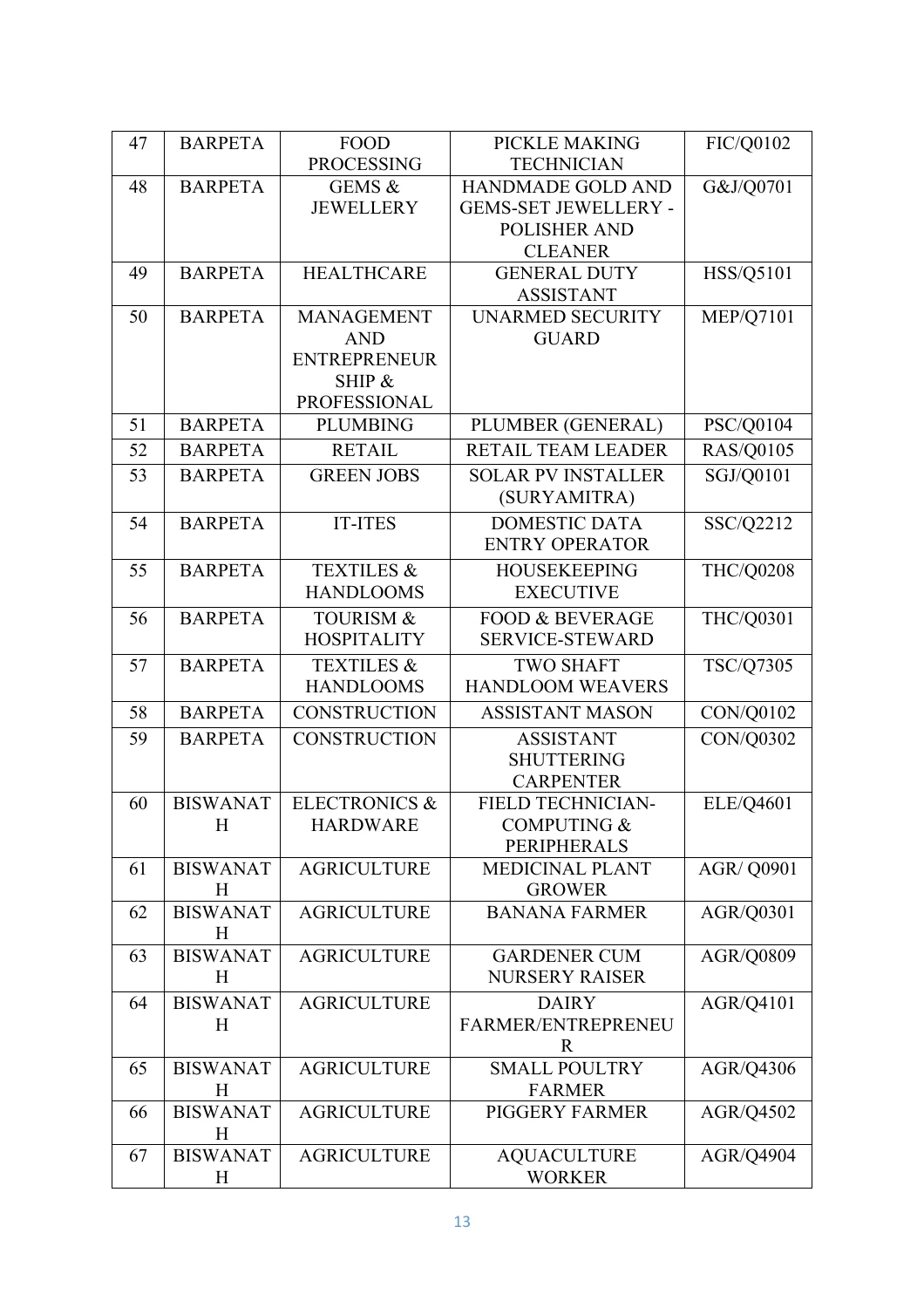| 68 | <b>BISWANAT</b>      | <b>AGRICULTURE</b>    | <b>VERMICOMPOST</b>            | AGR/Q7104        |
|----|----------------------|-----------------------|--------------------------------|------------------|
|    | H                    |                       | <b>PRODUCER</b>                |                  |
| 69 | <b>BISWANAT</b>      | <b>CONSTRUCTION</b>   | <b>MASON GENERAL</b>           | CON/Q0103        |
|    | H<br><b>BISWANAT</b> | <b>AGRICULTURE</b>    | <b>MASON TILING</b>            |                  |
| 70 | H                    |                       |                                | CON/Q0104        |
| 71 | <b>BISWANAT</b>      | <b>CONSTRUCTION</b>   | <b>ASSISTANT</b>               | CON/Q0602        |
|    | H                    |                       | <b>ELECTRICIAN</b>             |                  |
| 72 | <b>BISWANAT</b>      | <b>FOOD</b>           | <b>JAM JELLY &amp; KETCHUP</b> | FIC/Q5003        |
|    | H                    | <b>PROCESSING</b>     | <b>PROCESSING</b>              |                  |
|    |                      |                       | <b>TECHNICIAN</b>              |                  |
| 73 | <b>BISWANAT</b>      | <b>RETAIL</b>         | <b>RETAIL TRAINEE</b>          | <b>RAS/Q0103</b> |
|    | H                    |                       | <b>ASSOCIATE</b>               |                  |
| 74 | <b>BISWANAT</b>      | <b>RETAIL</b>         | RETAIL TEAM LEADER             | RAS/Q0105        |
|    | H                    |                       |                                |                  |
| 75 | <b>BISWANAT</b>      | <b>TEXTILES &amp;</b> | <b>TWO SHAFT</b>               | TSC/Q7303        |
|    | H                    | <b>HANDLOOMS</b>      | <b>HANDLOOM WEAVERS</b>        |                  |
| 76 | <b>BISWANAT</b>      | <b>TEXTILES &amp;</b> | JACQUARD WEAVER -              | TSC/Q7306        |
|    | H                    | <b>HANDLOOMS</b>      | <b>HANDLOOM</b>                |                  |
| 77 | <b>BONGAIG</b>       | <b>AGRICULTURE</b>    | ORGANIC GROWER                 | AGR/Q1201        |
|    | <b>AON</b>           |                       |                                |                  |
| 78 | <b>BONGAIG</b>       | <b>AGRICULTURE</b>    | <b>DAIRY FARMER/</b>           | AGR/Q4101        |
|    | <b>AON</b>           |                       | <b>ENTREPRENEUR</b>            |                  |
| 79 | <b>BONGAIG</b>       | <b>AGRICULTURE</b>    | <b>ANIMAL HEALTH</b>           | AGR/Q4804        |
|    | <b>AON</b>           |                       | <b>WORKER</b>                  |                  |
| 80 | <b>BONGAIG</b>       | <b>AGRICULTURE</b>    | <b>QUALITY SEED</b>            | AGR/Q7101        |
|    | <b>AON</b>           |                       | <b>GROWER</b>                  |                  |
| 81 | <b>BONGAIG</b>       | <b>APPAREL MADE-</b>  | <b>CUTTING SUPERVISOR</b>      | <b>AMH/Q0610</b> |
|    | <b>AON</b>           | <b>UPS AND HOME</b>   |                                |                  |
|    |                      | <b>FURNISHING</b>     |                                |                  |
| 82 | <b>BONGAIG</b>       | <b>APPAREL MADE-</b>  | EXPORT ASSISTANT               | AMH/Q1601        |
|    | <b>AON</b>           | <b>UPS AND HOME</b>   |                                |                  |
|    |                      | <b>FURNISHING</b>     |                                |                  |
| 83 | <b>BONGAIG</b>       | <b>BEAUTY &amp;</b>   | <b>ASSISTANT BEAUTY</b>        | <b>BWS/Q0101</b> |
|    | <b>AON</b>           | <b>WELLNESS</b>       | <b>THERAPIST</b>               |                  |
| 84 | <b>BONGAIG</b>       | <b>BEAUTY &amp;</b>   | <b>BEAUTY THERAPIST</b>        | <b>BWS/Q0102</b> |
|    | <b>AON</b>           | <b>WELLNESS</b>       |                                |                  |
| 85 | <b>BONGAIG</b>       | <b>BEAUTY &amp;</b>   | <b>ASSISTANT SPA</b>           | <b>BWS/Q1001</b> |
|    | <b>AON</b>           | <b>WELLNESS</b>       | <b>THERAPIST</b>               |                  |
| 86 | <b>BONGAIG</b>       | <b>CONSTRUCTION</b>   | <b>ASSISTANT MASON</b>         | CON/Q0102        |
|    | <b>AON</b>           |                       |                                |                  |
| 87 | <b>BONGAIG</b>       | <b>CONSTRUCTION</b>   | <b>ASSISTANT</b>               | CON/Q0502        |
|    | <b>AON</b>           |                       | <b>CONSTRUCTION</b>            |                  |
|    |                      |                       | PAINTER & DECORATOR            |                  |
| 88 | <b>BONGAIG</b>       | <b>CONSTRUCTION</b>   | <b>ASSISTANT</b>               | CON/Q0602        |
|    | <b>AON</b>           |                       | <b>ELECTRICIAN</b>             |                  |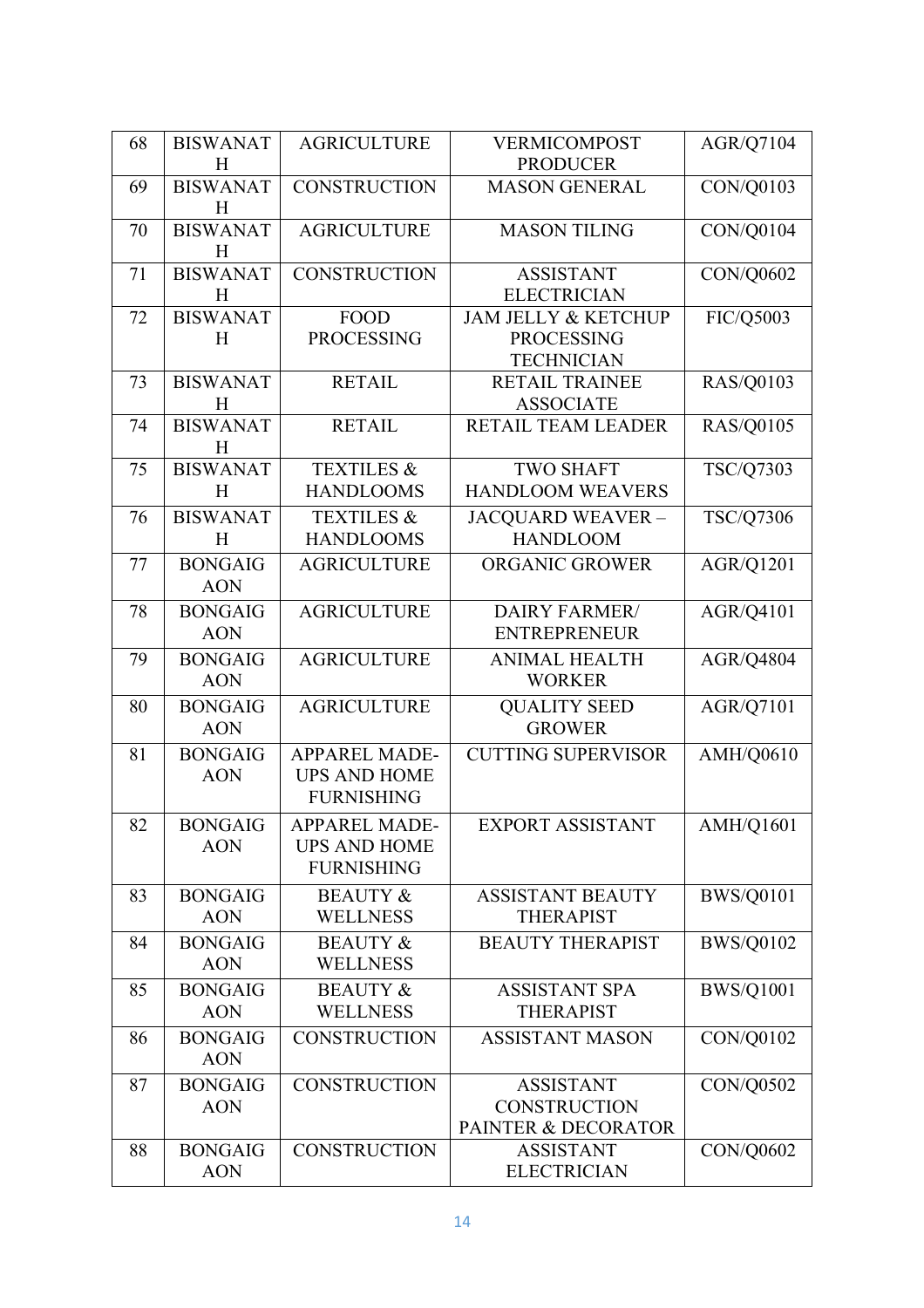| 89  | <b>BONGAIG</b>                    | <b>RETAIL</b>            | <b>RETAIL TRAINEE</b>                        | <b>RAS/Q0103</b> |
|-----|-----------------------------------|--------------------------|----------------------------------------------|------------------|
|     | <b>AON</b>                        |                          | <b>ASSOCIATE</b>                             |                  |
| 90  | <b>BONGAIG</b>                    | <b>IT-ITES</b>           | <b>CRM DOMESTIC NON-</b>                     | SSC/Q2211        |
|     | <b>AON</b>                        |                          | <b>VOICE</b>                                 |                  |
| 91  | <b>BONGAIG</b>                    | <b>IT-ITES</b>           | <b>MANAGEMENT</b>                            | SSC/Q4101        |
|     | <b>AON</b>                        |                          | <b>TRAINEE - MARKETING</b>                   |                  |
| 92  | <b>BONGAIG</b>                    | <b>TOURISM &amp;</b>     | <b>DUTY MANAGER</b>                          | THC/Q0106        |
|     | <b>AON</b>                        | <b>HOSPITALITY</b>       |                                              |                  |
| 93  | <b>CACHAR</b>                     | <b>AGRICULTURE</b>       | <b>GARDENER</b>                              | AGR/Q0801        |
| 94  | <b>CACHAR</b>                     | <b>APPAREL MADE-</b>     | <b>SELF EMPLOYED</b>                         | AMH/Q1947        |
|     |                                   | <b>UPS AND HOME</b>      | <b>TAILOR</b>                                |                  |
|     |                                   | <b>FURNISHING</b>        |                                              |                  |
| 95  | <b>CACHAR</b>                     | <b>FOOD</b>              | PICKLE MAKING                                | FIC/Q0102        |
|     |                                   | <b>PROCESSING</b>        | <b>TECHNICIAN</b>                            |                  |
| 96  | <b>CACHAR</b>                     | <b>HEALTHCARE</b>        | <b>GENEARL DUTY</b>                          | <b>HSS/Q5101</b> |
| 97  | <b>CACHAR</b>                     | <b>PLUMBING</b>          | <b>ASSISTANT</b><br>PLUMBER GENERAL          | PSC/Q0104        |
|     |                                   |                          |                                              |                  |
| 98  | <b>CHARAIDE</b><br>$\overline{O}$ | <b>AGRICULTURE</b>       | <b>BANANA FARMER</b>                         | AGR/Q0301        |
| 99  | <b>CHARAIDE</b>                   | <b>AGRICULTURE</b>       | <b>TEA PLANTATION</b>                        | AGR/Q0502        |
|     | O                                 |                          | <b>WORKER</b>                                |                  |
| 100 | <b>CHARAIDE</b>                   | <b>AGRICULTURE</b>       | <b>DAIRY FARMER/</b>                         | AGR/Q4101        |
|     | O                                 |                          | <b>ENTREPRENEUR</b>                          |                  |
| 101 | <b>CHARAIDE</b>                   | <b>AGRICULTURE</b>       | <b>BROILER POULTRY</b><br><b>FARM WORKER</b> | AGR/Q4302        |
|     | $\overline{O}$                    |                          |                                              |                  |
| 102 | <b>CHARAIDE</b><br>O              | <b>AGRICULTURE</b>       | <b>PIGGERY FARMER</b>                        | AGR/Q4306        |
| 103 | <b>CHARAIDE</b>                   | <b>APPAREL MADE-</b>     | <b>INLINE CHECKER</b>                        | AMH/Q0102        |
|     | $\Omega$                          | <b>UPS AND HOME</b>      |                                              |                  |
|     |                                   | <b>FURNISHING</b>        |                                              |                  |
| 104 | <b>CHARAIDE</b>                   | <b>CONSTRUCTION</b>      | <b>ASSISTANT</b>                             | CON/Q0602        |
|     | O                                 |                          | <b>ELECTRICIAN</b>                           |                  |
| 105 | <b>CHARAIDE</b>                   | <b>ELECTRONICS &amp;</b> | FIELD TECHNICIAN -                           | ELE/Q3104        |
|     | O                                 | <b>HARDWARE</b>          | <b>OTHER HOME</b><br><b>APPLIANCES</b>       |                  |
| 106 | <b>CHARAIDE</b>                   | <b>ELECTRONICS &amp;</b> | <b>FIELD TECHNICIAN-</b>                     | ELE/Q4601        |
|     | O                                 | <b>HARDWARE</b>          | <b>COMPUTING &amp;</b>                       |                  |
|     |                                   |                          | <b>PERIPHERALS</b>                           |                  |
| 107 | <b>CHARAIDE</b>                   | <b>FURNITURE &amp;</b>   | <b>CARPENTER WOODEN</b>                      | FFS/Q0102        |
|     | $\mathcal{O}$                     | <b>FITTINGS</b>          | <b>FURNITURE</b>                             |                  |
| 108 | <b>CHARAIDE</b>                   | LIFE SCIENCE             | <b>MEDICAL SALES</b>                         | LFS/Q0401        |
|     | $\mathbf{O}$                      |                          | <b>REPRESENTATIVE</b>                        |                  |
| 109 | <b>CHARAIDE</b>                   | <b>PLUMBING</b>          | PLUMBER (GENERAL)                            | PSC/Q0104        |
|     | $\mathbf O$                       |                          |                                              |                  |
| 110 | <b>CHARAIDE</b>                   | <b>RETAIL</b>            | <b>RETAIL SALES</b>                          | <b>RAS/Q0104</b> |
|     | $\mathbf O$                       |                          | <b>ASSOCIATE</b>                             |                  |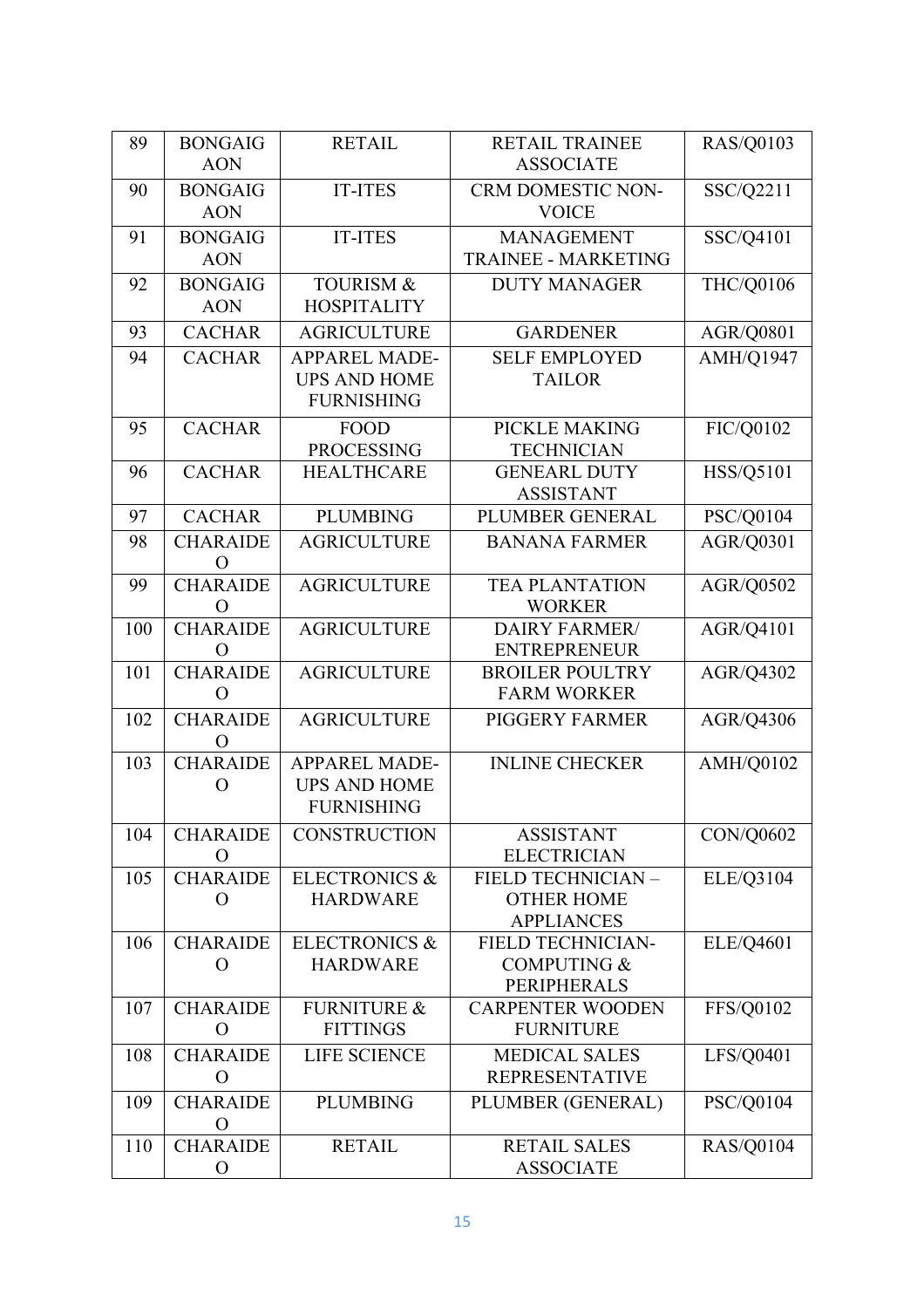| 111 | <b>CHARAIDE</b> | <b>TEXTILES &amp;</b>  | <b>TWO SHAFT</b>               | TSC/Q7303        |
|-----|-----------------|------------------------|--------------------------------|------------------|
|     | $\Omega$        | <b>HANDLOOMS</b>       | <b>HANDLOOM WEAVER</b>         |                  |
| 112 | <b>CHIRANG</b>  | <b>AGRICULTURE</b>     | <b>DAIRY FARMER/</b>           | AGR/Q4101        |
|     |                 |                        | <b>ENTREPRENEUR</b>            |                  |
| 113 | <b>CHIRANG</b>  | <b>AGRICULTURE</b>     | <b>ANIMAL HEALTH</b>           | <b>AGR/Q4804</b> |
|     |                 |                        | <b>WORKER</b>                  |                  |
| 114 | <b>CHIRANG</b>  | <b>APPAREL MADE-</b>   | <b>CUTTING SUPERVISOR</b>      | <b>AMH/Q0610</b> |
|     |                 | <b>UPS AND HOME</b>    |                                |                  |
|     |                 | <b>FURNISHING</b>      |                                |                  |
| 115 | <b>CHIRANG</b>  | <b>APPAREL MADE-</b>   | <b>EXPORT ASSISTANT</b>        | <b>AMH/Q1601</b> |
|     |                 | <b>UPS AND HOME</b>    |                                |                  |
|     |                 | <b>FURNISHING</b>      |                                |                  |
| 116 | <b>CHIRANG</b>  | <b>BEAUTY &amp;</b>    | <b>ASSISTANT BEAUTY</b>        | <b>BWS/Q0101</b> |
|     |                 | <b>WELLNESS</b>        | <b>THERAPIST</b>               |                  |
| 117 | <b>CHIRANG</b>  | <b>BEAUTY &amp;</b>    | <b>BEAUTY THERAPIST</b>        | <b>BWS/Q0102</b> |
|     |                 | <b>WELLNESS</b>        |                                |                  |
| 118 | <b>CHIRANG</b>  | <b>BEAUTY &amp;</b>    | <b>ASSISTANT SPA</b>           | <b>BWS/Q1001</b> |
|     |                 | <b>WELLNESS</b>        | <b>THERAPIST</b>               |                  |
| 119 | <b>CHIRANG</b>  | <b>CONSTRUCTION</b>    | <b>ASSISTANT MASON</b>         | CON/Q0102        |
| 120 | <b>CHIRANG</b>  | <b>CONSTRUCTION</b>    | <b>ASSISTANT</b>               | <b>CON/Q0502</b> |
|     |                 |                        | <b>CONSTRUCTION</b>            |                  |
|     |                 |                        | PAINTER & DECORATOR            |                  |
| 121 | <b>CHIRANG</b>  | <b>CONSTRUCTION</b>    | <b>ASSISTANT</b>               | CON/Q0602        |
|     |                 |                        | <b>ELECTRICIAN</b>             |                  |
| 122 | <b>CHIRANG</b>  | <b>FURNITURE &amp;</b> | <b>ASSISTANT - FITTER-</b>     | FFS/Q5701        |
|     |                 | <b>FITTINGS</b>        | <b>MODULAR FURNITURE</b>       |                  |
| 123 | <b>CHIRANG</b>  | <b>FOOD</b>            | PICKLE MAKING                  | FIC/Q0102        |
|     |                 | <b>PROCESSING</b>      | <b>TECHNICIAN</b>              |                  |
| 124 | <b>CHIRANG</b>  | <b>FOOD</b>            | <b>JAM JELLY &amp; KETCHUP</b> | FIC/Q0103        |
|     |                 | <b>PROCESSING</b>      | PROCESSING TECHNICI            |                  |
| 125 | <b>CHIRANG</b>  | FOOD                   | AN<br><b>BAKING TECHNICIAN</b> | FIC/Q5005        |
|     |                 | <b>PROCESSING</b>      |                                |                  |
| 126 | <b>CHIRANG</b>  | <b>RETAIL</b>          | <b>RETAIL TRAINEE</b>          | <b>RAS/Q0103</b> |
|     |                 |                        | <b>ASSOCIATE</b>               |                  |
| 127 | <b>CHIRANG</b>  | <b>IT-ITES</b>         | <b>CRM DOMESTIC NON-</b>       | SSC/Q2211        |
|     |                 |                        | <b>VOICE</b>                   |                  |
| 128 | <b>CHIRANG</b>  | <b>IT-ITES</b>         | <b>MANAGEMENT</b>              | SSC/Q4101        |
|     |                 |                        | <b>TRAINEE - MARKETING</b>     |                  |
| 129 | <b>CHIRANG</b>  | <b>TOURISM &amp;</b>   | <b>DUTY MANAGER</b>            | THC/Q0106        |
|     |                 | <b>HOSPITALITY</b>     |                                |                  |
| 130 | <b>CHIRANG</b>  | <b>CONSTRUCTION</b>    | <b>ASSISTANT</b>               | CON/Q0302        |
|     |                 |                        | <b>SHUTTERING</b>              |                  |
|     |                 |                        | <b>CARPENTER</b>               |                  |
| 131 | <b>DARRANG</b>  | <b>AGRICULTURE</b>     | ORGANIC GROWER                 | AGR/Q1201        |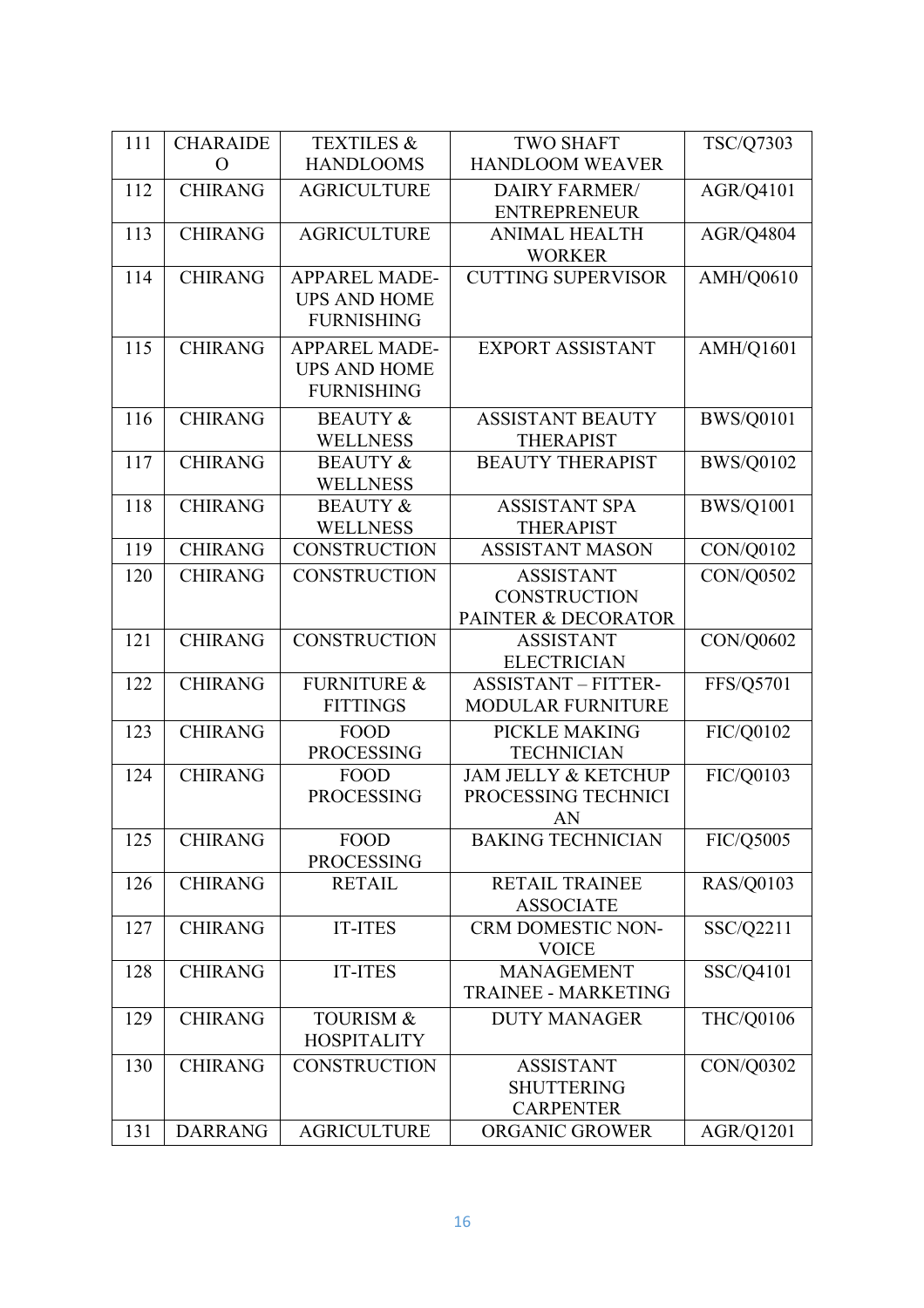| 132 | <b>DARRANG</b> | <b>AGRICULTURE</b>       | <b>MUSHROOM GROWER</b>               | <b>AGR/Q7803</b> |
|-----|----------------|--------------------------|--------------------------------------|------------------|
|     |                |                          | (SMALL                               |                  |
|     |                |                          | ENTREPRENEUR)                        |                  |
| 133 | <b>DARRANG</b> | <b>ELECTRONICS &amp;</b> | FIELD TECHNICIAN-                    | ELE/Q4601        |
|     |                | <b>HARDWARE</b>          | <b>COMPUTING &amp;</b>               |                  |
|     |                |                          | PERIPHERALS                          |                  |
| 134 | <b>DARRANG</b> | <b>ELECTRONICS &amp;</b> | FIELD TECHNICIAN -                   | <b>ELE/Q4606</b> |
|     |                | <b>HARDWARE</b>          | NETWORKING AND                       |                  |
|     | <b>DARRANG</b> | <b>ELECTRONICS &amp;</b> | <b>STORAGE</b><br><b>SOLAR PANEL</b> |                  |
| 135 |                | <b>HARDWARE</b>          | <b>INSTALLATION</b>                  | ELE/Q5901        |
|     |                |                          | <b>TECHNICIAN</b>                    |                  |
| 136 | <b>DARRANG</b> | <b>ELECTRONICS &amp;</b> | DTH SET TOP BOX                      | ELE/Q8101        |
|     |                | <b>HARDWARE</b>          | <b>INSTALLATION &amp;</b>            |                  |
|     |                |                          | <b>SERVICE TECHNICIAN</b>            |                  |
| 137 | <b>DARRANG</b> | <b>ELECTRONICS &amp;</b> | <b>MOBILE PHONE</b>                  | <b>ELE/Q8104</b> |
|     |                | <b>HARDWARE</b>          | <b>HARDWARE REPAIR</b>               |                  |
|     |                |                          | <b>TECHNICIAN</b>                    |                  |
| 138 | <b>DARRANG</b> | <b>FOOD</b>              | <b>JAM JELLY &amp; KETCHUP</b>       | FIC/Q0103        |
|     |                | <b>PROCESSING</b>        | <b>PROCESSING</b>                    |                  |
|     |                |                          | <b>TECHNICIAN</b>                    |                  |
| 139 | <b>DARRANG</b> | <b>HEALTHCARE</b>        | <b>GENERAL DUTY</b>                  | <b>HSS/Q5101</b> |
|     |                |                          | <b>ASSISTANT</b>                     |                  |
| 140 | <b>DARRANG</b> | <b>LIFE SCIENCE</b>      | <b>MEDICAL SALES</b>                 | LFS/Q0401        |
|     |                |                          | <b>REPRESENTATIVE</b>                |                  |
| 141 | <b>DARRANG</b> | <b>LIFE SCIENCE</b>      | <b>LAB TECHNICIAN/</b>               | LFS/Q0509        |
|     |                |                          | <b>ASSISTANT - LIFE</b>              |                  |
|     |                | <b>PLUMBING</b>          | <b>SCIENCES</b>                      |                  |
| 142 | <b>DARRANG</b> |                          | PLUMBER GENERAL                      | PSC/Q0104        |
| 143 | <b>DARRANG</b> | <b>RETAIL</b>            | RETAIL TEAM LEADER                   | <b>RAS/Q0105</b> |
| 144 | <b>DARRANG</b> | <b>IT-ITES</b>           | <b>DOMESTIC DATA</b>                 | SSC/Q2212        |
|     |                |                          | <b>ENTRY OPERATOR</b>                |                  |
| 145 | <b>DARRANG</b> | <b>TEXTILES &amp;</b>    | <b>TWO SHAFT</b>                     | <b>TSC/Q7303</b> |
|     |                | <b>HANDLOOMS</b>         | <b>HANDLOOM WEAVER</b>               |                  |
| 146 | <b>DARRANG</b> | <b>CONSTRUCTION</b>      | <b>ASSISTANT MASON</b>               | CON/Q0102        |
| 147 | <b>DHEMAJI</b> | <b>AGRICULTURE</b>       | <b>BANANA FARMER</b>                 | AGR/Q0301        |
| 148 | <b>DHEMAJI</b> | <b>AGRICULTURE</b>       | <b>TEA PLANTATION</b>                | AGR/Q0502        |
|     |                |                          | <b>WORKER</b>                        |                  |
| 149 | <b>DHEMAJI</b> | <b>AGRICULTURE</b>       | <b>GARDENER</b>                      | AGR/Q0801        |
| 150 | <b>DHEMAJI</b> | <b>AGRICULTURE</b>       | <b>ORGANIC GROWER</b>                | AGR/Q1201        |
| 151 | <b>DHEMAJI</b> | <b>AGRICULTURE</b>       | <b>DAIRY FARMER/</b>                 | AGR/Q4101        |
|     |                |                          | <b>ENTREPRENEUR</b>                  |                  |
| 152 | <b>DHEMAJI</b> | <b>AGRICULTURE</b>       | <b>DAIRY FARMER/</b>                 | AGR/Q4101        |
|     |                |                          | <b>ENTREPRENEUR</b>                  |                  |
| 153 | <b>DHEMAJI</b> | <b>AGRICULTURE</b>       | <b>BROILER POULTRY</b>               | AGR/Q4302        |
|     |                |                          | <b>FARM WORKER</b>                   |                  |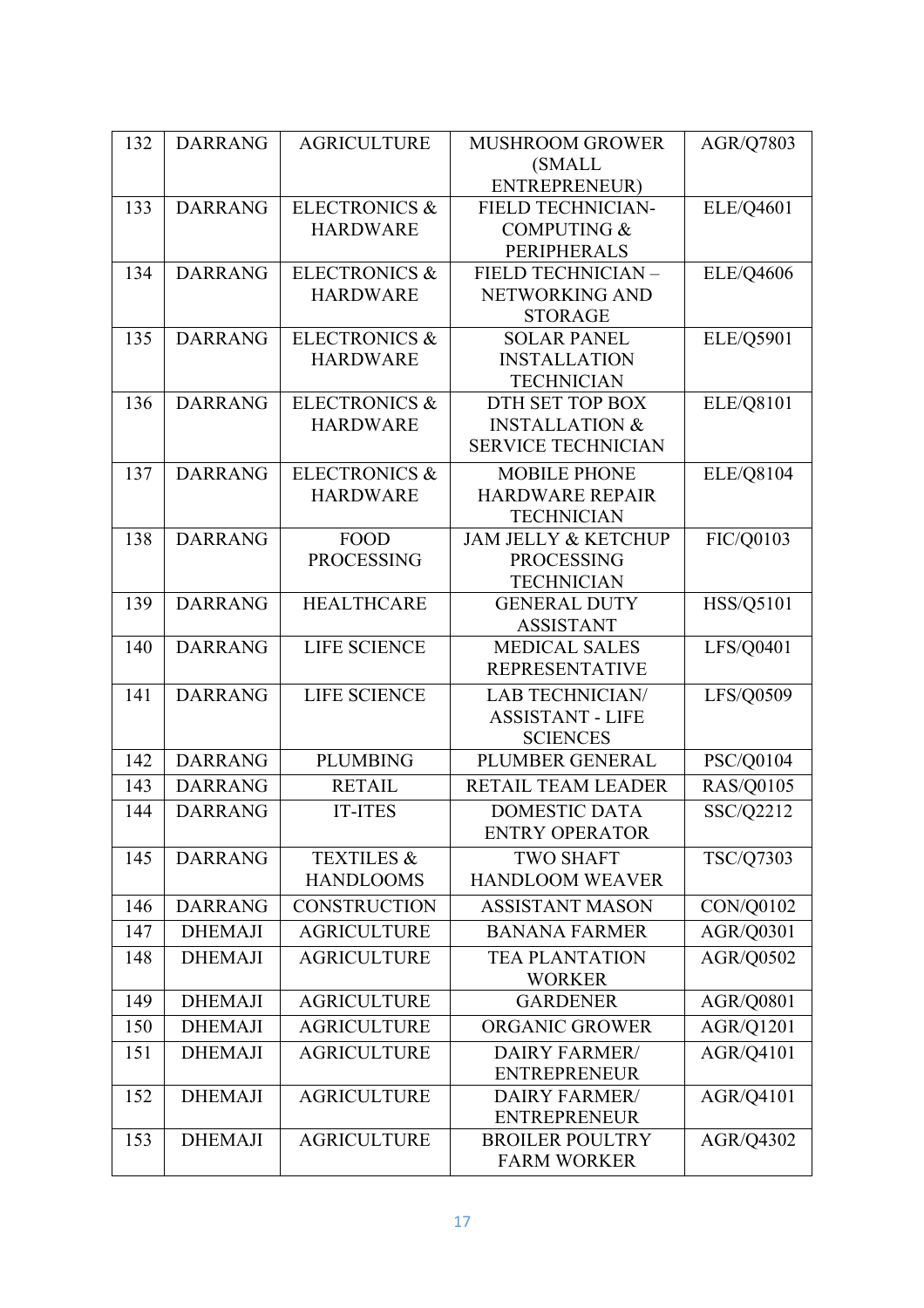| 154 | <b>DHEMAJI</b> | <b>AGRICULTURE</b>       | <b>PIGGERY FARMER</b>                          | AGR/Q4306        |
|-----|----------------|--------------------------|------------------------------------------------|------------------|
| 155 | <b>DHEMAJI</b> | <b>AGRICULTURE</b>       | <b>ANIMAL HEALTH</b>                           | AGR/Q4804        |
|     |                |                          | <b>WORKER</b>                                  |                  |
| 156 | <b>DHEMAJI</b> | <b>AGRICULTURE</b>       | <b>HAND EMBROIDERER</b>                        | AMH/Q1001        |
| 157 | <b>DHEMAJI</b> | <b>CONSTRUCTION</b>      | <b>ASSISTANT MASON</b>                         | CON/Q0102        |
| 158 | <b>DHEMAJI</b> | <b>CONSTRUCTION</b>      | <b>ASSISTANT</b>                               | CON/Q0602        |
|     |                |                          | <b>ELECTRICIAN</b>                             |                  |
| 159 | <b>DHEMAJI</b> | <b>FURNITURE &amp;</b>   | <b>CABINET MAKER</b>                           | FFS/Q5102        |
|     |                | <b>FITTINGS</b>          | <b>MODULAR FURNITURE</b>                       |                  |
| 160 | <b>DHEMAJI</b> | <b>FURNITURE &amp;</b>   | <b>ASSEMBLER -DOORS/</b>                       | FFS/Q6101        |
|     |                | <b>FITTINGS</b>          | WINDOWS (GLASS)                                |                  |
| 161 | <b>DHEMAJI</b> | MEDIA &                  | <b>MAKEUP ARTIST</b>                           | <b>MES/Q1801</b> |
|     |                | <b>ENTERTAINMEN</b>      |                                                |                  |
|     |                |                          |                                                |                  |
| 162 | <b>DHEMAJI</b> | MEDIA &                  | <b>HAIRDRESSER</b>                             | <b>MES/Q1802</b> |
|     |                | <b>ENTERTAINMEN</b><br>T |                                                |                  |
| 163 | <b>DHUBRI</b>  | <b>AGRICULTURE</b>       | <b>BANANA FARMER</b>                           | AGR/Q0301        |
| 164 | <b>DHUBRI</b>  | <b>AGRICULTURE</b>       | <b>SMALL POULTRY</b>                           | AGR/Q4306        |
|     |                |                          | <b>FARMER</b>                                  |                  |
| 165 | <b>DHUBRI</b>  | <b>AGRICULTURE</b>       | <b>GOAT FARMER</b>                             | AGR/Q4501        |
| 166 | <b>DHUBRI</b>  | <b>AGRICULTURE</b>       | PIGGERY FARMER                                 | AGR/Q4502        |
| 167 | <b>DHUBRI</b>  | <b>AGRICULTURE</b>       | <b>BAMBOO GROWER</b>                           | AGR/Q6101        |
| 168 | <b>DHUBRI</b>  | <b>APPAREL MADE-</b>     | <b>SEWING MACHINE</b>                          | AMH/Q0301        |
|     |                | <b>UPS AND HOME</b>      | <b>OPERATOR</b>                                |                  |
|     |                | <b>FURNISHING</b>        |                                                |                  |
| 169 | <b>DHUBRI</b>  | <b>APPAREL MADE-</b>     | <b>SELF EMPLOYED</b>                           | AMH/Q1947        |
|     |                | <b>UPS AND HOME</b>      | <b>TAILOR</b>                                  |                  |
|     |                | <b>FURNISHING</b>        |                                                |                  |
| 170 | DHUBRI         | <b>BEAUTY &amp;</b>      | <b>BEAUTY THERAPIST</b>                        | <b>BWS/Q0102</b> |
|     |                | <b>WELLNESS</b>          |                                                |                  |
| 171 | <b>DHUBRI</b>  | <b>ELECTRONICS &amp;</b> | FIELD TECHNICIAN-                              | ELE/Q4601        |
|     |                | <b>HARDWARE</b>          | <b>COMPUTING &amp;</b>                         |                  |
|     |                |                          | <b>PERIPHERALS</b>                             |                  |
| 172 | <b>DHUBRI</b>  | <b>FOOD</b>              | <b>JAM, JELLY AND</b>                          | FIC/Q0103        |
|     |                | <b>PROCESSING</b>        | <b>KETCHUP PROCESSING</b><br><b>TECHNICIAN</b> |                  |
| 173 | <b>DHUBRI</b>  | <b>HANICRAFTS &amp;</b>  | <b>HAND ROLLED</b>                             | <b>HCS/Q7901</b> |
|     |                | <b>CARPETS</b>           | <b>AGARBATTI MAKER</b>                         |                  |
| 174 | <b>DHUBRI</b>  | <b>AGRICULTURE</b>       | <b>BAMBOO BASKET</b>                           | <b>HCS/Q8704</b> |
|     |                |                          | <b>MAKER</b>                                   |                  |
| 175 | <b>DHUBRI</b>  | <b>LOGISTICS</b>         | <b>COURIER DELIVERY</b>                        | LSC/Q3023        |
|     |                |                          | <b>EXECUTIVE</b>                               |                  |
| 176 | <b>DHUBRI</b>  | <b>RETAIL</b>            | <b>RETAIL SALES</b>                            | <b>RAS/Q0104</b> |
|     |                |                          | <b>ASSOCIATE</b>                               |                  |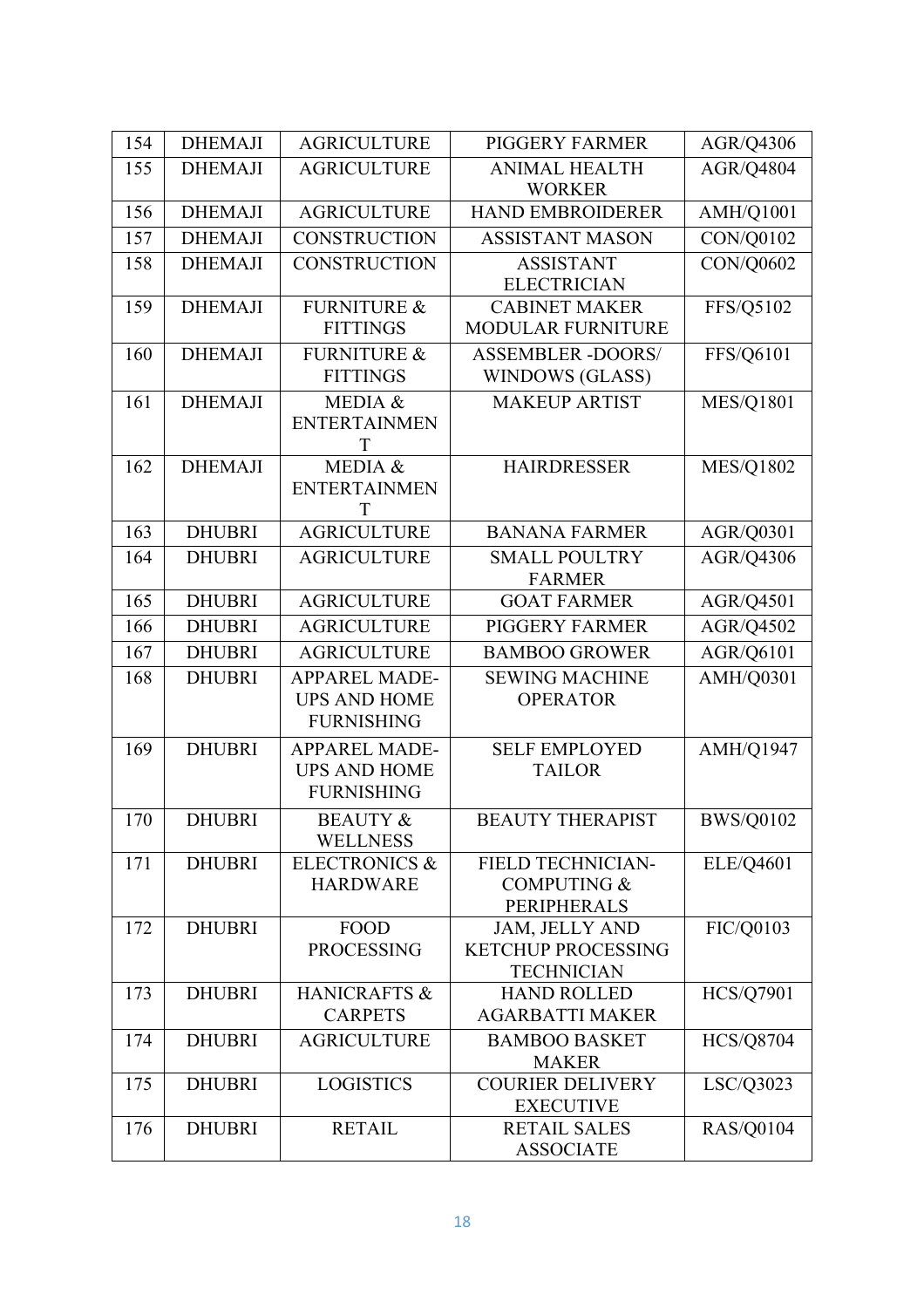| 177 | <b>DHUBRI</b>        | <b>ELECTRONICS &amp;</b> | <b>DOMESTIC DATA</b>                        | SSC/Q2212         |
|-----|----------------------|--------------------------|---------------------------------------------|-------------------|
|     |                      | <b>HARDWARE</b>          | <b>ENTRY OPERATOR</b>                       |                   |
| 178 | <b>DHUBRI</b>        | <b>TEXTILES &amp;</b>    | <b>TWO SHAFT</b>                            | TSC/Q7303         |
|     |                      | <b>HANDLOOMS</b>         | <b>HANDLOOM WEAVERS</b>                     |                   |
| 179 | <b>DIBRUGAR</b>      | <b>AGRICULTURE</b>       | <b>BANANA FARMER</b>                        | AGR/Q0301         |
|     | H                    |                          |                                             |                   |
| 180 | <b>DIBRUGAR</b>      | <b>AGRICULTURE</b>       | <b>TEA PLANTATION</b>                       | AGR/Q0502         |
|     | H                    |                          | <b>WORKER</b>                               |                   |
| 181 | <b>DIBRUGAR</b>      | <b>AGRICULTURE</b>       | <b>GARDENER</b>                             | <b>AGR/Q0801</b>  |
|     | H                    |                          |                                             |                   |
| 182 | <b>DIBRUGAR</b>      | <b>AGRICULTURE</b>       | <b>ORGANIC GROWER</b>                       | AGR/Q1201         |
|     | H                    |                          |                                             |                   |
| 183 | <b>DIBRUGAR</b>      | <b>AGRICULTURE</b>       | DAIRY FARMER/                               | AGR/Q4101         |
|     | H                    |                          | <b>ENTREPRENEUR</b>                         |                   |
| 184 | <b>DIBRUGAR</b><br>H | <b>AGRICULTURE</b>       | <b>DAIRY FARMER/</b><br><b>ENTREPRENEUR</b> | AGR/Q4101         |
| 185 | <b>DIBRUGAR</b>      | <b>AGRICULTURE</b>       | <b>BROILER POULTRY</b>                      | AGR/Q4302         |
|     | H                    |                          | <b>FARM WORKER</b>                          |                   |
|     | <b>DIBRUGAR</b>      |                          | <b>PIGGERY FARMER</b>                       |                   |
| 186 | H                    | <b>AGRICULTURE</b>       |                                             | AGR/Q4306         |
| 187 | <b>DIBRUGAR</b>      | <b>AGRICULTURE</b>       | <b>ANIMAL HEALTH</b>                        | AGR/Q4804         |
|     | H                    |                          | <b>WORKER</b>                               |                   |
| 188 | <b>DIBRUGAR</b>      | <b>AUTOMOTIVE</b>        | <b>CHAUFFEUR LEVEL 4</b>                    | ASC/Q9712         |
|     | H                    |                          |                                             |                   |
| 189 | <b>DIBRUGAR</b>      | <b>CONSTRUCTION</b>      | <b>ASSISTANT MASON</b>                      | CON/Q0102         |
|     | H                    |                          |                                             |                   |
| 190 | <b>DIBRUGAR</b>      | <b>CONSTRUCTION</b>      | <b>ASSISTANT</b>                            | CON/Q0602         |
|     | H                    |                          | <b>ELECTRICIAN</b>                          |                   |
| 191 | <b>DIBRUGAR</b>      | <b>CONSTRUCTION</b>      | <b>ASSISTANT</b>                            | CON/Q0602         |
|     | H                    |                          | <b>ELECTRICIAN</b>                          |                   |
| 192 | <b>DIBRUGAR</b>      | <b>ELECTRONICS &amp;</b> | <b>FIELD TECHNICIAN-</b>                    | ELE/Q4601         |
|     | Η                    | <b>HARDWARE</b>          | <b>COMPUTING &amp;</b>                      |                   |
|     |                      |                          | <b>PERIPHERALS</b>                          |                   |
| 193 | <b>DIBRUGAR</b>      | <b>ELECTRONICS &amp;</b> | <b>LED LIGHT REPAIR</b>                     | <b>ELE/Q9302</b>  |
|     | H                    | <b>HARDWARE</b>          | <b>TECHNICIAN</b>                           |                   |
| 194 | <b>DIBRUGAR</b>      | <b>FURNITURE &amp;</b>   | <b>CABINET MAKER</b>                        | FFS/Q5102         |
|     | H                    | <b>FITTINGS</b>          | <b>MODULAR FURNITURE</b>                    |                   |
| 195 | <b>DIBRUGAR</b>      | <b>FURNITURE &amp;</b>   | <b>ASSEMBLER -DOORS/</b>                    | FFS/Q6101         |
|     | H                    | <b>FITTINGS</b>          | WINDOWS (GLASS)                             |                   |
| 196 | <b>DIBRUGAR</b>      | MEDIA &                  | <b>MAKEUP ARTIST</b>                        | <b>MES/Q1801</b>  |
|     | H                    | <b>ENTERTAINMEN</b>      |                                             |                   |
|     |                      | T                        |                                             |                   |
| 197 | <b>DIBRUGAR</b>      | MEDIA &                  | <b>HAIRDRESSER</b>                          | <b>MES/Q1802</b>  |
|     | H                    | <b>ENTERTAINMEN</b><br>T |                                             |                   |
| 198 | <b>DIMA</b>          | <b>AGRICULTURE</b>       | <b>BAMBOO GROWER</b>                        | <b>AGR/ Q6101</b> |
|     | <b>HASAO</b>         |                          |                                             |                   |
|     |                      |                          |                                             |                   |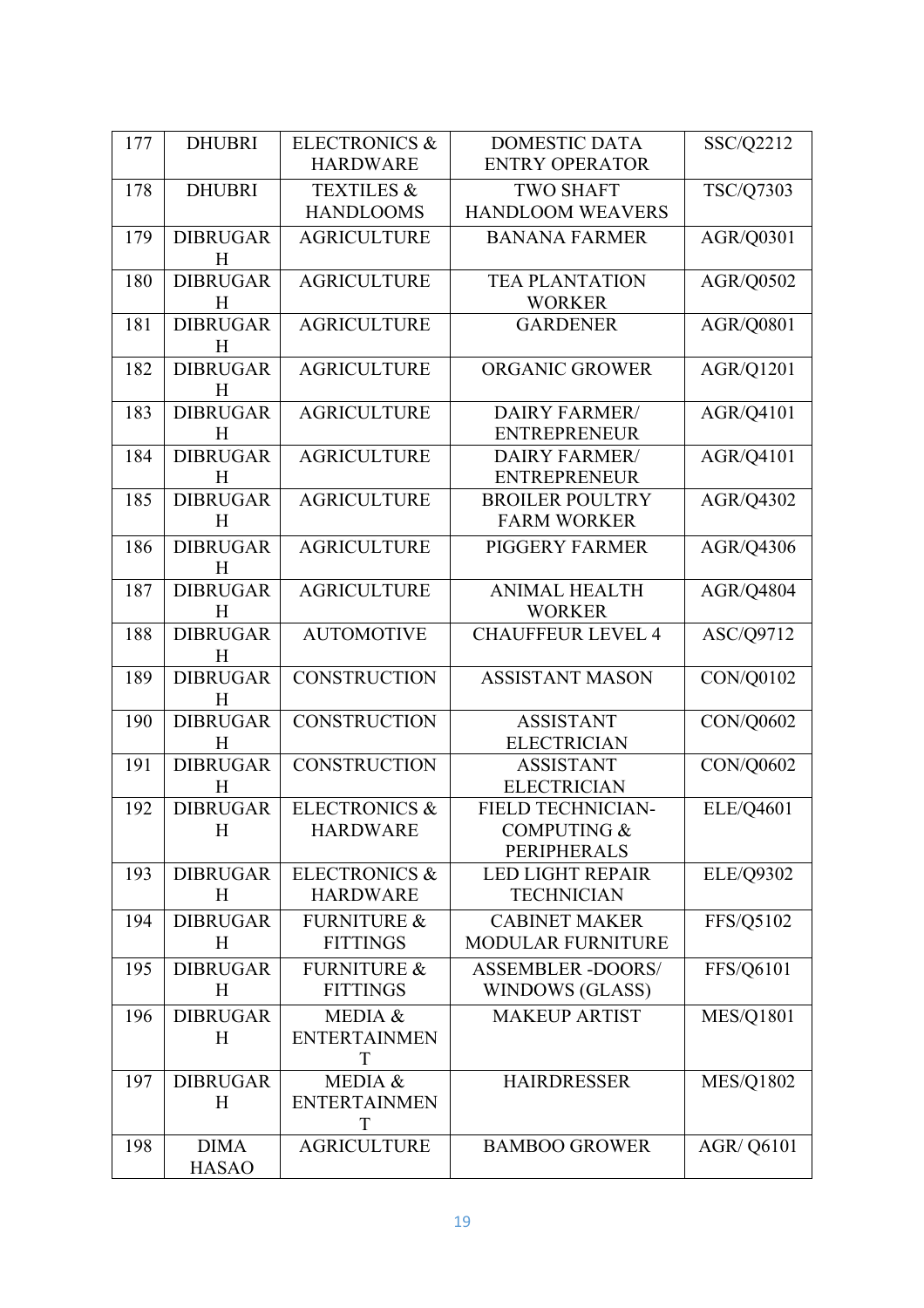| 199 | <b>DIMA</b>                    | <b>AGRICULTURE</b>             | <b>BANANA FARMER</b>                 | AGR/Q0301         |
|-----|--------------------------------|--------------------------------|--------------------------------------|-------------------|
|     | <b>HASAO</b>                   |                                |                                      |                   |
| 200 | <b>DIMA</b>                    | <b>AGRICULTURE</b>             | <b>GOAT FARMER</b>                   | AGR/Q4501         |
|     | <b>HASAO</b>                   |                                |                                      |                   |
| 201 | <b>DIMA</b>                    | <b>AGRICULTURE</b>             | <b>PIGGERY FARMER</b>                | AGR/Q4502         |
|     | <b>HASAO</b>                   |                                |                                      |                   |
| 202 | <b>DIMA</b>                    | <b>AGRICULTURE</b>             | <b>MUSHROOM GROWER</b>               | AGR/Q7803         |
|     | <b>HASAO</b>                   |                                | (SMALL<br>ENTREPRENEUR)              |                   |
| 203 | <b>DIMA</b>                    | <b>FOOD</b>                    | PICKLE MAKING                        | FIC/Q0102         |
|     | <b>HASAO</b>                   | <b>PROCESSING</b>              | <b>TECHNICIAN</b>                    |                   |
| 204 | <b>DIMA</b>                    | <b>HANICRAFTS &amp;</b>        | <b>BAMBOO BASKET</b>                 | <b>HCS/Q8704</b>  |
|     | <b>HASAO</b>                   | <b>CARPETS</b>                 | <b>MAKER</b>                         |                   |
|     |                                |                                |                                      |                   |
| 205 | <b>DIMA</b>                    | <b>HEALTHCARE</b>              | <b>GENERAL DUTY</b>                  | HSS/Q5101         |
| 206 | <b>HASAO</b><br><b>DIMA</b>    | <b>TEXTILES &amp;</b>          | <b>ASSISTANT</b><br><b>TWO SHAFT</b> |                   |
|     | <b>HASAO</b>                   | <b>HANDLOOMS</b>               | <b>HANDLOOM WEAVER</b>               | <b>TSC/Q7303</b>  |
|     |                                |                                |                                      |                   |
| 207 | <b>EAST</b>                    | <b>AGRICULTURE</b>             | <b>SUGARCANE</b>                     | AGR/ Q0203        |
|     | <b>KARBI</b><br><b>ANGLONG</b> |                                | <b>CULTIVATOR</b>                    |                   |
| 208 | <b>EAST</b>                    | <b>AGRICULTURE</b>             | <b>CHILLIES CULTIVATOR</b>           | <b>AGR/ Q0601</b> |
|     | <b>KARBI</b>                   |                                |                                      |                   |
|     | ANGLONG                        |                                |                                      |                   |
| 209 | <b>EAST</b>                    | <b>AGRICULTURE</b>             | <b>BAMBOO GROWER</b>                 | <b>AGR/ Q6101</b> |
|     | <b>KARBI</b>                   |                                |                                      |                   |
|     | ANGLONG                        |                                |                                      |                   |
| 210 | <b>EAST</b>                    | <b>AGRICULTURE</b>             | <b>BANANA FARMER</b>                 | AGR/Q0301         |
|     | <b>KARBI</b>                   |                                |                                      |                   |
|     | ANGLONG                        |                                |                                      |                   |
| 211 | <b>EAST</b>                    | <b>AGRICULTURE</b>             | <b>GOAT FARMER</b>                   | AGR/Q4501         |
|     | <b>KARBI</b>                   |                                |                                      |                   |
|     | ANGLONG                        |                                |                                      |                   |
| 212 | <b>EAST</b>                    | <b>AGRICULTURE</b>             | <b>PIGGERY FARMER</b>                | AGR/Q4502         |
|     | <b>KARBI</b>                   |                                |                                      |                   |
|     | <b>ANGLONG</b>                 |                                |                                      |                   |
| 213 | <b>EAST</b>                    | <b>AGRICULTURE</b>             | <b>MUSHROOM GROWER</b>               | AGR/Q7803         |
|     | <b>KARBI</b>                   |                                | <b>(SMALL</b>                        |                   |
|     | <b>ANGLONG</b>                 |                                | <b>ENTREPRENEUR)</b>                 |                   |
| 214 | <b>EAST</b>                    | <b>FOOD</b>                    | PICKLE MAKING                        | FIC/Q0102         |
|     | <b>KARBI</b>                   | <b>PROCESSING</b>              | <b>TECHNICIAN</b>                    |                   |
|     | <b>ANGLONG</b>                 |                                |                                      |                   |
| 215 | <b>EAST</b><br><b>KARBI</b>    | HANICRAFTS &<br><b>CARPETS</b> | <b>BAMBOO BASKET</b><br><b>MAKER</b> | <b>HCS/Q8704</b>  |
|     | <b>ANGLONG</b>                 |                                |                                      |                   |
| 216 | <b>EAST</b>                    | <b>HEALTHCARE</b>              | <b>GENERAL DUTY</b>                  | HSS/Q5101         |
|     | <b>KARBI</b>                   |                                | <b>ASSISTANT</b>                     |                   |
|     | <b>ANGLONG</b>                 |                                |                                      |                   |
|     |                                |                                |                                      |                   |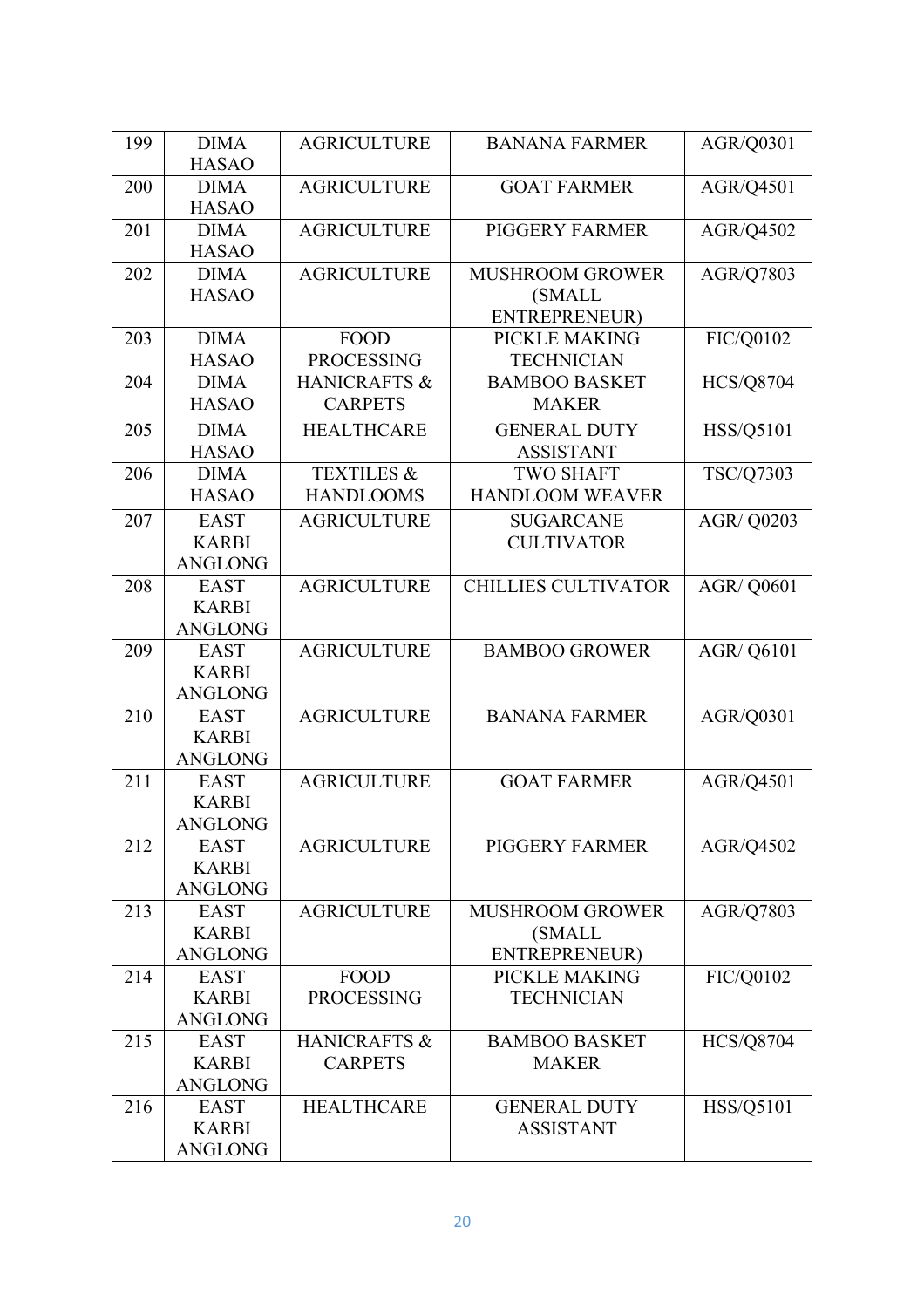| 217 | <b>EAST</b>    | <b>RUBBER</b>         | <b>GENERAL WORKER-</b>     | <b>RSC/Q6107</b> |
|-----|----------------|-----------------------|----------------------------|------------------|
|     | <b>KARBI</b>   |                       | <b>RUBBER PLANTATION</b>   |                  |
|     | <b>ANGLONG</b> |                       |                            |                  |
| 218 | <b>EAST</b>    | <b>TEXTILES &amp;</b> | <b>TWO SHAFT</b>           | TSC/Q7303        |
|     | <b>KARBI</b>   | <b>HANDLOOMS</b>      | <b>HANDLOOM WEAVERS</b>    |                  |
|     | <b>ANGLONG</b> |                       |                            |                  |
| 219 | <b>GOALPAR</b> | <b>AGRICULTURE</b>    | <b>BANANA FARMER</b>       | AGR/Q0301        |
|     | A              |                       |                            |                  |
| 220 | <b>GOALPAR</b> | <b>AGRICULTURE</b>    | <b>GARDENER</b>            | AGR/Q0801        |
|     | A              |                       |                            |                  |
| 221 | <b>GOALPAR</b> | <b>AGRICULTURE</b>    | ORGANIC GROWER             | AGR/Q1201        |
|     | A              |                       |                            |                  |
| 222 | <b>GOALPAR</b> | <b>AGRICULTURE</b>    | VERMICOMPOST               | AGR/Q1203        |
|     | A              |                       | <b>PRODUCER</b>            |                  |
| 223 | <b>GOALPAR</b> | <b>AGRICULTURE</b>    | <b>DAIRY FARMER/</b>       | AGR/Q4101        |
|     | A              |                       | <b>ENTREPRENEUR</b>        |                  |
| 224 | <b>GOALPAR</b> | <b>AGRICULTURE</b>    | <b>ANIMAL HEALTH</b>       | <b>AGR/Q4804</b> |
|     | A              |                       | <b>WORKER</b>              |                  |
| 225 | <b>GOALPAR</b> | <b>AGRICULTURE</b>    | <b>FISH SEED GROWER</b>    | <b>AGR/Q4908</b> |
|     | A              |                       |                            |                  |
| 226 | <b>GOALPAR</b> | <b>AGRICULTURE</b>    | <b>SEED PROCESSING</b>     | AGR/Q7102        |
|     | A              |                       | <b>WORKER</b>              |                  |
| 227 | <b>GOALPAR</b> | <b>AGRICULTURE</b>    | <b>MUSHROOM GROWER</b>     | <b>AGR/Q7803</b> |
|     | A              |                       | (SMALL                     |                  |
|     |                |                       | ENTREPRENEUR)              |                  |
| 228 | <b>GOALPAR</b> | APPAREL MADE-         | <b>SEWING MACHINE</b>      | AMH/Q0301        |
|     | A              | <b>UPS AND HOME</b>   | <b>OPERATOR</b>            |                  |
|     |                | <b>FURNISHING</b>     |                            |                  |
| 229 | <b>GOALPAR</b> | <b>APPAREL MADE-</b>  | <b>ADVANCE PATTERN</b>     | <b>AMH/Q1101</b> |
|     | A              | <b>UPS AND HOME</b>   | MAKER (CAD/CAM)            |                  |
|     |                | <b>FURNISHING</b>     |                            |                  |
| 230 | <b>GOALPAR</b> | <b>APPAREL MADE-</b>  | <b>SELF EMPLOYED</b>       |                  |
|     | A              | <b>UPS AND HOME</b>   | <b>TAILOR</b>              | <b>AMH/Q1947</b> |
|     |                | <b>FURNISHING</b>     |                            |                  |
|     |                |                       |                            |                  |
| 231 | <b>GOALPAR</b> | <b>AUTOMOTIVE</b>     | <b>AUTOMOTIVE SERVICE</b>  | ASC/Q1411        |
|     | A              |                       | <b>TECHNICIAN (TWO AND</b> |                  |
|     |                |                       | THREE WHEELERS)            |                  |
| 232 | <b>GOALPAR</b> | <b>AUTOMOTIVE</b>     | <b>TAXI DRIVER</b>         | ASC/Q9705        |
|     | A              |                       |                            |                  |
| 233 | <b>GOALPAR</b> | <b>AUTOMOTIVE</b>     | <b>CHAUFFEUR</b>           | ASC/Q9712        |
|     | A              |                       |                            |                  |
| 234 | <b>GOALPAR</b> | <b>BEAUTY &amp;</b>   | <b>ASSISTANT HAIR</b>      | <b>BWS/Q0201</b> |
|     | A              | <b>WELLNESS</b>       | <b>STYLIST</b>             |                  |
| 235 | <b>GOALPAR</b> | <b>BEAUTY &amp;</b>   | <b>HAIR STYLIST</b>        | <b>BWS/Q0202</b> |
|     | $\mathbf{A}$   | <b>WELLNESS</b>       |                            |                  |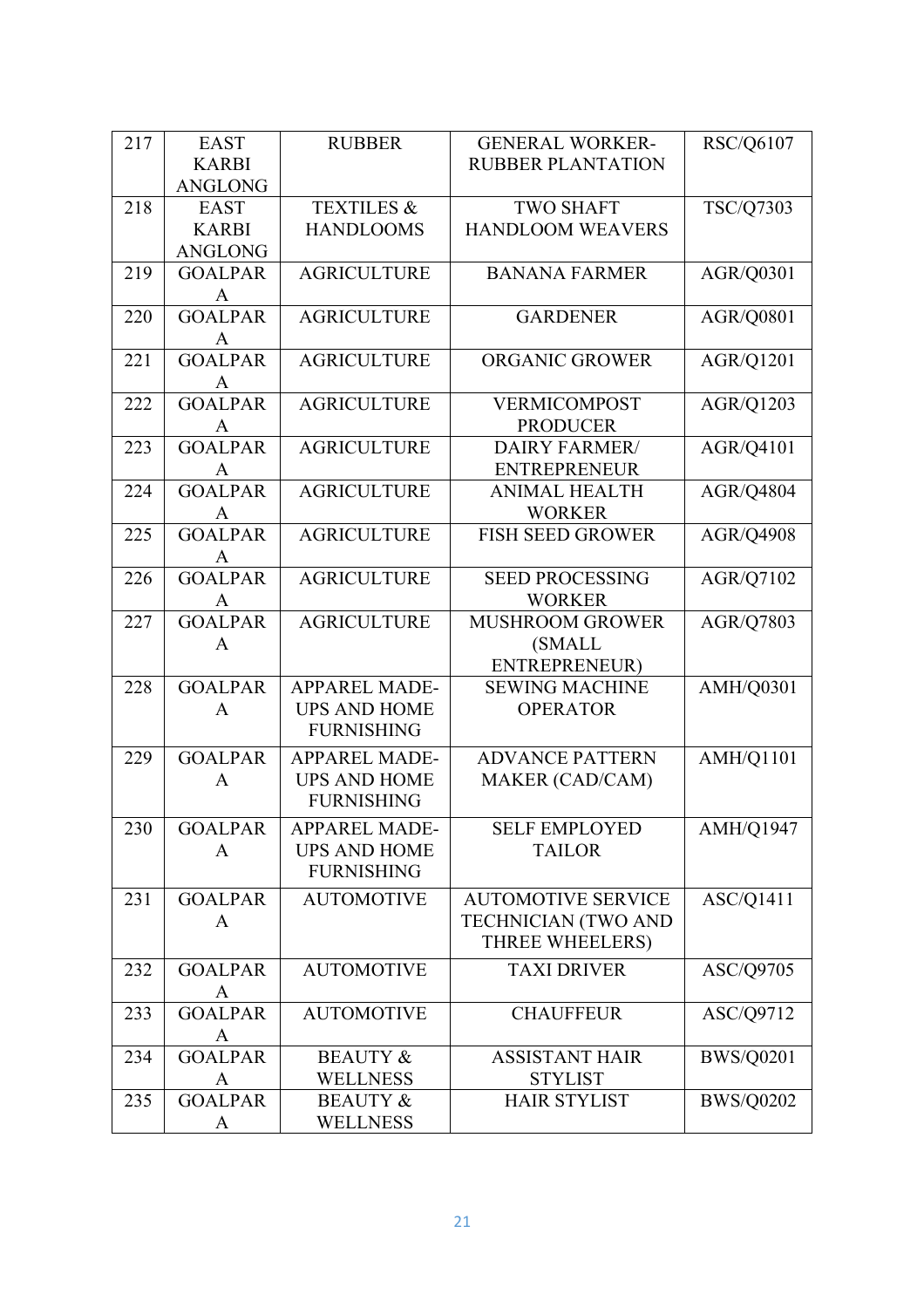| 236 | <b>GOALPAR</b> | <b>BEAUTY &amp;</b>      | <b>BRIDAL FASHION &amp;</b> | <b>BWS/Q0301</b> |
|-----|----------------|--------------------------|-----------------------------|------------------|
|     | A              | <b>WELLNESS</b>          | PHOTOGRAPHIC MAKE           |                  |
|     |                |                          | <b>UP ARTIST</b>            |                  |
| 237 | <b>GOALPAR</b> | <b>BEAUTY &amp;</b>      | <b>GYM ASSISTANT</b>        | <b>BWS/Q3001</b> |
|     | A              | <b>WELLNESS</b>          |                             |                  |
| 238 | <b>GOALPAR</b> | <b>CONSTRUCTION</b>      | <b>ASSISTANT MASON</b>      | CON/Q0102        |
|     | A              |                          |                             |                  |
| 239 | <b>GOALPAR</b> | <b>ELECTRONICS &amp;</b> | FIELD TECHNICIAN -          | ELE/Q3104        |
|     | A              | <b>HARDWARE</b>          | <b>OTHER HOME</b>           |                  |
|     |                |                          | <b>APPLIANCES</b>           |                  |
| 240 | <b>GOALPAR</b> | <b>ELECTRONICS &amp;</b> | <b>MULTI SKILL</b>          | ELE/Q3109        |
|     | $\mathbf{A}$   | <b>HARDWARE</b>          | <b>TECHNICIAN</b>           |                  |
| 241 | <b>GOALPAR</b> | <b>ELECTRONICS &amp;</b> | FIELD TECHNICIAN-           | ELE/Q4601        |
|     | A              | <b>HARDWARE</b>          | <b>COMPUTING &amp;</b>      |                  |
|     |                |                          | <b>PERIPHERALS</b>          |                  |
| 242 | <b>GOALPAR</b> | <b>ELECTRONICS &amp;</b> | FIELD TECHNICIAN -          | ELE/Q4606        |
|     | A              | <b>HARDWARE</b>          | NETWORKING AND              |                  |
|     |                |                          | <b>STORAGE</b>              |                  |
| 243 | <b>GOALPAR</b> | <b>FURNITURE &amp;</b>   | <b>ASSISTANT</b>            | FFS/Q0101        |
|     | A              | <b>FITTINGS</b>          | <b>CARPENTER-WOODEN</b>     |                  |
|     |                |                          | <b>FURNITURE</b>            |                  |
| 244 | <b>GOALPAR</b> | <b>FURNITURE &amp;</b>   | <b>CARPENTER - WOODEN</b>   | FFS/Q0102        |
|     | $\mathbf{A}$   | <b>FITTINGS</b>          | <b>FURNITURE</b>            |                  |
| 245 | <b>GOALPAR</b> | <b>FURNITURE &amp;</b>   | <b>LEAD SOFA MAKER</b>      | FFS/Q0107        |
|     | A              | <b>FITTINGS</b>          |                             |                  |
| 246 | <b>GOALPAR</b> | <b>FOOD</b>              | PICKLE MAKING               | FIC/Q0102        |
|     | A              | <b>PROCESSING</b>        | <b>TECHNICIAN</b>           |                  |
| 247 | <b>GOALPAR</b> | <b>FOOD</b>              | <b>FRUITS AND</b>           | FIC/Q0107        |
|     | A              | <b>PROCESSING</b>        | <b>VEGETABLES CANNING</b>   |                  |
|     |                |                          | <b>TECHNICIAN</b>           |                  |
| 248 | <b>GOALPAR</b> | <b>FOOD</b>              | <b>BUTTER AND GHEE</b>      | FIC/Q2003        |
|     | $\mathbf{A}$   | <b>PROCESSING</b>        | PROCESSING OPERATOR         |                  |
| 249 | <b>GOALPAR</b> | HANICRAFTS &             | <b>HAND ROLLED</b>          | <b>HCS/Q7901</b> |
|     | A              | <b>CARPETS</b>           | <b>AGARBATTI MAKER</b>      |                  |
| 250 | <b>GOALPAR</b> | HANICRAFTS &             | <b>AGARBATTI PACKER</b>     | <b>HCS/Q8002</b> |
|     | A              | <b>CARPETS</b>           |                             |                  |
| 251 | <b>GOALPAR</b> | <b>HANICRAFTS &amp;</b>  | <b>BAMBOO BASKET</b>        | <b>HCS/Q8704</b> |
|     |                | <b>CARPETS</b>           | <b>MAKER</b>                |                  |
|     | A              |                          |                             |                  |
| 252 | <b>GOALPAR</b> | <b>HANICRAFTS &amp;</b>  | <b>BAMBOO UTILITY</b>       | <b>HCS/Q8705</b> |
|     | A              | <b>CARPETS</b>           | <b>HANDICRAFT</b>           |                  |
|     |                |                          | <b>ASSEMBLER</b>            |                  |
| 253 | <b>GOALPAR</b> | <b>HEALTHCARE</b>        | X-RAY TECHNICIAN            | <b>HSS/Q0701</b> |
|     | A              |                          |                             |                  |
| 254 | <b>GOALPAR</b> | <b>HEALTHCARE</b>        | <b>BLOOD BANK</b>           | <b>HSS/Q2801</b> |
|     | A              |                          | <b>TECHNICIAN</b>           |                  |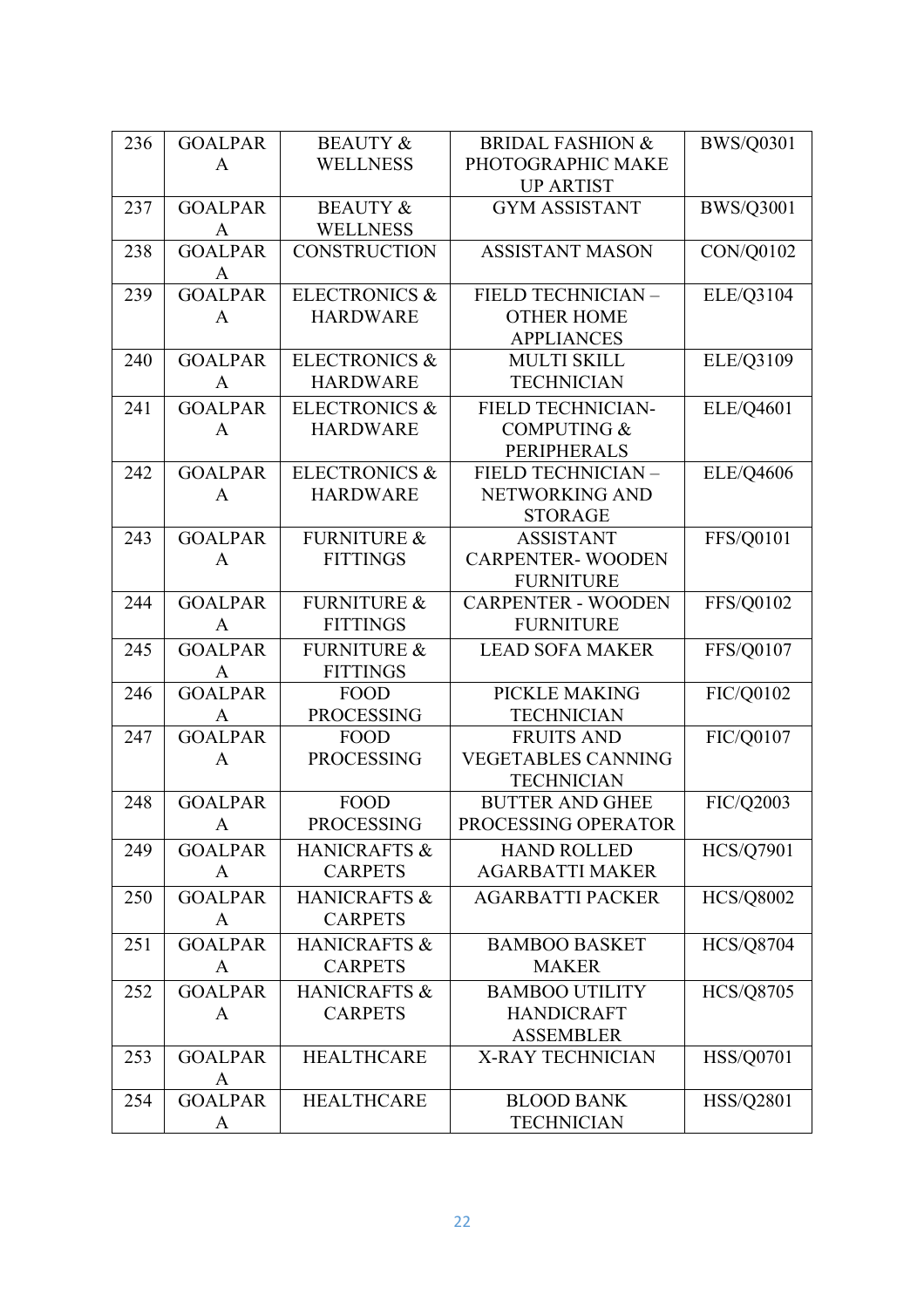| 255 | <b>GOALPAR</b> | MEDIA &                  | <b>MAKEUP ARTIST</b>           | <b>MES/Q1801</b> |
|-----|----------------|--------------------------|--------------------------------|------------------|
|     | A              | <b>ENTERTAINMEN</b>      |                                |                  |
|     |                | T                        |                                |                  |
| 256 | <b>GOALPAR</b> | MEDIA &                  | <b>HAIRDRESSER</b>             | <b>MES/Q1802</b> |
|     |                |                          |                                |                  |
|     | A              | <b>ENTERTAINMEN</b>      |                                |                  |
|     |                | Т                        |                                |                  |
| 257 | <b>GOALPAR</b> | PERSONS WITH             | <b>DAIRY</b>                   | PWD/AGR/Q        |
|     | A              | <b>DISABILITY</b>        | FARMER/ENTREPRENEU             | 4101             |
|     |                |                          | $\mathbf R$                    |                  |
| 258 | <b>GOALPAR</b> | <b>GREEN JOBS</b>        | <b>SOLAR PV INSTALLER</b>      | SGJ/Q0101        |
|     |                |                          |                                |                  |
|     | A              |                          | (SURYAMITRA)                   |                  |
| 259 | <b>GOALPAR</b> | SPORTS,                  | <b>FITNESS TRAINER</b>         | SPF/Q1102        |
|     | A              | <b>PHYSICAL</b>          |                                |                  |
|     |                | EDUCATION,               |                                |                  |
|     |                | <b>FITNESS &amp;</b>     |                                |                  |
|     |                | <b>LEISURE SKILLS</b>    |                                |                  |
|     |                |                          |                                |                  |
|     |                | <b>COUNCIL</b>           |                                |                  |
| 260 | <b>GOALPAR</b> | <b>IT-ITES</b>           | <b>MANAGEMENT</b>              | SSC/Q4101        |
|     | A              |                          | <b>TRAINEE - MARKETING</b>     |                  |
| 261 | <b>GOALPAR</b> | <b>TOURISM &amp;</b>     | <b>STREET FOOD VENDOR</b>      | THSC/Q3007       |
|     | A              | <b>HOSPITALITY</b>       |                                |                  |
|     |                |                          |                                |                  |
| 262 | <b>GOALPAR</b> | <b>TEXTILES &amp;</b>    | <b>TWO SHAFT</b>               | TSC/Q7303        |
|     | A              | <b>HANDLOOMS</b>         | <b>HANDLOOM WEAVERS</b>        |                  |
| 263 | <b>GOALPAR</b> | <b>TEXTILES &amp;</b>    | <b>JACQUARD WEAVER -</b>       | TSC/Q7306        |
|     | A              | <b>HANDLOOMS</b>         | <b>HANDLOOM</b>                |                  |
|     |                |                          |                                |                  |
| 264 | <b>GOALPAR</b> | <b>TEXTILES &amp;</b>    | <b>JACQUARD HARNESS</b>        | TSC/Q7502        |
|     | $\mathbf{A}$   | <b>HANDLOOMS</b>         | <b>BUILDER</b>                 |                  |
| 265 | <b>GOALPAR</b> | <b>TEXTILES &amp;</b>    | <b>HANDLOOM</b>                | TSC/Q7801        |
|     | A              | <b>HANDLOOMS</b>         | <b>ENTREPRENEUR</b>            |                  |
|     |                |                          |                                |                  |
| 266 | <b>GOLAGHA</b> | <b>AGRICULTURE</b>       | <b>SMALL POULTRY</b>           | AGR/Q4306        |
|     | T              |                          | <b>FARMER</b>                  |                  |
| 267 | <b>GOLAGHA</b> | <b>AGRICULTURE</b>       | <b>GOAT FARMER</b>             | AGR/Q4501        |
|     | T              |                          |                                |                  |
| 268 | <b>GOLAGHA</b> | <b>AGRICULTURE</b>       | PIGGERY FARMER                 | AGR/Q4502        |
|     | T              |                          |                                |                  |
|     |                |                          |                                |                  |
| 269 | <b>GOLAGHA</b> | <b>AGRICULTURE</b>       | <b>AQUACULTURE</b>             | AGR/Q4904        |
|     | T              |                          | <b>WORKER</b>                  |                  |
| 270 | <b>GOLAGHA</b> | <b>CONSTRUCTION</b>      | <b>ASSISTANT</b>               | CON/Q0602        |
|     | T              |                          | <b>ELECTRICIAN</b>             |                  |
| 271 | <b>GOLAGHA</b> | <b>CONSTRUCTION</b>      | <b>FALSE CEILING &amp; DRY</b> | CON/Q1107        |
|     | T              |                          | <b>WALL INSTALLER</b>          |                  |
|     |                |                          |                                |                  |
| 272 | <b>GOLAGHA</b> | <b>ELECTRONICS &amp;</b> | FIELD TECHNICIAN -             | <b>ELE/Q4606</b> |
|     | T              | <b>HARDWARE</b>          | NETWORKING AND                 |                  |
|     |                |                          | <b>STORAGE</b>                 |                  |
| 273 | <b>GOLAGHA</b> | <b>HEALTHCARE</b>        | <b>GENERAL DUTY</b>            | I/HSS/Q5101      |
|     | T              |                          | <b>ASSISTANT: IQP</b>          |                  |
|     |                |                          |                                |                  |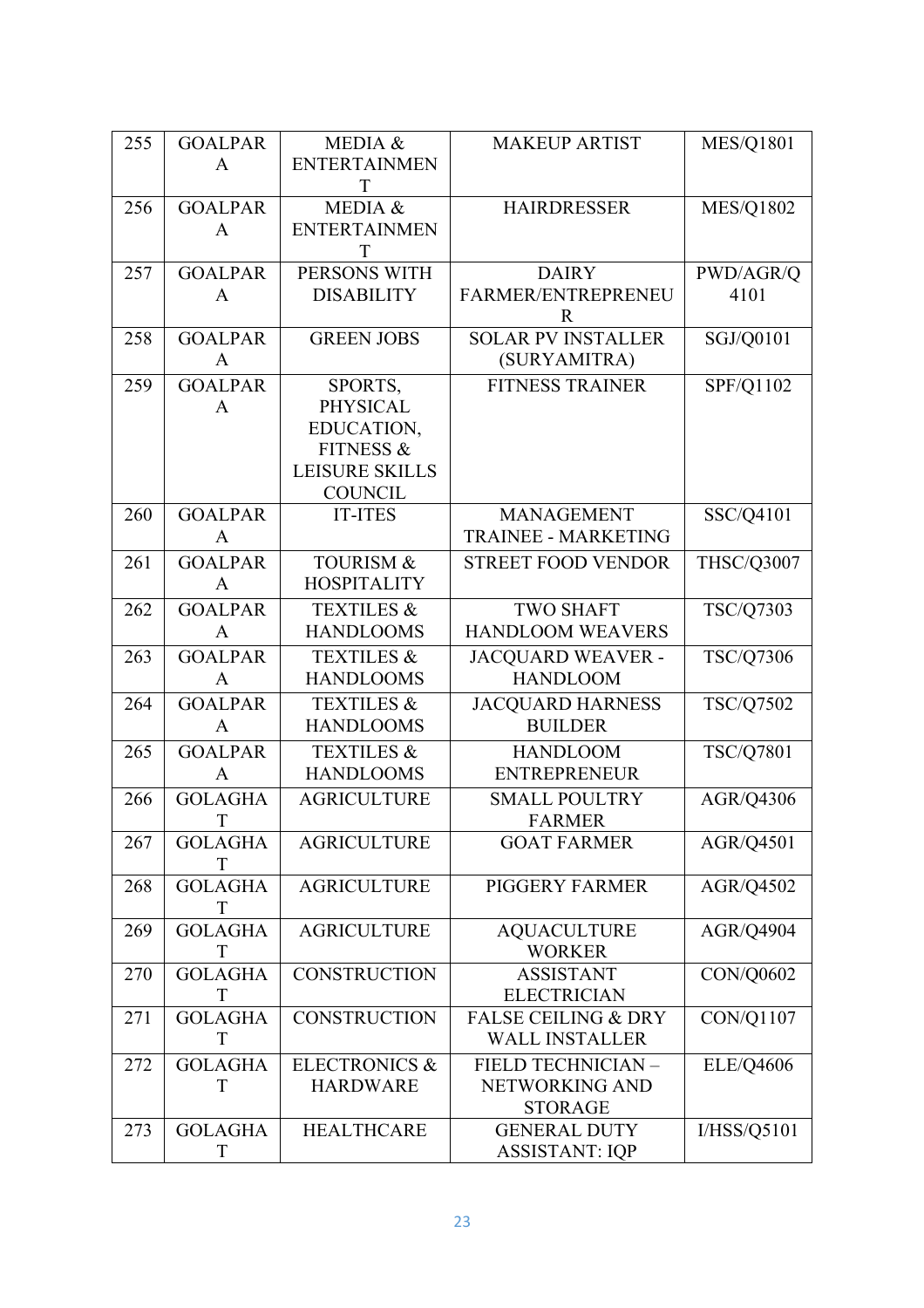| 274 | <b>GOLAGHA</b>        | <b>TOURISM &amp;</b>     | <b>FRONT OFFICE</b>                      | THC/Q0109         |
|-----|-----------------------|--------------------------|------------------------------------------|-------------------|
|     | T                     | <b>HOSPITALITY</b>       | <b>EXECUTIVE</b>                         |                   |
| 275 | <b>HAILAKAN</b>       | <b>ELECTRONICS &amp;</b> | TV REPAIR TECHNICIAN                     | ELE/Q3101         |
|     | DI                    | <b>HARDWARE</b>          |                                          |                   |
| 276 | <b>HAILAKAN</b>       | <b>ELECTRONICS &amp;</b> | FIELD TECHNICIAN -                       | ELE/Q3104         |
|     | DI                    | <b>HARDWARE</b>          | <b>OTHER HOME</b>                        |                   |
|     |                       |                          | <b>APPLIANCES</b>                        |                   |
| 277 | <b>HAILAKAN</b>       | <b>ELECTRONICS &amp;</b> | <b>CCTV INSTALLATION</b>                 | ELE/Q4605         |
|     | DI                    | <b>HARDWARE</b>          | <b>TECHNICIAN</b>                        |                   |
| 278 | <b>HAILAKAN</b>       | <b>FOOD</b>              | <b>SQUASH AND JUICE</b>                  | FIC/ Q0101        |
|     | DI                    | <b>PROCESSING</b>        | <b>PROCESSING</b><br><b>TECHNICIAN</b>   |                   |
| 279 | <b>HAILAKAN</b>       | <b>FOOD</b>              | PICKLE MAKING                            | FIC/Q0102         |
|     | DI                    | <b>PROCESSING</b>        | <b>TECHNICIAN</b>                        |                   |
| 280 | <b>HAILAKAN</b>       | <b>FOOD</b>              | <b>JAM JELLY &amp; KETCHUP</b>           | FIC/Q0103         |
|     | DI                    | <b>PROCESSING</b>        | <b>PROCESSING</b>                        |                   |
| 281 | <b>HAILAKAN</b>       | HANICRAFTS &             | <b>ENGRAVING ARTISAN</b>                 | <b>HCS/Q2902</b>  |
|     | DI                    | <b>CARPETS</b>           |                                          |                   |
| 282 | <b>HAILAKAN</b>       | HANICRAFTS &             | <b>ARTISAN</b>                           | <b>HCS/Q4501</b>  |
|     | DI                    | <b>CARPETS</b>           |                                          |                   |
| 283 | <b>HAILAKAN</b>       | <b>HANICRAFTS &amp;</b>  | <b>HANDLOOM WEAVER</b>                   | <b>HCS/Q5412</b>  |
|     | DI                    | <b>CARPETS</b>           |                                          |                   |
| 284 | <b>HAILAKAN</b>       | HANICRAFTS &             | <b>HAND ROLLED</b>                       | <b>HCS/Q7901</b>  |
|     | DI                    | <b>CARPETS</b>           | <b>AGARBATTI MAKER</b>                   |                   |
| 285 | <b>HAILAKAN</b>       | <b>HANICRAFTS &amp;</b>  | <b>AGARBATTI PACKER</b>                  | <b>HCS/Q8002</b>  |
|     | DI                    | <b>CARPETS</b>           |                                          |                   |
| 286 | <b>HAILAKAN</b>       | <b>HANICRAFTS &amp;</b>  | <b>BAMBOO MAT WEAVER</b>                 | <b>HCS/Q8702</b>  |
|     | DI                    | <b>CARPETS</b>           |                                          |                   |
| 287 | <b>HAILAKAN</b>       | <b>HANICRAFTS &amp;</b>  | <b>BAMBOO BASKET</b>                     | <b>HCS/Q8704</b>  |
|     | DI                    | <b>CARPETS</b>           | <b>MAKER</b>                             |                   |
| 288 | <b>HAILAKAN</b>       | HANICRAFTS &             | <b>BAMBOO ARTWORK</b>                    | <b>HCS/Q8707</b>  |
|     | DI                    | <b>CARPETS</b>           | <b>MAKER</b>                             |                   |
| 289 | <b>HAILAKAN</b>       | <b>RETAIL</b>            | <b>RETAIL SALES</b>                      | <b>RAS/Q0104</b>  |
|     | DI                    |                          | <b>ASSOCIATE</b>                         |                   |
| 290 | <b>HAILAKAN</b><br>DI | <b>TEXTILES &amp;</b>    | <b>TWO SHAFT</b>                         | TSC/Q7303         |
|     |                       | <b>HANDLOOMS</b>         | <b>HANDLOOM WEAVERS</b>                  |                   |
| 291 | <b>HOJAI</b>          | <b>AGRICULTURE</b>       | <b>MEDICINAL PLANTS</b><br><b>GROWER</b> | <b>AGR/ Q0901</b> |
| 292 | <b>HOJAI</b>          | <b>AGRICULTURE</b>       | <b>BANANA FARMER</b>                     | AGR/Q0301         |
| 293 | <b>HOJAI</b>          | <b>AGRICULTURE</b>       | <b>FLORIST</b>                           | AGR/Q0703         |
| 294 | <b>HOJAI</b>          | <b>AGRICULTURE</b>       | <b>NURSERY WORKER</b>                    | <b>AGR/Q0807</b>  |
| 295 | <b>HOJAI</b>          | <b>AGRICULTURE</b>       | ORGANIC GROWER                           | AGR/Q1201         |
| 296 | <b>HOJAI</b>          | <b>AGRICULTURE</b>       | <b>FISHERIES EXTENSION</b>               | AGR/Q5107         |
|     |                       |                          | <b>ASSOCIATE</b>                         |                   |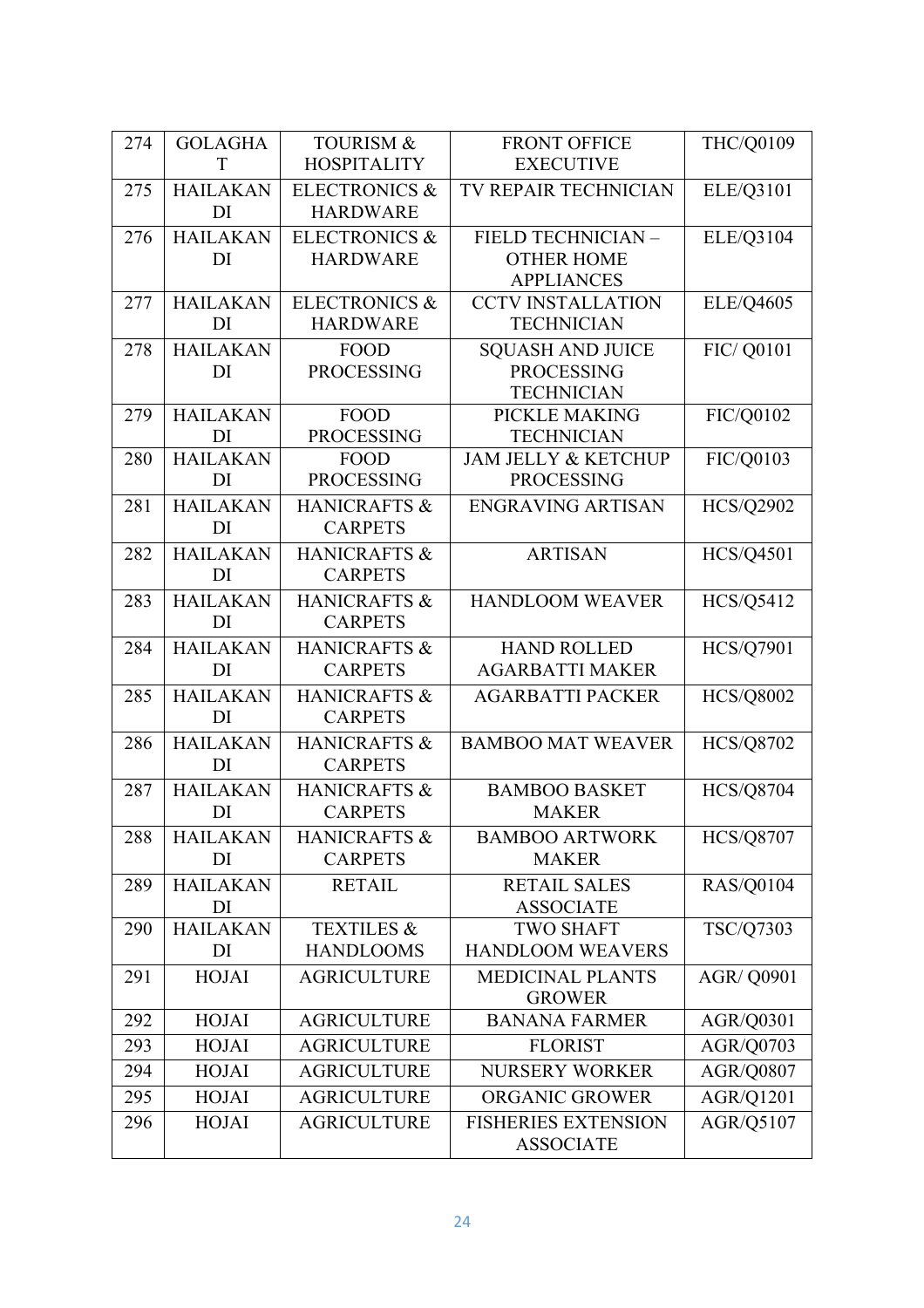| 297 | <b>HOJAI</b>  | <b>FOOD</b>              | <b>CRAFT BAKER</b>                                     | FIC/Q5002        |
|-----|---------------|--------------------------|--------------------------------------------------------|------------------|
|     |               | <b>PROCESSING</b>        |                                                        |                  |
| 298 | <b>JORHAT</b> | <b>AGRICULTURE</b>       | <b>SPICE CROP</b><br><b>CULTIVATOR</b>                 | AGR/Q0603        |
| 299 | <b>JORHAT</b> | <b>AUTOMOTIVE</b>        | <b>SHOWROOM HOSTESS/</b>                               | ASC/Q1103        |
|     |               |                          | <b>HOST</b>                                            |                  |
| 300 | <b>JORHAT</b> | <b>AUTOMOTIVE</b>        | <b>AUTOMOTIVE SERVICE</b><br><b>TECHNICIAN LEVEL 4</b> | ASC/Q1402        |
| 301 | <b>JORHAT</b> | <b>AUTOMOTIVE</b>        | <b>CAR WASHER CUM</b>                                  | ASC/Q1417        |
|     |               |                          | <b>AUTO SERVICE</b>                                    |                  |
|     |               |                          | <b>TECHNICIAN L-3</b>                                  |                  |
| 302 | <b>JORHAT</b> | <b>AUTOMOTIVE</b>        | <b>MAINTENANCE</b>                                     | ASC/Q1601        |
|     |               |                          | <b>TECHNICIAN- SERVICE</b>                             |                  |
|     |               |                          | <b>WORKSHOP</b>                                        |                  |
| 303 | <b>JORHAT</b> | <b>AUTOMOTIVE</b>        | <b>AUTOMOTIVE BODY</b>                                 | ASC/Q3304        |
|     |               |                          | PAINTING TECHNICIAN                                    |                  |
|     |               |                          | LEVEL 4                                                |                  |
| 304 | <b>JORHAT</b> | <b>BFSI</b>              | <b>GOODS &amp; SERVICE TAX</b>                         | <b>BSC/Q0910</b> |
|     |               |                          | <b>ACCOUNTS ASSISTANT</b>                              |                  |
| 305 | <b>JORHAT</b> | <b>BEAUTY &amp;</b>      | <b>BRIDAL FASHION &amp;</b>                            | <b>BWS/Q0301</b> |
|     |               | <b>WELLNESS</b>          | PHOTOGRAPHIC MAKE                                      |                  |
|     |               |                          | <b>UP ARTIST</b>                                       |                  |
|     |               |                          |                                                        |                  |
| 306 | <b>JORHAT</b> | <b>CAPITAL GOODS</b>     | <b>FITTER FABRICATION</b>                              | CSC/Q0303        |
| 307 | <b>JORHAT</b> | <b>DOMESTIC</b>          | HOUSEKEEPER CUM                                        | DWC/Q0101        |
|     |               | <b>WORKER</b>            | <b>COOK</b>                                            |                  |
| 308 | <b>JORHAT</b> | <b>ELECTRONICS &amp;</b> | TV REPAIR TECHNICIAN                                   | ELE/Q3101        |
|     |               | <b>HARDWARE</b>          |                                                        |                  |
| 309 | <b>JORHAT</b> | <b>ELECTRONICS &amp;</b> | FIELD TECHNICIAN - AC                                  | ELE/Q3102        |
|     |               | <b>HARDWARE</b>          |                                                        |                  |
| 310 | <b>JORHAT</b> | <b>ELECTRONICS &amp;</b> | FIELD TECHNICIAN-                                      | ELE/Q4601        |
|     |               | <b>HARDWARE</b>          | <b>COMPUTING &amp;</b>                                 |                  |
|     |               |                          | <b>PERIPHERALS</b>                                     |                  |
| 311 | <b>JORHAT</b> | <b>ELECTRONICS &amp;</b> | <b>CCTV INSTALLATION</b>                               | <b>ELE/Q4605</b> |
|     |               | <b>HARDWARE</b>          | <b>TECHNICIAN</b>                                      |                  |
| 312 | <b>JORHAT</b> | <b>ELECTRONICS &amp;</b> | <b>IT COORDINATOR IN</b>                               | ELE/Q4701        |
|     |               | <b>HARDWARE</b>          | <b>SCHOOL</b>                                          |                  |
| 313 | <b>JORHAT</b> | <b>ELECTRONICS &amp;</b> | <b>LED LIGHT REPAIR</b>                                | <b>ELE/Q9302</b> |
|     |               | <b>HARDWARE</b>          | <b>TECHNICIAN</b>                                      |                  |
| 314 | <b>JORHAT</b> | <b>FURNITURE &amp;</b>   | <b>CABINET MAKER</b>                                   | FFS/Q5102        |
|     |               | <b>FITTINGS</b>          | <b>MODULAR FURNITURE</b>                               |                  |
|     |               |                          |                                                        |                  |
| 315 | <b>JORHAT</b> | <b>FURNITURE &amp;</b>   | <b>ASSEMBLER -DOORS/</b>                               | FFS/Q6101        |
|     |               | <b>FITTINGS</b>          | WINDOWS (GLASS)                                        |                  |
| 316 | <b>JORHAT</b> | <b>FURNITURE &amp;</b>   | <b>INTERIOR DESIGNER</b>                               | FFS/Q9102        |
|     |               | <b>FITTINGS</b>          |                                                        |                  |
| 317 | <b>JORHAT</b> | FOOD                     | <b>SQUASH AND JUICE</b>                                | FIC/Q0101        |
|     |               | <b>PROCESSING</b>        | <b>PROCESSING</b>                                      |                  |
|     |               |                          | <b>TECHNICIAN</b>                                      |                  |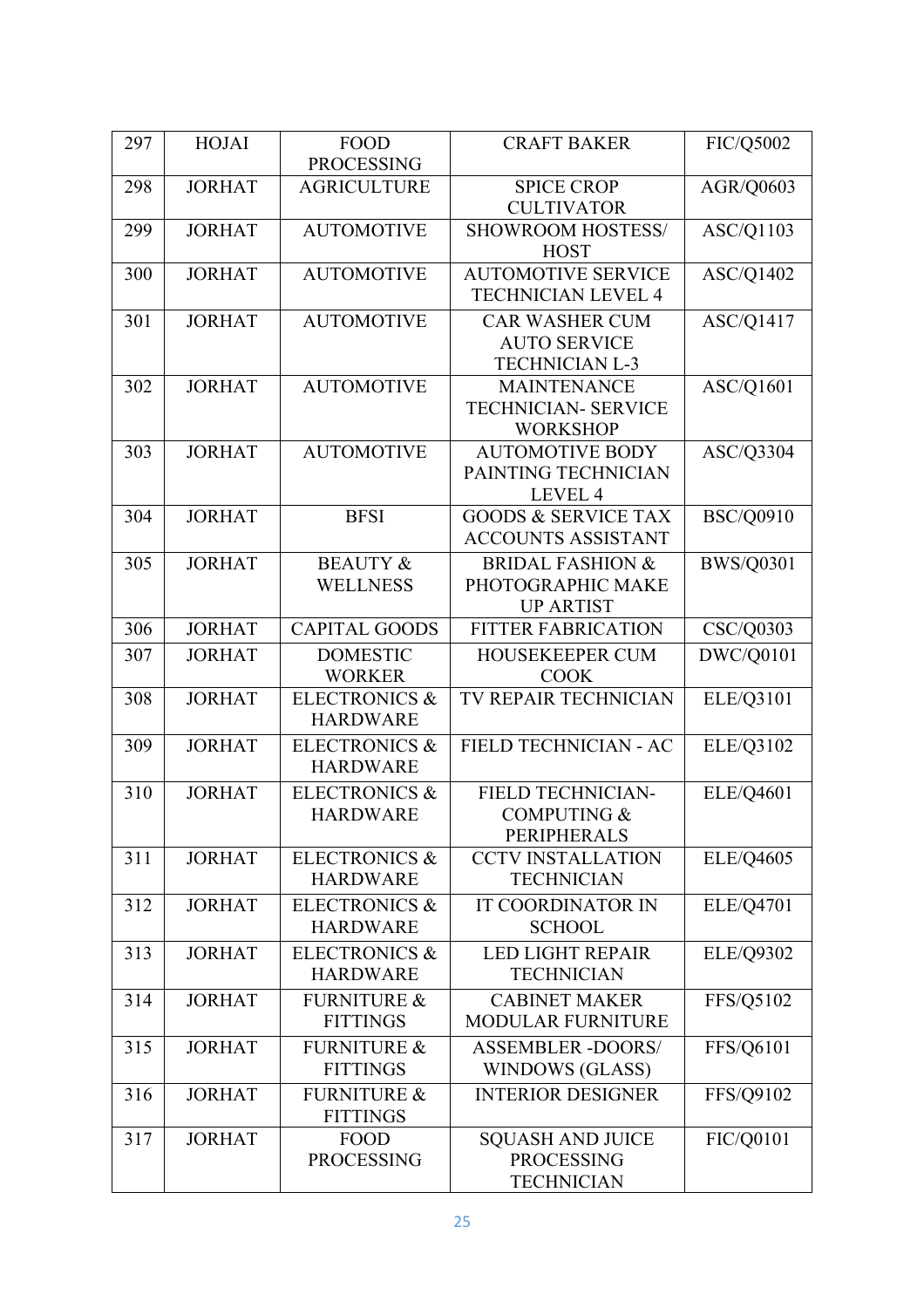| 318 | <b>JORHAT</b> | <b>FOOD</b>                               | PICKLE MAKING                                | FIC/Q0102         |
|-----|---------------|-------------------------------------------|----------------------------------------------|-------------------|
|     |               | <b>PROCESSING</b>                         | <b>TECHNICIAN</b>                            |                   |
| 319 | <b>JORHAT</b> | <b>FOOD</b>                               | <b>JAM JELLY &amp; KETCHUP</b>               | FIC/Q0103         |
|     |               | <b>PROCESSING</b>                         | <b>PROCESSING</b>                            |                   |
|     |               |                                           | <b>TECHNICIAN</b>                            |                   |
| 320 | <b>JORHAT</b> | <b>FOOD</b>                               | <b>DAIRY PRODUCTS</b>                        | FIC/Q2001         |
|     |               | <b>PROCESSING</b>                         | <b>PROCESSOR</b>                             |                   |
| 321 | <b>JORHAT</b> | <b>FOOD</b>                               | <b>ICE CREAM</b>                             | FIC/Q2004         |
|     |               | <b>PROCESSING</b>                         | <b>PROCESSING</b>                            |                   |
|     |               |                                           | <b>TECHNICIAN</b>                            |                   |
| 322 | <b>JORHAT</b> | <b>FOOD</b>                               | <b>CRAFT BAKER</b>                           | FIC/Q5002         |
|     |               | <b>PROCESSING</b>                         |                                              |                   |
| 323 | <b>JORHAT</b> | <b>FOOD</b>                               | <b>BAKING TECHNICIAN</b>                     | FIC/Q5005         |
|     |               | <b>PROCESSING</b>                         |                                              |                   |
| 324 | <b>JORHAT</b> | <b>FOOD</b>                               | <b>SPICE PROCESSING</b>                      | FIC/Q8502         |
|     |               | <b>PROCESSING</b>                         | <b>TECHNICIAN</b>                            |                   |
| 325 | <b>JORHAT</b> | <b>HANICRAFTS &amp;</b><br><b>CARPETS</b> | <b>HAND ROLLED</b><br><b>AGARBATTI MAKER</b> | <b>HCS/Q7901</b>  |
|     |               |                                           |                                              |                   |
| 326 | <b>JORHAT</b> | <b>LIFE SCIENCE</b>                       | <b>MEDICAL SALES</b>                         | LFS/Q0401         |
|     |               |                                           | <b>REPRESENTATIVE</b>                        |                   |
| 327 | <b>JORHAT</b> | <b>LEATHER</b>                            | STITCHER (GOODS &                            | LSS/Q5501         |
|     |               |                                           | <b>GARMENTS</b> )                            |                   |
| 328 | <b>JORHAT</b> | <b>MANAGEMENT</b>                         | <b>UNARMED SECURITY</b>                      | <b>MEP/Q7101</b>  |
|     |               | <b>AND</b>                                | <b>GUARD</b>                                 |                   |
|     |               | <b>ENTREPRENEUR</b>                       |                                              |                   |
|     |               | SHIP &                                    |                                              |                   |
|     | <b>JORHAT</b> | <b>PROFESSIONAL</b><br><b>PLUMBING</b>    | <b>PLUMBER</b>                               | PSC//Q0112        |
| 329 |               |                                           | <b>MAINTENANCE &amp;</b>                     |                   |
|     |               |                                           | <b>SERVICING</b>                             |                   |
| 330 | <b>JORHAT</b> | PAINTS &                                  | <b>AUTO BODY REPAIR</b>                      | PSC/ASC/Q1        |
|     |               | <b>COATINGS</b>                           | <b>PAINTER LEVEL 4</b>                       | 406               |
| 331 | <b>JORHAT</b> | <b>PLUMBING</b>                           | PLUMBER GENERAL                              | PSC/Q0104         |
|     |               |                                           |                                              |                   |
| 332 | <b>JORHAT</b> | <b>RETAIL</b>                             | RETAIL TEAM LEADER                           | RAS/Q0105         |
| 333 | <b>JORHAT</b> | <b>RUBBER</b>                             | <b>RUBBER MATERIAL</b>                       | RSC/Q3301         |
|     |               |                                           | <b>HANDLING AND</b>                          |                   |
|     |               |                                           | <b>STORAGE OPERATOR</b>                      |                   |
| 334 | <b>JORHAT</b> | <b>RUBBER</b>                             | <b>TYRE FITTER</b>                           | RSC/Q3601         |
| 335 | <b>JORHAT</b> | <b>RUBBER</b>                             | <b>PLASTICS MOULD</b>                        | RSC/Q4702         |
|     |               |                                           | <b>MANUFACTURING</b>                         | (CPC/Q5703)       |
|     |               |                                           | <b>ASSISTANT</b>                             |                   |
| 336 | <b>JORHAT</b> | <b>RUBBER</b>                             | <b>MACHINE OPERATOR</b>                      | RSC/Q4801         |
|     |               |                                           | <b>ASSISTANT - PLASTICS</b>                  | (CPC/Q0103)       |
|     |               |                                           | <b>PROCESSING</b>                            |                   |
| 337 | <b>JORHAT</b> | <b>TOURISM &amp;</b>                      | <b>STREET FOOD VENDOR</b>                    | <b>THSC/Q3007</b> |
|     |               | <b>HOSPITALITY</b>                        |                                              |                   |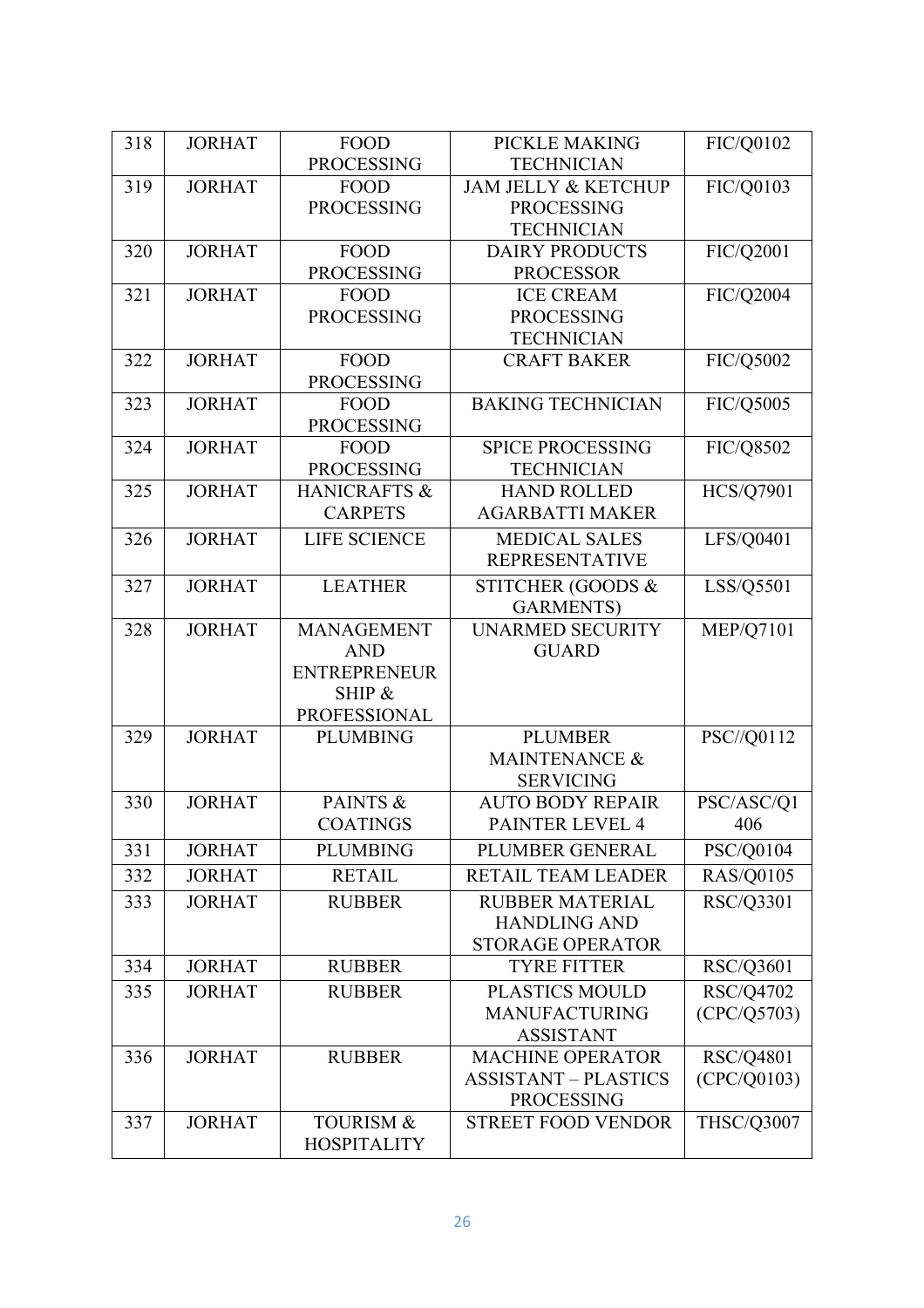| 338 | <b>JORHAT</b>            | <b>TEXTILES &amp;</b>    | <b>POWER LOOM</b>                              | <b>TSC/Q2208</b> |
|-----|--------------------------|--------------------------|------------------------------------------------|------------------|
|     |                          | <b>HANDLOOMS</b>         | <b>OPERATOR</b>                                |                  |
| 339 | <b>JORHAT</b>            | <b>TEXTILES &amp;</b>    | <b>HANDLOOM</b>                                | TSC/Q7801        |
|     |                          | <b>HANDLOOMS</b>         | <b>ENTREPRENEUR</b>                            |                  |
| 340 | <b>JORHAT</b>            | <b>CONSTRUCTION</b>      | <b>ASSISTANT MASON</b>                         | CON/Q0102        |
| 341 | <b>JORHAT</b>            | <b>CONSTRUCTION</b>      | <b>ASSISTANT</b>                               | CON/Q0602        |
|     |                          |                          | <b>ELECTRICIAN</b>                             |                  |
| 342 | <b>KAMRUP</b>            | <b>AGRICULTURE</b>       | <b>PIGGERY FARMER</b>                          | AGR/Q4502        |
|     | (METRO)                  |                          |                                                |                  |
| 343 | <b>KAMRUP</b>            | <b>AUTOMOTIVE</b>        | <b>AUTOMOTIVE SERVICE</b>                      | ASC/Q1411        |
|     | (METRO)                  |                          | <b>TECHNICIAN (TWO AND</b>                     |                  |
|     |                          |                          | THREE WHEELERS)                                |                  |
| 344 | <b>KAMRUP</b>            | <b>AUTOMOTIVE</b>        | <b>AUTOMOTIVE SERVICE</b>                      | ASC/Q1411        |
|     | (METRO)                  |                          | <b>TECHNICIAN (TWO AND</b><br>THREE WHEELERS)  |                  |
|     |                          |                          |                                                |                  |
| 345 | <b>KAMRUP</b><br>(METRO) | <b>AUTOMOTIVE</b>        | <b>CHAUFFEUR / TAXI</b><br><b>DRIVER</b>       | ASC/Q9714        |
| 346 | <b>KAMRUP</b>            | <b>BFSI</b>              | <b>GOODS &amp; SERVICES</b>                    | <b>BSC/Q0910</b> |
|     | (METRO)                  |                          | TAX (GST) ACCOUNTS                             |                  |
|     |                          |                          | <b>ASSISTANT</b>                               |                  |
| 347 | <b>KAMRUP</b>            | <b>BEAUTY &amp;</b>      | <b>ASSISTANT BEAUTY</b>                        | <b>BWS/Q0101</b> |
|     | (METRO)                  | <b>WELLNESS</b>          | <b>THERAPIST</b>                               |                  |
| 348 | <b>KAMRUP</b>            | <b>BEAUTY &amp;</b>      | <b>ASSISTANT SPA</b>                           | <b>BWS/Q1001</b> |
|     | (METRO)                  | <b>WELLNESS</b>          | <b>THERAPIST</b>                               |                  |
| 349 | <b>KAMRUP</b>            | <b>CONSTRUCTION</b>      | <b>CONSTRUCTION</b>                            | CON/Q0503        |
|     | (METRO)                  |                          | <b>PAINTER AND</b>                             |                  |
|     |                          |                          | <b>DECORATOR</b>                               |                  |
| 350 | <b>KAMRUP</b>            | <b>CONSTRUCTION</b>      | <b>ASSISTANT</b>                               | CON/Q0602        |
|     | (METRO)                  |                          | <b>ELECTRICIAN</b>                             |                  |
| 351 | <b>KAMRUP</b>            | <b>ELECTRONICS &amp;</b> | FIELD TECHNICIAN -                             | ELE/Q3104        |
|     | (METRO)                  | <b>HARDWARE</b>          | <b>OTHER HOME</b><br><b>APPLIANCES</b>         |                  |
| 352 | <b>KAMRUP</b>            | <b>ELECTRONICS &amp;</b> | <b>FIELD TECHNICIAN-</b>                       | ELE/Q4601        |
|     | (METRO)                  | <b>HARDWARE</b>          | <b>COMPUTING &amp;</b>                         |                  |
|     |                          |                          | <b>PERIPHERALS</b>                             |                  |
| 353 | <b>KAMRUP</b>            | <b>ELECTRONICS &amp;</b> | <b>MOBILE PHONE</b>                            | ELE/Q8104        |
|     | (METRO)                  | <b>HARDWARE</b>          | <b>HARDWARE REPAIR</b>                         |                  |
|     |                          |                          | <b>TECHNICIAN</b>                              |                  |
| 354 | <b>KAMRUP</b>            | <b>FOOD</b>              | PICKLE MAKING                                  | FIC/Q0102        |
|     | (METRO)                  | <b>PROCESSING</b>        | <b>TECHNICIAN</b>                              |                  |
| 355 | <b>KAMRUP</b>            | <b>FOOD</b>              | JAM, JELLY AND                                 | FIC/Q0103        |
|     | (METRO)                  | <b>PROCESSING</b>        | <b>KETCHUP PROCESSING</b><br><b>TECHNICIAN</b> |                  |
| 356 | <b>KAMRUP</b>            | <b>HEALTHCARE</b>        | MEDICAL LABORATORY                             | <b>HSS/Q0301</b> |
|     | (METRO)                  |                          | <b>TECHNICIAN</b>                              |                  |
|     |                          |                          |                                                |                  |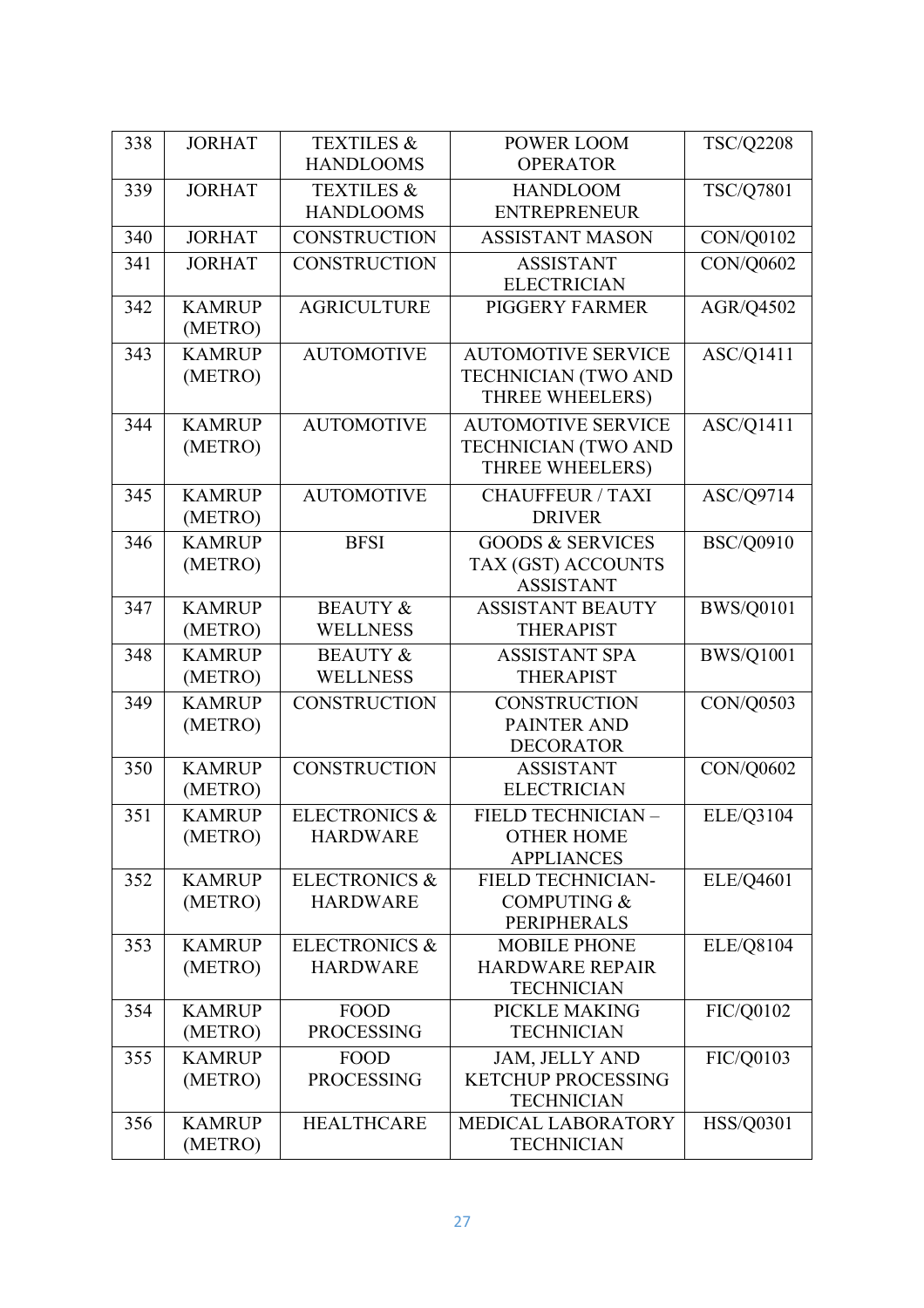| 357 | <b>KAMRUP</b><br>(METRO)      | <b>HEALTHCARE</b>                           | <b>DIALYSIS TECHNICIAN</b>                                        | <b>HSS/Q2701</b>  |
|-----|-------------------------------|---------------------------------------------|-------------------------------------------------------------------|-------------------|
| 358 | <b>KAMRUP</b><br>(METRO)      | <b>HEALTHCARE</b>                           | <b>GENERAL DUTY</b><br><b>ASSISTANT</b>                           | HSS/Q5101         |
| 359 | <b>KAMRUP</b><br>(METRO)      | <b>LOGISTICS</b>                            | <b>COURIER PICK-UP</b><br><b>EXECUTIVE</b>                        | LSC/Q3024         |
| 360 | <b>KAMRUP</b><br>(METRO)      | <b>PLUMBING</b>                             | PLUMBER (GENERAL)                                                 | PSC/Q0104         |
| 361 | <b>KAMRUP</b><br>(METRO)      | <b>RETAIL</b>                               | <b>RETAIL SALES</b><br><b>ASSOCIATE</b>                           | <b>RAS/Q0104</b>  |
| 362 | <b>KAMRUP</b><br>(METRO)      | <b>RETAIL</b>                               | RETAIL TEAM LEADER                                                | <b>RAS/Q0105</b>  |
| 363 | <b>KAMRUP</b><br>(METRO)      | <b>IT-ITES</b>                              | <b>DOMESTIC DATA</b><br><b>ENTRY OPERATOR</b>                     | SSC/Q2212         |
| 364 | <b>KAMRUP</b><br>(METRO)      | <b>TELECOM</b>                              | <b>DISTRIBUTOR SALES</b><br><b>REPRESENTATIVE</b>                 | TEL/Q2100         |
| 365 | <b>KAMRUP</b><br>(METRO)      | <b>TELECOM</b>                              | <b>OPTICAL FIBER</b><br><b>TECHNICIAN</b>                         | TEL/Q6401         |
| 366 | <b>KAMRUP</b><br>(METRO)      | <b>TOURISM &amp;</b><br><b>HOSPITALITY</b>  | <b>FRONT OFFICE</b><br><b>EXECUTIVE</b>                           | THC/Q0109         |
| 367 | <b>KAMRUP</b><br>(METRO)      | <b>TEXTILES &amp;</b><br><b>HANDLOOMS</b>   | <b>TWO SHAFT</b><br><b>HANDLOOM WEAVERS</b>                       | TSC/Q7303         |
| 368 | <b>KAMRUP</b><br><b>RURAL</b> | <b>ELECTRONICS &amp;</b><br><b>HARDWARE</b> | FIELD TECHNICIAN-<br><b>COMPUTING &amp;</b><br><b>PERIPHERALS</b> | ELE/Q4601         |
| 369 | <b>KAMRUP</b><br><b>RURAL</b> | <b>AGRICULTURE</b>                          | <b>BAMBOO GROWER</b>                                              | <b>AGR/ Q6101</b> |
| 370 | <b>KAMRUP</b><br><b>RURAL</b> | <b>AGRICULTURE</b>                          | <b>BANANA FARMER</b>                                              | AGR/Q0301         |
| 371 | <b>KAMRUP</b><br><b>RURAL</b> | <b>AGRICULTURE</b>                          | <b>GARDENER</b>                                                   | AGR/Q0801         |
| 372 | <b>KAMRUP</b><br><b>RURAL</b> | <b>AGRICULTURE</b>                          | ORGANIC GROWER                                                    | AGR/Q1201         |
| 373 | <b>KAMRUP</b><br><b>RURAL</b> | <b>AGRICULTURE</b>                          | <b>ORGANIC GROWER</b>                                             | AGR/Q1201         |
| 374 | <b>KAMRUP</b><br><b>RURAL</b> | <b>AGRICULTURE</b>                          | <b>DAIRY WORKER</b>                                               | AGR/Q4102         |
| 375 | <b>KAMRUP</b><br><b>RURAL</b> | <b>AGRICULTURE</b>                          | <b>BROILER POULTRY</b><br><b>FARMER</b>                           | AGR/Q4302         |
| 376 | <b>KAMRUP</b><br><b>RURAL</b> | <b>AGRICULTURE</b>                          | <b>GOAT FARMER</b>                                                | AGR/Q4501         |
| 377 | <b>KAMRUP</b><br><b>RURAL</b> | <b>AGRICULTURE</b>                          | PIGGERY FARMER                                                    | AGR/Q4502         |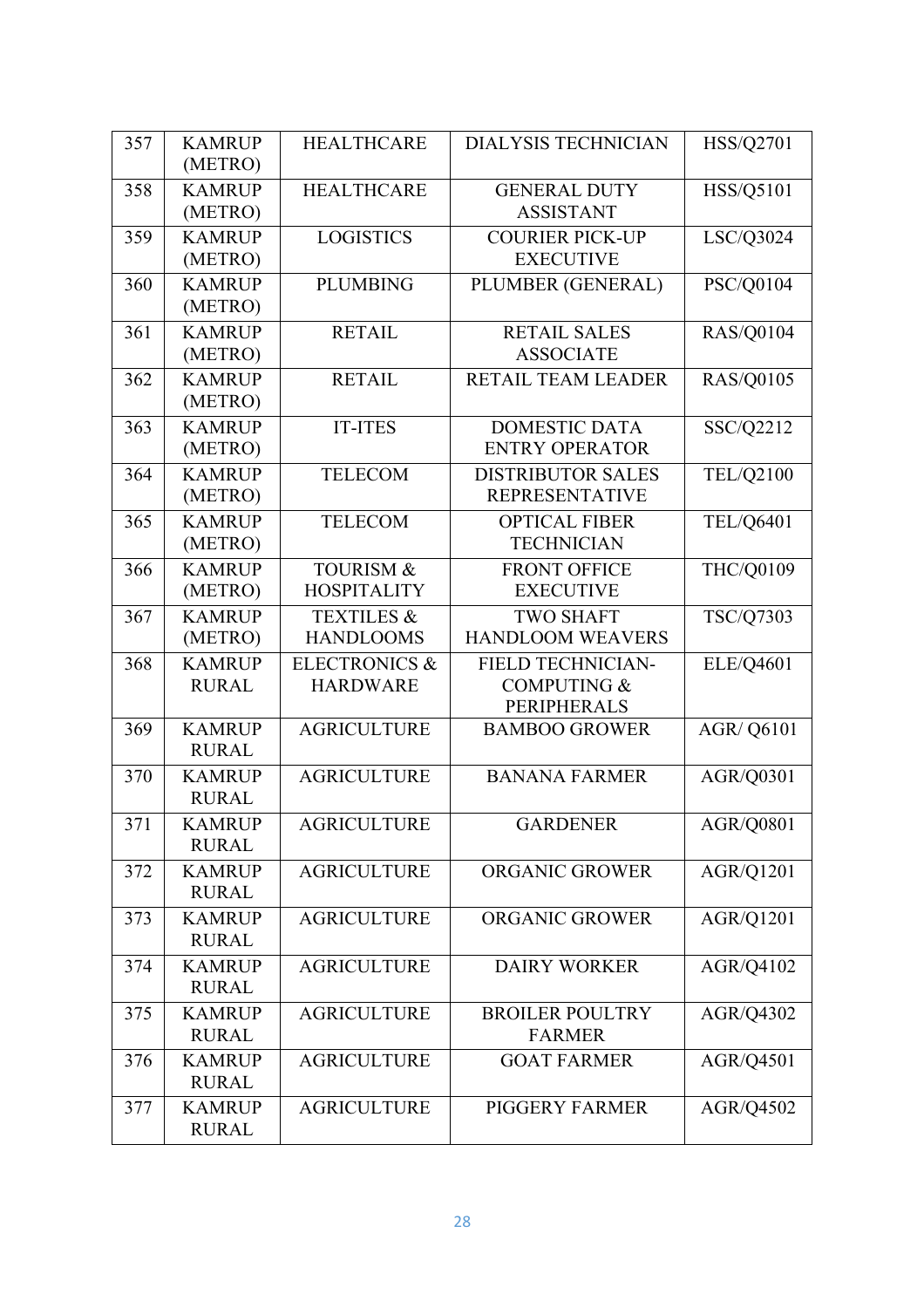| 378 | <b>KAMRUP</b> | <b>AGRICULTURE</b>       | <b>ARTIFICIAL</b>          | AGR/Q4803        |
|-----|---------------|--------------------------|----------------------------|------------------|
|     | <b>RURAL</b>  |                          | <b>INSEMINIZATION</b>      |                  |
|     |               |                          | <b>TECHNICIAN</b>          |                  |
| 379 | <b>KAMRUP</b> | <b>AGRICULTURE</b>       | <b>HATCHERY</b>            | AGR/Q4901        |
|     | <b>RURAL</b>  |                          | <b>TECHNICIAN</b>          |                  |
|     |               |                          |                            |                  |
| 380 | <b>KAMRUP</b> | <b>AGRICULTURE</b>       | <b>FRESH WATER</b>         | AGR/Q4905        |
|     | <b>RURAL</b>  |                          | <b>AQUACULTURE</b>         |                  |
|     |               |                          | <b>FARMER</b>              |                  |
| 381 | <b>KAMRUP</b> | <b>AGRICULTURE</b>       | <b>SERICULTURIST</b>       | AGR/Q5201        |
|     | <b>RURAL</b>  |                          |                            |                  |
| 382 | <b>KAMRUP</b> | <b>AGRICULTURE</b>       | <b>MUSHROOM GROWER</b>     | AGR/Q7803        |
|     | <b>RURAL</b>  |                          |                            |                  |
| 383 | <b>KAMRUP</b> | <b>AUTOMOTIVE</b>        | <b>ACCESSORY FITTER</b>    | ASC/Q1102        |
|     | <b>RURAL</b>  |                          |                            |                  |
| 384 | <b>KAMRUP</b> | <b>AUTOMOTIVE</b>        | <b>SHOWROOM</b>            | ASC/Q1111        |
|     | <b>RURAL</b>  |                          | HOSTESS/CUSTOMER           |                  |
|     |               |                          | <b>RELATIONSHIP</b>        |                  |
|     |               |                          | <b>EXECUTIVE</b>           |                  |
| 385 | <b>KAMRUP</b> | <b>AUTOMOTIVE</b>        | <b>AUTOMOTIVE SERVICE</b>  | ASC/Q1402        |
|     | <b>RURAL</b>  |                          | <b>TECHNICIAN</b>          |                  |
| 386 | <b>KAMRUP</b> | <b>AUTOMOTIVE</b>        | <b>LATHE OPERATOR</b>      | ASC/Q1901        |
|     | <b>RURAL</b>  |                          |                            |                  |
| 387 | <b>KAMRUP</b> | <b>AUTOMOTIVE</b>        | <b>LIGHT MOTOR VEHICLE</b> | ASC/Q9702        |
|     | <b>RURAL</b>  |                          | <b>DRIVER LEVEL 3</b>      |                  |
| 388 | <b>KAMRUP</b> | <b>BEAUTY &amp;</b>      | <b>ASSISTANT BEAUTY</b>    | <b>BWS/Q0102</b> |
|     | <b>RURAL</b>  | <b>WELLNESS</b>          | <b>THERAPIST</b>           |                  |
| 389 | <b>KAMRUP</b> | <b>BEAUTY &amp;</b>      | <b>ASSISTANT HAIR</b>      | <b>BWS/Q0201</b> |
|     | <b>RURAL</b>  | <b>WELLNESS</b>          | <b>STYLIST</b>             |                  |
| 390 | <b>KAMRUP</b> | <b>BEAUTY &amp;</b>      | YOGA INSTRUCTOR            | <b>BWS/Q2202</b> |
|     | <b>RURAL</b>  | <b>WELLNESS</b>          |                            |                  |
|     |               |                          |                            |                  |
| 391 | <b>KAMRUP</b> | <b>ELECTRONICS &amp;</b> | <b>FIELD TECHNICIAN-</b>   | ELE/Q4601        |
|     | <b>RURAL</b>  | <b>HARDWARE</b>          | <b>COMPUTING &amp;</b>     |                  |
|     |               |                          | PERIPHERALS                |                  |
| 392 | <b>KAMRUP</b> | <b>FOOD</b>              | PICKLE MAKINMG             | FIC/Q0102        |
|     | <b>RURAL</b>  | <b>PROCESSING</b>        | <b>TECHNICIAN</b>          |                  |
| 393 | <b>KAMRUP</b> | <b>FOOD</b>              | <b>JAM JELLY KETC UP</b>   | FIC/Q0103        |
|     | <b>RURAL</b>  | <b>PROCESSING</b>        | <b>PROCESSING</b>          |                  |
|     |               |                          | <b>TECHNICIAN</b>          |                  |
| 394 | <b>KAMRUP</b> | <b>FOOD</b>              | <b>FOOD PRODUCT</b>        | FIC/Q7001        |
|     | <b>RURAL</b>  | <b>PROCESSING</b>        | <b>PACKAGING</b>           |                  |
|     |               |                          | <b>TECHNICIAN</b>          |                  |
| 395 | <b>KAMRUP</b> | <b>HEALTHCARE</b>        | <b>GENERAL DUTY</b>        | HSS/Q5101        |
|     | <b>RURAL</b>  |                          | <b>ASSITANT</b>            |                  |
| 396 | <b>KAMRUP</b> | <b>RETAIL</b>            | <b>RETAIL SALES</b>        | <b>RAS/Q0104</b> |
|     | <b>RURAL</b>  |                          | <b>ASSOCIATE</b>           |                  |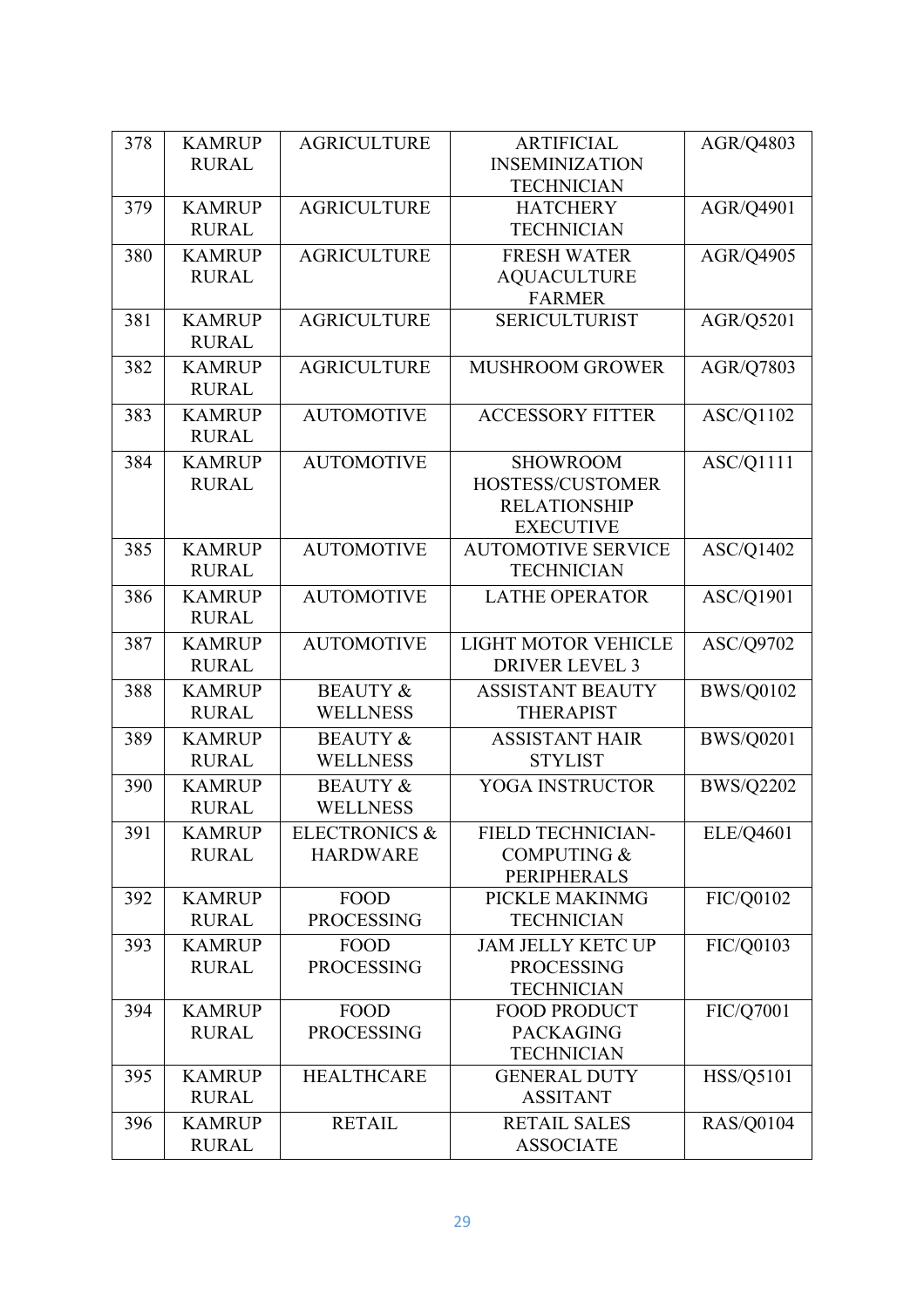| 397 | <b>KAMRUP</b>               | <b>RETAIL</b>            | RETAIL TEAM LEADER                      | <b>RAS/Q0105</b> |
|-----|-----------------------------|--------------------------|-----------------------------------------|------------------|
|     | <b>RURAL</b>                |                          |                                         |                  |
| 398 | <b>KAMRUP</b>               | <b>RETAIL</b>            | <b>DISTRIBUTOR</b>                      | <b>RAS/Q0604</b> |
|     | <b>RURAL</b>                |                          | <b>SALESMAN</b>                         |                  |
| 399 | <b>KAMRUP</b>               | <b>IT-ITES</b>           | <b>DOMESTIC DATA</b>                    | SSC/Q2212        |
|     | <b>RURAL</b>                |                          | <b>ENTRY OPERATOR</b>                   |                  |
| 400 | <b>KAMRUP</b>               | <b>TOURISM &amp;</b>     | <b>HOUSEKEEPING</b>                     | <b>THC/Q0208</b> |
|     | <b>RURAL</b>                | <b>HOSPITALITY</b>       | <b>EXECUTIVE</b>                        |                  |
| 401 | <b>KAMRUP</b>               | <b>TOURISM &amp;</b>     | F & B SERVICE:                          | <b>THC/Q0302</b> |
|     | <b>RURAL</b>                | <b>HOSPITALITY</b>       | <b>STEWARD</b>                          |                  |
| 402 | <b>KAMRUP</b>               | <b>TEXTILES &amp;</b>    | <b>TWO SHAFT</b>                        | TSC/Q7303        |
|     | <b>RURAL</b>                | <b>HANDLOOMS</b>         | <b>HANDLOOM WEAVERS</b>                 |                  |
| 403 | <b>KAMRUP</b>               | <b>TEXTILES &amp;</b>    | <b>JACQUARD WEAVER-</b>                 | <b>TSC/Q7306</b> |
|     | <b>RURAL</b>                | <b>HANDLOOMS</b>         | <b>HANDLOOM</b>                         |                  |
| 404 | <b>KAMRUP</b>               | <b>CONSTRUCTION</b>      | <b>ASSISTANT MASON</b>                  | CON/Q0102        |
|     | <b>RURAL</b>                |                          |                                         |                  |
| 405 | <b>KAMRUP</b>               | <b>CONSTRUCTION</b>      | <b>ASSISTANT</b>                        | CON/Q0602        |
|     | <b>RURAL</b>                |                          | <b>ELECTRICIAN</b>                      |                  |
| 406 | <b>KAMRUP</b>               | <b>CONSTRUCTION</b>      | <b>MASON GENERAL</b>                    | CON/Q0103        |
|     | <b>RURAL</b>                |                          |                                         |                  |
| 407 | <b>KARIMGA</b>              | <b>ELECTRONICS &amp;</b> | <b>ASSISTANT</b>                        | CON/Q0602        |
|     | <b>NJ</b>                   | <b>HARDWARE</b>          | <b>ELECTRICIAN</b>                      |                  |
| 408 | <b>KARIMGA</b>              | <b>ELECTRONICS &amp;</b> | FIELD TECHNICIAN -                      | ELE/Q3104        |
|     | NJ                          | <b>HARDWARE</b>          | <b>OTHER HOME</b>                       |                  |
| 409 | <b>KARIMGA</b>              | <b>ELECTRONICS &amp;</b> | <b>APPLIANCES</b><br><b>SOLAR PANEL</b> | ELE/Q5901        |
|     | NJ                          | <b>HARDWARE</b>          | <b>INSTALLATION</b>                     |                  |
|     |                             |                          | <b>TECHNICIAN</b>                       |                  |
| 410 | <b>KARIMGA</b>              | <b>LIFE SCIENCE</b>      | <b>MEDICAL SALES</b>                    | LFS/Q0401        |
|     | NJ                          |                          | <b>REPRESENTATIVE</b>                   |                  |
| 411 | <b>KARIMGA</b>              | <b>RETAIL</b>            | <b>RETAIL SALES</b>                     | <b>RAS/Q0104</b> |
|     | NJ                          |                          | <b>ASSOCIATE</b>                        |                  |
| 412 | <b>KOKRAJH</b>              | <b>AGRICULTURE</b>       | <b>BANANA FARMER</b>                    | AGR/Q0301        |
|     | AR                          |                          |                                         |                  |
| 413 | <b>KOKRAJH</b>              | <b>AGRICULTURE</b>       | <b>POULTRY FARMER</b>                   | AGR/Q4303        |
| 414 | <b>AR</b><br><b>KOKRAJH</b> | <b>APPAREL MADE-</b>     | <b>SEWING MACHINE</b>                   | AMH/Q0301        |
|     | <b>AR</b>                   | <b>UPS AND HOME</b>      | <b>OPERATOR</b>                         |                  |
|     |                             | <b>FURNISHING</b>        |                                         |                  |
| 415 | <b>KOKRAJH</b>              | <b>APPAREL MADE-</b>     | <b>SELF EMPLOYED</b>                    | <b>AMH/Q1947</b> |
|     | <b>AR</b>                   | <b>UPS AND HOME</b>      | <b>TAILOR</b>                           |                  |
|     |                             | <b>FURNISHING</b>        |                                         |                  |
| 416 | <b>KOKRAJH</b>              | <b>CONSTRUCTION</b>      | <b>ASSISTANT</b>                        | CON/Q0602        |
|     | AR                          |                          | <b>ELECTRICIAN</b>                      |                  |
| 417 | <b>KOKRAJH</b>              | <b>ELECTRONICS &amp;</b> | <b>MULTI SKILL</b>                      | ELE/Q3109        |
|     | AR                          | <b>HARDWARE</b>          | <b>TECHNICIAN</b>                       |                  |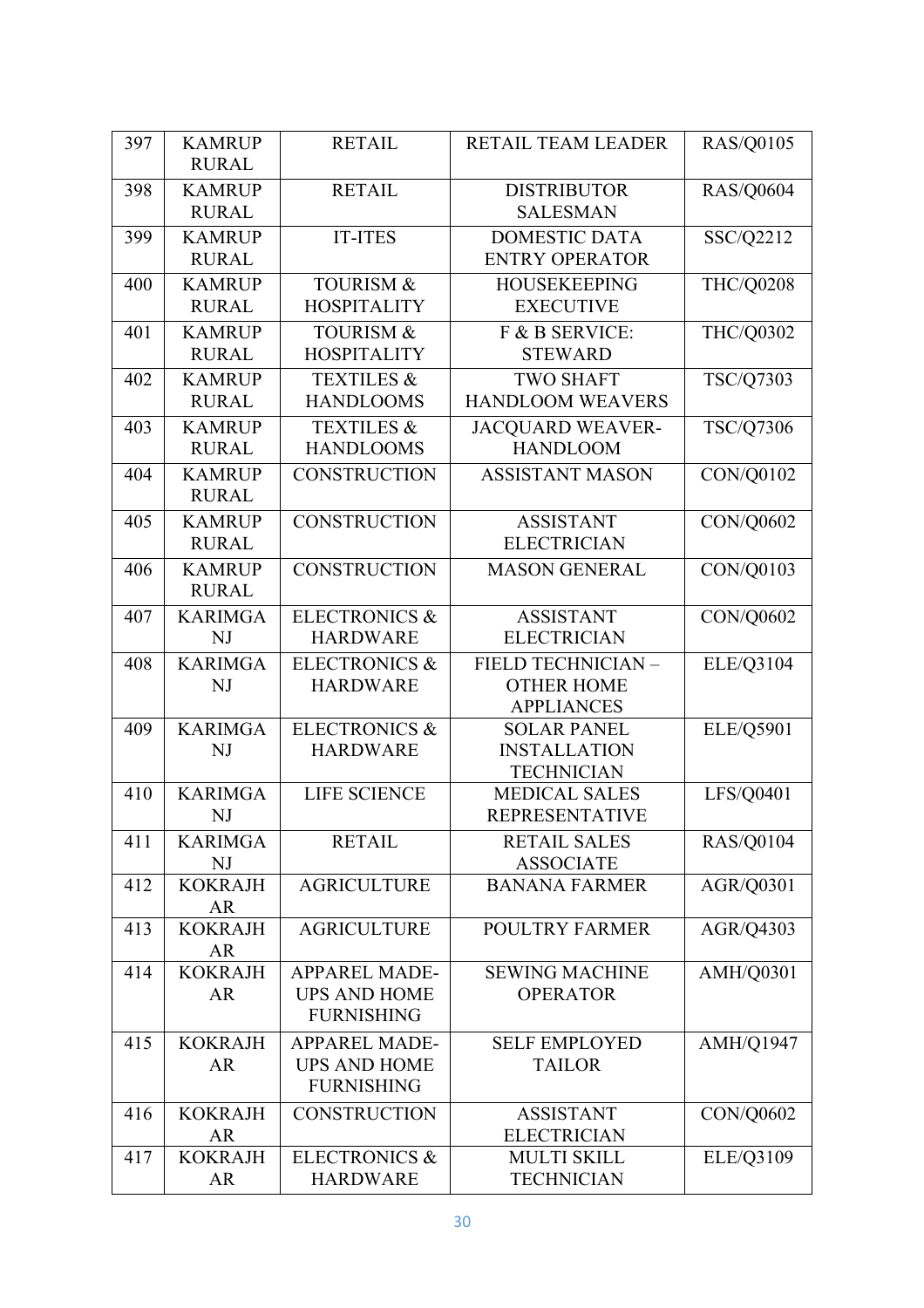| <b>HANDLOOMS</b><br><b>HANDLOOMS</b><br><b>AR</b><br><b>LAKHIMPU</b><br><b>AGRICULTURE</b><br><b>MEDICINAL PLANT</b><br><b>AGR/ Q0901</b><br>419<br>$\mathbf R$<br><b>GROWER</b><br><b>LAKHIMPU</b><br><b>AGRICULTURE</b><br><b>BANANA FARMER</b><br>AGR/Q0301<br>420<br>$\mathbb{R}$<br><b>LAKHIMPU</b><br><b>AGRICULTURE</b><br>AGR/Q0809<br>421<br><b>GARDENER CUM</b><br>$\mathbf R$<br><b>NURSERY RAISER</b><br><b>LAKHIMPU</b><br><b>AGRICULTURE</b><br>422<br><b>DAIRY</b><br>AGR/Q4101<br>$\mathbf R$<br>FARMER/ENTREPRENEU<br>$\mathbb{R}$<br><b>LAKHIMPU</b><br><b>AGRICULTURE</b><br>423<br><b>SMALL POULTRY</b><br>AGR/Q4306<br><b>FARMER</b><br>$\mathbf R$<br><b>LAKHIMPU</b><br><b>AGRICULTURE</b><br>PIGGERY FARMER<br>424<br>AGR/Q4502<br>$\mathbf R$<br><b>LAKHIMPU</b><br><b>AGRICULTURE</b><br>AGR/Q4904<br>425<br><b>AQUACULTURE</b><br><b>WORKER</b><br>$\mathbb{R}$<br><b>LAKHIMPU</b><br><b>AGRICULTURE</b><br>426<br><b>VERMICOMPOST</b><br>AGR/Q7104<br><b>PRODUCER</b><br>$\mathbb{R}$<br><b>LAKHIMPU</b><br><b>APPAREL MADE-</b><br><b>AMH/Q1947</b><br><b>SELF EMPLOYED</b><br>427<br><b>UPS AND HOME</b><br><b>TAILOR</b><br>$\mathbf R$<br><b>FURNISHING</b><br><b>LAKHIMPU</b><br><b>CONSTRUCTION</b><br><b>MASON GENERAL</b><br>CON/Q0103<br>428<br>$\mathbf R$<br><b>LAKHIMPU</b><br><b>AGRICULTURE</b><br><b>MASON TILING</b><br>CON/Q0104<br>429<br>$\mathbf R$<br><b>LAKHIMPU</b><br><b>CONSTRUCTION</b><br>CON/Q0602<br><b>ASSISTANT</b><br>430<br>$\mathbb{R}$<br><b>ELECTRICIAN</b><br><b>ELECTRONICS &amp;</b><br><b>LAKHIMPU</b><br>ELE/Q4605<br>431<br><b>CCTV INSTALLATION</b><br>$\mathbf R$<br><b>HARDWARE</b><br><b>TECHNICIAN</b><br><b>ELECTRONICS &amp;</b><br><b>LED LIGHT REPAIR</b><br>432<br><b>LAKHIMPU</b><br><b>ELE/Q9302</b><br><b>HARDWARE</b><br><b>TECHNICIAN</b><br>R<br><b>LAKHIMPU</b><br><b>FOOD</b><br><b>JAM JELLY &amp; KETCHUP</b><br>FIC/Q5003<br>433<br><b>PROCESSING</b><br><b>PROCESSING</b><br>R<br><b>TECHNICIAN</b><br>TSC/Q7303<br><b>TEXTILES &amp;</b><br><b>LAKHIMPU</b><br><b>TWO SHAFT</b><br>434<br><b>HANDLOOM WEAVERS</b><br><b>HANDLOOMS</b><br>R<br><b>LAKHIMPU</b><br>TSC/Q7306<br><b>TEXTILES &amp;</b><br><b>JACQUARD WEAVER -</b><br>435<br><b>HANDLOOMS</b><br><b>HANDLOOM</b><br>R<br><b>MAJULI</b><br><b>ELECTRONICS &amp;</b><br><b>FIELD TECHNICIAN-</b><br>ELE/Q4601<br>436<br><b>HARDWARE</b><br><b>COMPUTING &amp;</b><br>PERIPHERALS<br><b>MAJULI</b><br>AGR/Q0603<br>437<br><b>AGRICULTURE</b><br><b>SPICE CROP</b><br><b>CULTIVATOR</b><br><b>BSC/Q0910</b><br><b>MAJULI</b><br><b>GOODS &amp; SERVICE TAX</b><br>438<br><b>BFSI</b><br><b>ACCOUNTS ASSISTANT</b><br><b>CAPITAL GOODS</b><br>CSC/Q0303<br><b>MAJULI</b><br><b>FITTER FABRICATION</b><br>439 |     |                |                       |                  |           |
|-------------------------------------------------------------------------------------------------------------------------------------------------------------------------------------------------------------------------------------------------------------------------------------------------------------------------------------------------------------------------------------------------------------------------------------------------------------------------------------------------------------------------------------------------------------------------------------------------------------------------------------------------------------------------------------------------------------------------------------------------------------------------------------------------------------------------------------------------------------------------------------------------------------------------------------------------------------------------------------------------------------------------------------------------------------------------------------------------------------------------------------------------------------------------------------------------------------------------------------------------------------------------------------------------------------------------------------------------------------------------------------------------------------------------------------------------------------------------------------------------------------------------------------------------------------------------------------------------------------------------------------------------------------------------------------------------------------------------------------------------------------------------------------------------------------------------------------------------------------------------------------------------------------------------------------------------------------------------------------------------------------------------------------------------------------------------------------------------------------------------------------------------------------------------------------------------------------------------------------------------------------------------------------------------------------------------------------------------------------------------------------------------------------------------------------------------------------------------------------------------------------------------------------------------------------------------------------------------------------------------------------------------------------------------------------------------------------------------------------------------------------------|-----|----------------|-----------------------|------------------|-----------|
|                                                                                                                                                                                                                                                                                                                                                                                                                                                                                                                                                                                                                                                                                                                                                                                                                                                                                                                                                                                                                                                                                                                                                                                                                                                                                                                                                                                                                                                                                                                                                                                                                                                                                                                                                                                                                                                                                                                                                                                                                                                                                                                                                                                                                                                                                                                                                                                                                                                                                                                                                                                                                                                                                                                                                                   | 418 | <b>KOKRAJH</b> | <b>TEXTILES &amp;</b> | <b>TWO SHAFT</b> | TSC/Q7303 |
|                                                                                                                                                                                                                                                                                                                                                                                                                                                                                                                                                                                                                                                                                                                                                                                                                                                                                                                                                                                                                                                                                                                                                                                                                                                                                                                                                                                                                                                                                                                                                                                                                                                                                                                                                                                                                                                                                                                                                                                                                                                                                                                                                                                                                                                                                                                                                                                                                                                                                                                                                                                                                                                                                                                                                                   |     |                |                       |                  |           |
|                                                                                                                                                                                                                                                                                                                                                                                                                                                                                                                                                                                                                                                                                                                                                                                                                                                                                                                                                                                                                                                                                                                                                                                                                                                                                                                                                                                                                                                                                                                                                                                                                                                                                                                                                                                                                                                                                                                                                                                                                                                                                                                                                                                                                                                                                                                                                                                                                                                                                                                                                                                                                                                                                                                                                                   |     |                |                       |                  |           |
|                                                                                                                                                                                                                                                                                                                                                                                                                                                                                                                                                                                                                                                                                                                                                                                                                                                                                                                                                                                                                                                                                                                                                                                                                                                                                                                                                                                                                                                                                                                                                                                                                                                                                                                                                                                                                                                                                                                                                                                                                                                                                                                                                                                                                                                                                                                                                                                                                                                                                                                                                                                                                                                                                                                                                                   |     |                |                       |                  |           |
|                                                                                                                                                                                                                                                                                                                                                                                                                                                                                                                                                                                                                                                                                                                                                                                                                                                                                                                                                                                                                                                                                                                                                                                                                                                                                                                                                                                                                                                                                                                                                                                                                                                                                                                                                                                                                                                                                                                                                                                                                                                                                                                                                                                                                                                                                                                                                                                                                                                                                                                                                                                                                                                                                                                                                                   |     |                |                       |                  |           |
|                                                                                                                                                                                                                                                                                                                                                                                                                                                                                                                                                                                                                                                                                                                                                                                                                                                                                                                                                                                                                                                                                                                                                                                                                                                                                                                                                                                                                                                                                                                                                                                                                                                                                                                                                                                                                                                                                                                                                                                                                                                                                                                                                                                                                                                                                                                                                                                                                                                                                                                                                                                                                                                                                                                                                                   |     |                |                       |                  |           |
|                                                                                                                                                                                                                                                                                                                                                                                                                                                                                                                                                                                                                                                                                                                                                                                                                                                                                                                                                                                                                                                                                                                                                                                                                                                                                                                                                                                                                                                                                                                                                                                                                                                                                                                                                                                                                                                                                                                                                                                                                                                                                                                                                                                                                                                                                                                                                                                                                                                                                                                                                                                                                                                                                                                                                                   |     |                |                       |                  |           |
|                                                                                                                                                                                                                                                                                                                                                                                                                                                                                                                                                                                                                                                                                                                                                                                                                                                                                                                                                                                                                                                                                                                                                                                                                                                                                                                                                                                                                                                                                                                                                                                                                                                                                                                                                                                                                                                                                                                                                                                                                                                                                                                                                                                                                                                                                                                                                                                                                                                                                                                                                                                                                                                                                                                                                                   |     |                |                       |                  |           |
|                                                                                                                                                                                                                                                                                                                                                                                                                                                                                                                                                                                                                                                                                                                                                                                                                                                                                                                                                                                                                                                                                                                                                                                                                                                                                                                                                                                                                                                                                                                                                                                                                                                                                                                                                                                                                                                                                                                                                                                                                                                                                                                                                                                                                                                                                                                                                                                                                                                                                                                                                                                                                                                                                                                                                                   |     |                |                       |                  |           |
|                                                                                                                                                                                                                                                                                                                                                                                                                                                                                                                                                                                                                                                                                                                                                                                                                                                                                                                                                                                                                                                                                                                                                                                                                                                                                                                                                                                                                                                                                                                                                                                                                                                                                                                                                                                                                                                                                                                                                                                                                                                                                                                                                                                                                                                                                                                                                                                                                                                                                                                                                                                                                                                                                                                                                                   |     |                |                       |                  |           |
|                                                                                                                                                                                                                                                                                                                                                                                                                                                                                                                                                                                                                                                                                                                                                                                                                                                                                                                                                                                                                                                                                                                                                                                                                                                                                                                                                                                                                                                                                                                                                                                                                                                                                                                                                                                                                                                                                                                                                                                                                                                                                                                                                                                                                                                                                                                                                                                                                                                                                                                                                                                                                                                                                                                                                                   |     |                |                       |                  |           |
|                                                                                                                                                                                                                                                                                                                                                                                                                                                                                                                                                                                                                                                                                                                                                                                                                                                                                                                                                                                                                                                                                                                                                                                                                                                                                                                                                                                                                                                                                                                                                                                                                                                                                                                                                                                                                                                                                                                                                                                                                                                                                                                                                                                                                                                                                                                                                                                                                                                                                                                                                                                                                                                                                                                                                                   |     |                |                       |                  |           |
|                                                                                                                                                                                                                                                                                                                                                                                                                                                                                                                                                                                                                                                                                                                                                                                                                                                                                                                                                                                                                                                                                                                                                                                                                                                                                                                                                                                                                                                                                                                                                                                                                                                                                                                                                                                                                                                                                                                                                                                                                                                                                                                                                                                                                                                                                                                                                                                                                                                                                                                                                                                                                                                                                                                                                                   |     |                |                       |                  |           |
|                                                                                                                                                                                                                                                                                                                                                                                                                                                                                                                                                                                                                                                                                                                                                                                                                                                                                                                                                                                                                                                                                                                                                                                                                                                                                                                                                                                                                                                                                                                                                                                                                                                                                                                                                                                                                                                                                                                                                                                                                                                                                                                                                                                                                                                                                                                                                                                                                                                                                                                                                                                                                                                                                                                                                                   |     |                |                       |                  |           |
|                                                                                                                                                                                                                                                                                                                                                                                                                                                                                                                                                                                                                                                                                                                                                                                                                                                                                                                                                                                                                                                                                                                                                                                                                                                                                                                                                                                                                                                                                                                                                                                                                                                                                                                                                                                                                                                                                                                                                                                                                                                                                                                                                                                                                                                                                                                                                                                                                                                                                                                                                                                                                                                                                                                                                                   |     |                |                       |                  |           |
|                                                                                                                                                                                                                                                                                                                                                                                                                                                                                                                                                                                                                                                                                                                                                                                                                                                                                                                                                                                                                                                                                                                                                                                                                                                                                                                                                                                                                                                                                                                                                                                                                                                                                                                                                                                                                                                                                                                                                                                                                                                                                                                                                                                                                                                                                                                                                                                                                                                                                                                                                                                                                                                                                                                                                                   |     |                |                       |                  |           |
|                                                                                                                                                                                                                                                                                                                                                                                                                                                                                                                                                                                                                                                                                                                                                                                                                                                                                                                                                                                                                                                                                                                                                                                                                                                                                                                                                                                                                                                                                                                                                                                                                                                                                                                                                                                                                                                                                                                                                                                                                                                                                                                                                                                                                                                                                                                                                                                                                                                                                                                                                                                                                                                                                                                                                                   |     |                |                       |                  |           |
|                                                                                                                                                                                                                                                                                                                                                                                                                                                                                                                                                                                                                                                                                                                                                                                                                                                                                                                                                                                                                                                                                                                                                                                                                                                                                                                                                                                                                                                                                                                                                                                                                                                                                                                                                                                                                                                                                                                                                                                                                                                                                                                                                                                                                                                                                                                                                                                                                                                                                                                                                                                                                                                                                                                                                                   |     |                |                       |                  |           |
|                                                                                                                                                                                                                                                                                                                                                                                                                                                                                                                                                                                                                                                                                                                                                                                                                                                                                                                                                                                                                                                                                                                                                                                                                                                                                                                                                                                                                                                                                                                                                                                                                                                                                                                                                                                                                                                                                                                                                                                                                                                                                                                                                                                                                                                                                                                                                                                                                                                                                                                                                                                                                                                                                                                                                                   |     |                |                       |                  |           |
|                                                                                                                                                                                                                                                                                                                                                                                                                                                                                                                                                                                                                                                                                                                                                                                                                                                                                                                                                                                                                                                                                                                                                                                                                                                                                                                                                                                                                                                                                                                                                                                                                                                                                                                                                                                                                                                                                                                                                                                                                                                                                                                                                                                                                                                                                                                                                                                                                                                                                                                                                                                                                                                                                                                                                                   |     |                |                       |                  |           |
|                                                                                                                                                                                                                                                                                                                                                                                                                                                                                                                                                                                                                                                                                                                                                                                                                                                                                                                                                                                                                                                                                                                                                                                                                                                                                                                                                                                                                                                                                                                                                                                                                                                                                                                                                                                                                                                                                                                                                                                                                                                                                                                                                                                                                                                                                                                                                                                                                                                                                                                                                                                                                                                                                                                                                                   |     |                |                       |                  |           |
|                                                                                                                                                                                                                                                                                                                                                                                                                                                                                                                                                                                                                                                                                                                                                                                                                                                                                                                                                                                                                                                                                                                                                                                                                                                                                                                                                                                                                                                                                                                                                                                                                                                                                                                                                                                                                                                                                                                                                                                                                                                                                                                                                                                                                                                                                                                                                                                                                                                                                                                                                                                                                                                                                                                                                                   |     |                |                       |                  |           |
|                                                                                                                                                                                                                                                                                                                                                                                                                                                                                                                                                                                                                                                                                                                                                                                                                                                                                                                                                                                                                                                                                                                                                                                                                                                                                                                                                                                                                                                                                                                                                                                                                                                                                                                                                                                                                                                                                                                                                                                                                                                                                                                                                                                                                                                                                                                                                                                                                                                                                                                                                                                                                                                                                                                                                                   |     |                |                       |                  |           |
|                                                                                                                                                                                                                                                                                                                                                                                                                                                                                                                                                                                                                                                                                                                                                                                                                                                                                                                                                                                                                                                                                                                                                                                                                                                                                                                                                                                                                                                                                                                                                                                                                                                                                                                                                                                                                                                                                                                                                                                                                                                                                                                                                                                                                                                                                                                                                                                                                                                                                                                                                                                                                                                                                                                                                                   |     |                |                       |                  |           |
|                                                                                                                                                                                                                                                                                                                                                                                                                                                                                                                                                                                                                                                                                                                                                                                                                                                                                                                                                                                                                                                                                                                                                                                                                                                                                                                                                                                                                                                                                                                                                                                                                                                                                                                                                                                                                                                                                                                                                                                                                                                                                                                                                                                                                                                                                                                                                                                                                                                                                                                                                                                                                                                                                                                                                                   |     |                |                       |                  |           |
|                                                                                                                                                                                                                                                                                                                                                                                                                                                                                                                                                                                                                                                                                                                                                                                                                                                                                                                                                                                                                                                                                                                                                                                                                                                                                                                                                                                                                                                                                                                                                                                                                                                                                                                                                                                                                                                                                                                                                                                                                                                                                                                                                                                                                                                                                                                                                                                                                                                                                                                                                                                                                                                                                                                                                                   |     |                |                       |                  |           |
|                                                                                                                                                                                                                                                                                                                                                                                                                                                                                                                                                                                                                                                                                                                                                                                                                                                                                                                                                                                                                                                                                                                                                                                                                                                                                                                                                                                                                                                                                                                                                                                                                                                                                                                                                                                                                                                                                                                                                                                                                                                                                                                                                                                                                                                                                                                                                                                                                                                                                                                                                                                                                                                                                                                                                                   |     |                |                       |                  |           |
|                                                                                                                                                                                                                                                                                                                                                                                                                                                                                                                                                                                                                                                                                                                                                                                                                                                                                                                                                                                                                                                                                                                                                                                                                                                                                                                                                                                                                                                                                                                                                                                                                                                                                                                                                                                                                                                                                                                                                                                                                                                                                                                                                                                                                                                                                                                                                                                                                                                                                                                                                                                                                                                                                                                                                                   |     |                |                       |                  |           |
|                                                                                                                                                                                                                                                                                                                                                                                                                                                                                                                                                                                                                                                                                                                                                                                                                                                                                                                                                                                                                                                                                                                                                                                                                                                                                                                                                                                                                                                                                                                                                                                                                                                                                                                                                                                                                                                                                                                                                                                                                                                                                                                                                                                                                                                                                                                                                                                                                                                                                                                                                                                                                                                                                                                                                                   |     |                |                       |                  |           |
|                                                                                                                                                                                                                                                                                                                                                                                                                                                                                                                                                                                                                                                                                                                                                                                                                                                                                                                                                                                                                                                                                                                                                                                                                                                                                                                                                                                                                                                                                                                                                                                                                                                                                                                                                                                                                                                                                                                                                                                                                                                                                                                                                                                                                                                                                                                                                                                                                                                                                                                                                                                                                                                                                                                                                                   |     |                |                       |                  |           |
|                                                                                                                                                                                                                                                                                                                                                                                                                                                                                                                                                                                                                                                                                                                                                                                                                                                                                                                                                                                                                                                                                                                                                                                                                                                                                                                                                                                                                                                                                                                                                                                                                                                                                                                                                                                                                                                                                                                                                                                                                                                                                                                                                                                                                                                                                                                                                                                                                                                                                                                                                                                                                                                                                                                                                                   |     |                |                       |                  |           |
|                                                                                                                                                                                                                                                                                                                                                                                                                                                                                                                                                                                                                                                                                                                                                                                                                                                                                                                                                                                                                                                                                                                                                                                                                                                                                                                                                                                                                                                                                                                                                                                                                                                                                                                                                                                                                                                                                                                                                                                                                                                                                                                                                                                                                                                                                                                                                                                                                                                                                                                                                                                                                                                                                                                                                                   |     |                |                       |                  |           |
|                                                                                                                                                                                                                                                                                                                                                                                                                                                                                                                                                                                                                                                                                                                                                                                                                                                                                                                                                                                                                                                                                                                                                                                                                                                                                                                                                                                                                                                                                                                                                                                                                                                                                                                                                                                                                                                                                                                                                                                                                                                                                                                                                                                                                                                                                                                                                                                                                                                                                                                                                                                                                                                                                                                                                                   |     |                |                       |                  |           |
|                                                                                                                                                                                                                                                                                                                                                                                                                                                                                                                                                                                                                                                                                                                                                                                                                                                                                                                                                                                                                                                                                                                                                                                                                                                                                                                                                                                                                                                                                                                                                                                                                                                                                                                                                                                                                                                                                                                                                                                                                                                                                                                                                                                                                                                                                                                                                                                                                                                                                                                                                                                                                                                                                                                                                                   |     |                |                       |                  |           |
|                                                                                                                                                                                                                                                                                                                                                                                                                                                                                                                                                                                                                                                                                                                                                                                                                                                                                                                                                                                                                                                                                                                                                                                                                                                                                                                                                                                                                                                                                                                                                                                                                                                                                                                                                                                                                                                                                                                                                                                                                                                                                                                                                                                                                                                                                                                                                                                                                                                                                                                                                                                                                                                                                                                                                                   |     |                |                       |                  |           |
|                                                                                                                                                                                                                                                                                                                                                                                                                                                                                                                                                                                                                                                                                                                                                                                                                                                                                                                                                                                                                                                                                                                                                                                                                                                                                                                                                                                                                                                                                                                                                                                                                                                                                                                                                                                                                                                                                                                                                                                                                                                                                                                                                                                                                                                                                                                                                                                                                                                                                                                                                                                                                                                                                                                                                                   |     |                |                       |                  |           |
|                                                                                                                                                                                                                                                                                                                                                                                                                                                                                                                                                                                                                                                                                                                                                                                                                                                                                                                                                                                                                                                                                                                                                                                                                                                                                                                                                                                                                                                                                                                                                                                                                                                                                                                                                                                                                                                                                                                                                                                                                                                                                                                                                                                                                                                                                                                                                                                                                                                                                                                                                                                                                                                                                                                                                                   |     |                |                       |                  |           |
|                                                                                                                                                                                                                                                                                                                                                                                                                                                                                                                                                                                                                                                                                                                                                                                                                                                                                                                                                                                                                                                                                                                                                                                                                                                                                                                                                                                                                                                                                                                                                                                                                                                                                                                                                                                                                                                                                                                                                                                                                                                                                                                                                                                                                                                                                                                                                                                                                                                                                                                                                                                                                                                                                                                                                                   |     |                |                       |                  |           |
|                                                                                                                                                                                                                                                                                                                                                                                                                                                                                                                                                                                                                                                                                                                                                                                                                                                                                                                                                                                                                                                                                                                                                                                                                                                                                                                                                                                                                                                                                                                                                                                                                                                                                                                                                                                                                                                                                                                                                                                                                                                                                                                                                                                                                                                                                                                                                                                                                                                                                                                                                                                                                                                                                                                                                                   |     |                |                       |                  |           |
|                                                                                                                                                                                                                                                                                                                                                                                                                                                                                                                                                                                                                                                                                                                                                                                                                                                                                                                                                                                                                                                                                                                                                                                                                                                                                                                                                                                                                                                                                                                                                                                                                                                                                                                                                                                                                                                                                                                                                                                                                                                                                                                                                                                                                                                                                                                                                                                                                                                                                                                                                                                                                                                                                                                                                                   |     |                |                       |                  |           |
|                                                                                                                                                                                                                                                                                                                                                                                                                                                                                                                                                                                                                                                                                                                                                                                                                                                                                                                                                                                                                                                                                                                                                                                                                                                                                                                                                                                                                                                                                                                                                                                                                                                                                                                                                                                                                                                                                                                                                                                                                                                                                                                                                                                                                                                                                                                                                                                                                                                                                                                                                                                                                                                                                                                                                                   |     |                |                       |                  |           |
|                                                                                                                                                                                                                                                                                                                                                                                                                                                                                                                                                                                                                                                                                                                                                                                                                                                                                                                                                                                                                                                                                                                                                                                                                                                                                                                                                                                                                                                                                                                                                                                                                                                                                                                                                                                                                                                                                                                                                                                                                                                                                                                                                                                                                                                                                                                                                                                                                                                                                                                                                                                                                                                                                                                                                                   |     |                |                       |                  |           |
|                                                                                                                                                                                                                                                                                                                                                                                                                                                                                                                                                                                                                                                                                                                                                                                                                                                                                                                                                                                                                                                                                                                                                                                                                                                                                                                                                                                                                                                                                                                                                                                                                                                                                                                                                                                                                                                                                                                                                                                                                                                                                                                                                                                                                                                                                                                                                                                                                                                                                                                                                                                                                                                                                                                                                                   |     |                |                       |                  |           |
|                                                                                                                                                                                                                                                                                                                                                                                                                                                                                                                                                                                                                                                                                                                                                                                                                                                                                                                                                                                                                                                                                                                                                                                                                                                                                                                                                                                                                                                                                                                                                                                                                                                                                                                                                                                                                                                                                                                                                                                                                                                                                                                                                                                                                                                                                                                                                                                                                                                                                                                                                                                                                                                                                                                                                                   |     |                |                       |                  |           |
|                                                                                                                                                                                                                                                                                                                                                                                                                                                                                                                                                                                                                                                                                                                                                                                                                                                                                                                                                                                                                                                                                                                                                                                                                                                                                                                                                                                                                                                                                                                                                                                                                                                                                                                                                                                                                                                                                                                                                                                                                                                                                                                                                                                                                                                                                                                                                                                                                                                                                                                                                                                                                                                                                                                                                                   |     |                |                       |                  |           |
|                                                                                                                                                                                                                                                                                                                                                                                                                                                                                                                                                                                                                                                                                                                                                                                                                                                                                                                                                                                                                                                                                                                                                                                                                                                                                                                                                                                                                                                                                                                                                                                                                                                                                                                                                                                                                                                                                                                                                                                                                                                                                                                                                                                                                                                                                                                                                                                                                                                                                                                                                                                                                                                                                                                                                                   |     |                |                       |                  |           |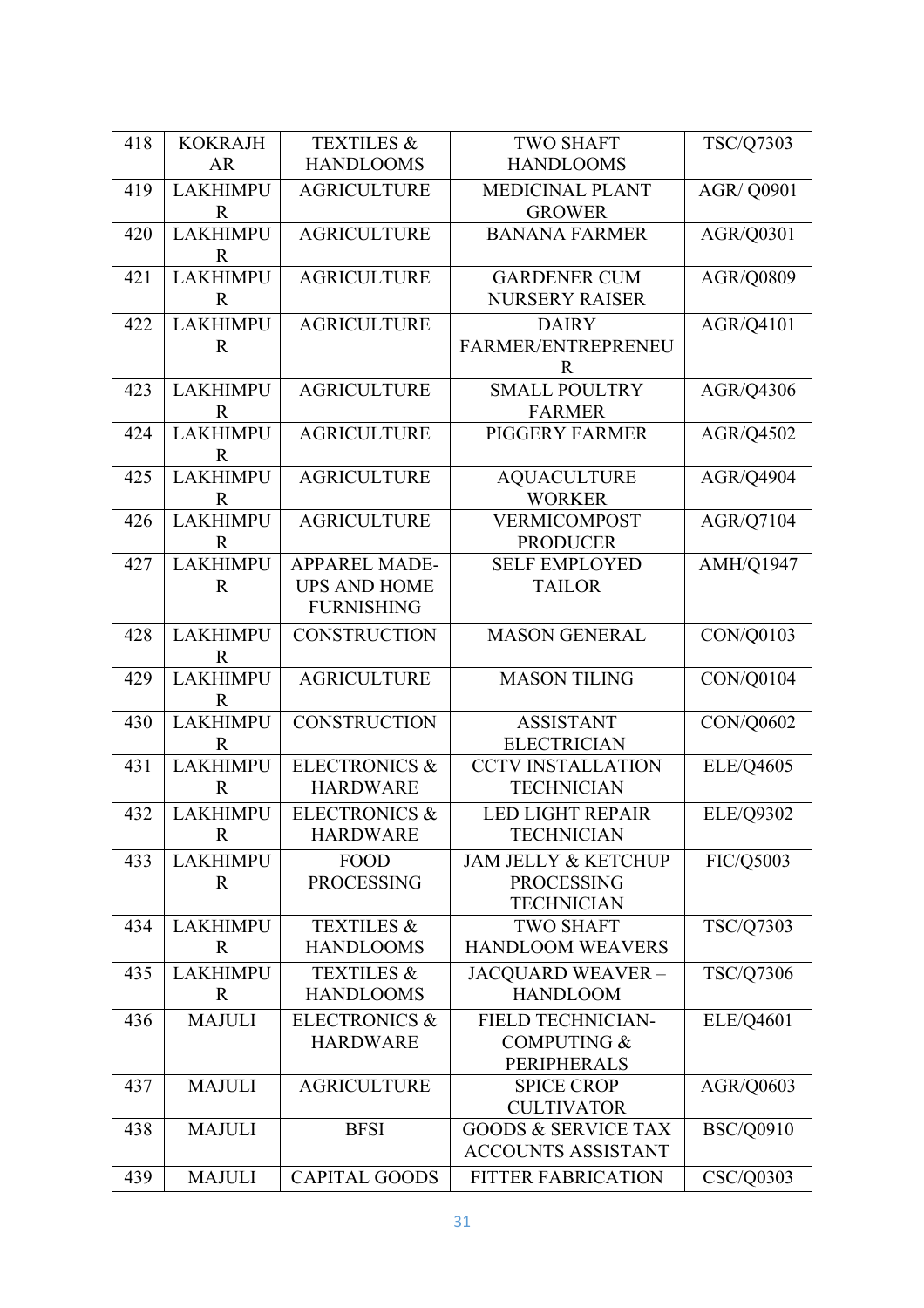| 440 | <b>MAJULI</b>       | <b>ELECTRONICS &amp;</b><br><b>HARDWARE</b>                      | TV REPAIR TECHNICIAN                                                      | ELE/Q3101         |
|-----|---------------------|------------------------------------------------------------------|---------------------------------------------------------------------------|-------------------|
| 441 | <b>MAJULI</b>       | <b>ELECTRONICS &amp;</b><br><b>HARDWARE</b>                      | FIELD TECHNICIAN - AC                                                     | ELE/Q3102         |
| 442 | <b>MAJULI</b>       | <b>ELECTRONICS &amp;</b><br><b>HARDWARE</b>                      | FIELD TECHNICIAN -<br><b>OTHER HOME</b><br><b>APPLIANCES</b>              | ELE/Q3104         |
| 443 | <b>MAJULI</b>       | <b>ELECTRONICS &amp;</b><br><b>HARDWARE</b>                      | <b>CCTV INSTALLATION</b><br><b>TECHNICIAN</b>                             | ELE/Q4605         |
| 444 | <b>MAJULI</b>       | <b>ELECTRONICS &amp;</b><br><b>HARDWARE</b>                      | <b>IT COORDINATOR IN</b><br><b>SCHOOL</b>                                 | ELE/Q4701         |
| 445 | <b>MAJULI</b>       | <b>ELECTRONICS &amp;</b><br><b>HARDWARE</b>                      | <b>LED LIGHT REPAIR</b><br><b>TECHNICIAN</b>                              | ELE/Q9302         |
| 446 | <b>MAJULI</b>       | <b>FOOD</b><br><b>PROCESSING</b>                                 | <b>SQUASH AND JUICE</b><br><b>PROCESSING</b><br><b>TECHNICIAN</b>         | FIC/Q0101         |
| 447 | <b>MAJULI</b>       | <b>FOOD</b><br><b>PROCESSING</b>                                 | PICKLE MAKING<br><b>TECHNICIAN</b>                                        | FIC/Q0102         |
| 448 | <b>MAJULI</b>       | <b>FOOD</b><br><b>PROCESSING</b>                                 | <b>DAIRY PRODUCTS</b><br><b>PROCESSOR</b>                                 | FIC/Q2001         |
| 449 | <b>MAJULI</b>       | <b>FOOD</b><br><b>PROCESSING</b>                                 | <b>ICE CREAM</b><br><b>PROCESSING</b><br><b>TECHNICIAN</b>                | FIC/Q2004         |
| 450 | <b>MAJULI</b>       | <b>FOOD</b><br><b>PROCESSING</b>                                 | <b>SPICE PROCESSING</b><br><b>TECHNICIAN</b>                              | FIC/Q8502         |
| 451 | <b>MAJULI</b>       | <b>HANICRAFTS &amp;</b><br><b>CARPETS</b>                        | <b>HAND ROLLED</b><br><b>AGARBATTI MAKER</b>                              | <b>HCS/Q7901</b>  |
| 452 | <b>MAJULI</b>       | <b>RETAIL</b>                                                    | <b>RETAIL TEAM LEADER</b>                                                 | RAS/Q0105         |
| 453 | <b>MAJULI</b>       | <b>TOURISM &amp;</b><br><b>HOSPITALITY</b>                       | <b>STREET FOOD VENDOR</b>                                                 | <b>THSC/Q3007</b> |
| 454 | <b>MAJULI</b>       | <b>TEXTILES &amp;</b><br><b>HANDLOOMS</b>                        | <b>HANDLOOM</b><br><b>ENTREPRENEUR</b>                                    | TSC/Q7801         |
| 455 | <b>MORIGAO</b><br>N | <b>ELECTRONICS &amp;</b><br><b>HARDWARE</b>                      | <b>FIELD TECHNICIAN-</b><br><b>COMPUTING &amp;</b><br>PERIPHERALS         | ELE/Q4601         |
| 456 | <b>MORIGAO</b><br>N | <b>APPAREL MADE-</b><br><b>UPS AND HOME</b><br><b>FURNISHING</b> | <b>SEWING MACHINE</b><br><b>OPERATOR</b>                                  | AMH/Q0301         |
| 457 | <b>MORIGAO</b><br>N | <b>FOOD</b><br><b>PROCESSING</b>                                 | <b>JAM, JELLY &amp; KETCHUP</b><br><b>PROCESSING</b><br><b>TECHNICIAN</b> | FIC/Q0103         |
| 458 | <b>MORIGAO</b><br>N | <b>AGRICULTURE</b>                                               | <b>GARDENER</b>                                                           | AGR/Q0801         |
| 459 | <b>MORIGAO</b><br>N | <b>AGRICULTURE</b>                                               | <b>ORGANIC GROWER</b>                                                     | AGR/Q1201         |
| 460 | <b>MORIGAO</b><br>N | <b>AGRICULTURE</b>                                               | <b>DAIRY FARMER</b>                                                       | AGR/Q4101         |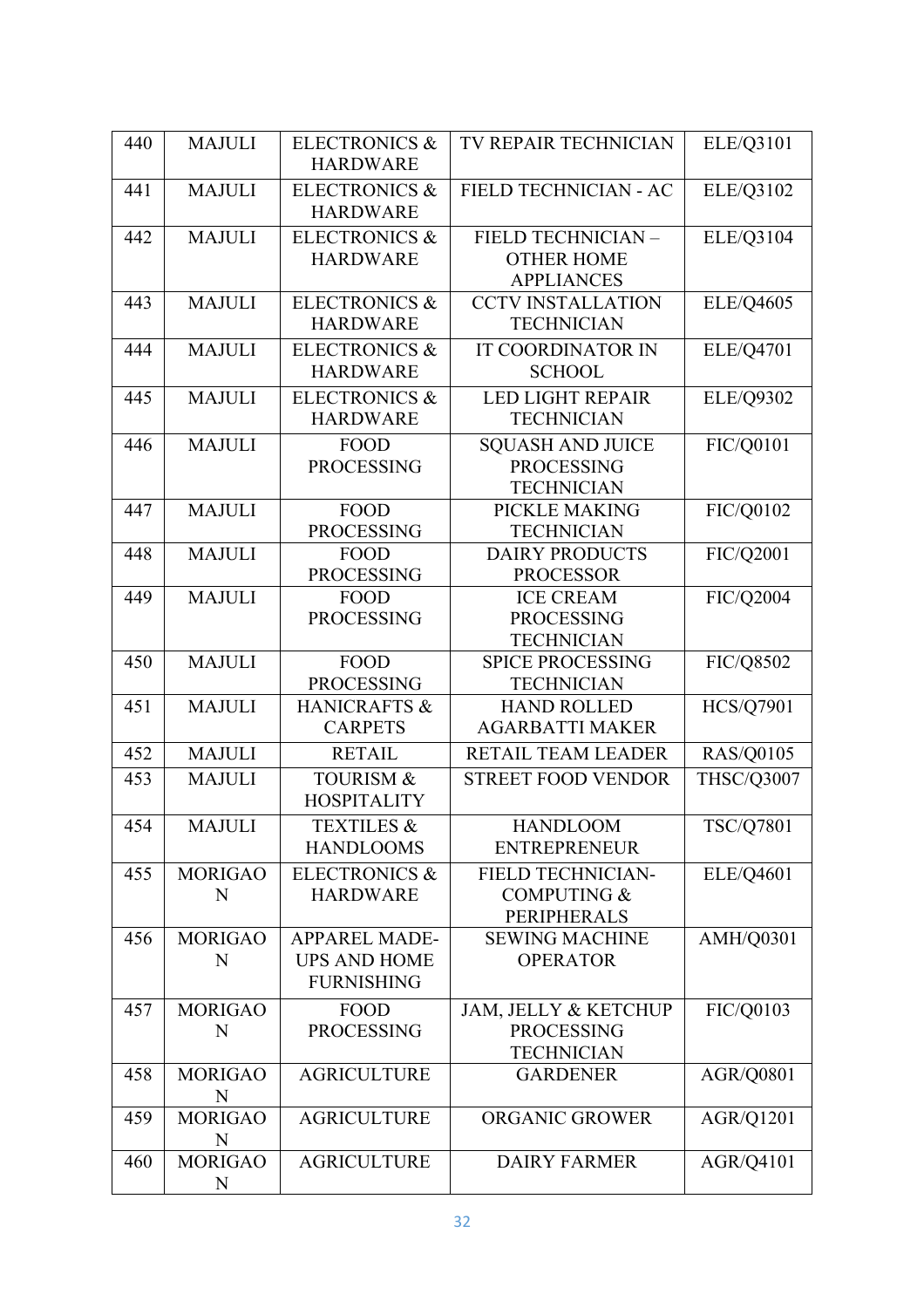| 461 | <b>MORIGAO</b><br>N | <b>AGRICULTURE</b>                          | <b>AQUACULTURE</b><br><b>WORKER</b>          | AGR/Q4904        |
|-----|---------------------|---------------------------------------------|----------------------------------------------|------------------|
| 462 | <b>MORIGAO</b>      | <b>APPAREL MADE-</b>                        | <b>HAND EMBROIDERER</b>                      | AMH/Q1001        |
|     | N                   | <b>UPS AND HOME</b>                         |                                              |                  |
|     |                     | <b>FURNISHING</b>                           |                                              |                  |
| 463 | <b>MORIGAO</b>      | <b>APPAREL MADE-</b>                        | <b>SELF EMPLOYED</b>                         | AMH/Q1947        |
|     | N                   | <b>UPS AND HOME</b>                         | <b>TAILOR</b>                                |                  |
|     |                     | <b>FURNISHING</b>                           |                                              |                  |
| 464 | <b>MORIGAO</b>      | <b>ELECTRONICS &amp;</b>                    | FIELD TECHNICIAN-                            | ELE/Q4601        |
|     | N                   | <b>HARDWARE</b>                             | <b>COMPUTING &amp;</b><br><b>PERIPHERALS</b> |                  |
| 465 | <b>MORIGAO</b>      | <b>FOOD</b>                                 | PICKLE MAKING                                | FIC/Q0102        |
|     | N                   | <b>PROCESSING</b>                           | <b>TECHNICIAN</b>                            |                  |
| 466 | <b>MORIGAO</b>      | MEDIA &                                     | <b>MAKE UP ARTIST</b>                        | <b>MES/Q1801</b> |
|     | N                   | <b>ENTERTAINMEN</b>                         |                                              |                  |
|     |                     | T                                           |                                              |                  |
| 467 | <b>MORIGAO</b><br>N | <b>RETAIL</b>                               | RETAIL TEAM LEADER                           | <b>RAS/Q0105</b> |
| 468 | <b>MORIGAO</b>      | <b>IT-ITES</b>                              | <b>DOMESTIC DATA</b>                         | SSC/Q2212        |
|     | N                   |                                             | <b>ENTRY OPERATOR</b>                        |                  |
| 469 | <b>MORIGAO</b>      | <b>TEXTILES &amp;</b>                       | <b>TWO SHAFT</b>                             | TSC/Q7303        |
|     | N                   | <b>HANDLOOMS</b>                            | <b>HANDLOOM WEAVERS</b>                      |                  |
| 470 | <b>NAGAON</b>       | <b>APPAREL MADE-</b>                        | <b>SEWING MACHINE</b>                        | AMH/Q0301        |
|     |                     | <b>UPS AND HOME</b><br><b>FURNISHING</b>    | <b>OPERATOR</b>                              |                  |
| 471 | <b>NAGAON</b>       | <b>FOOD</b>                                 | JAM, JELLY & KETCHUP                         | FIC/Q0103        |
|     |                     | <b>PROCESSING</b>                           | <b>PROCESSING</b>                            |                  |
|     |                     |                                             | <b>TECHNICIAN</b>                            |                  |
| 472 | <b>NAGAON</b>       | <b>TELECOM</b>                              | <b>CUSTOMER CARE</b>                         | <b>TEL/Q0100</b> |
|     |                     |                                             | <b>EXECUTIVE (CALL</b>                       |                  |
|     |                     |                                             | <b>CENTRE)</b>                               |                  |
| 473 | <b>NAGAON</b>       | <b>AGRICULTURE</b>                          | <b>GARDENER</b>                              | <b>AGR/Q0801</b> |
| 474 | <b>NAGAON</b>       | <b>AGRICULTURE</b>                          | <b>ORGANIC GROWER</b>                        | <b>AGR/Q1201</b> |
| 475 | <b>NAGAON</b>       | <b>AGRICULTURE</b>                          | <b>DAIRY FARMER</b>                          | AGR/Q4101        |
| 476 | <b>NAGAON</b>       | <b>AGRICULTURE</b>                          | <b>AQUACULTURE</b><br><b>WORKER</b>          | AGR/Q4904        |
| 477 | <b>NAGAON</b>       | <b>APPAREL MADE-</b>                        | <b>HAND EMBROIDERER</b>                      | AMH/Q1001        |
|     |                     | <b>UPS AND HOME</b>                         |                                              |                  |
|     |                     | <b>FURNISHING</b>                           |                                              |                  |
| 478 | <b>NAGAON</b>       | <b>APPAREL MADE-</b>                        | <b>SELF EMPLOYED</b>                         | <b>AMH/Q1947</b> |
|     |                     | <b>UPS AND HOME</b><br><b>FURNISHING</b>    | <b>TAILOR</b>                                |                  |
|     |                     |                                             |                                              |                  |
| 479 | <b>NAGAON</b>       | <b>ELECTRONICS &amp;</b><br><b>HARDWARE</b> | FIELD TECHNICIAN-<br>COMPUTING &             | <b>ELE/Q4601</b> |
|     |                     |                                             | PERIPHERALS                                  |                  |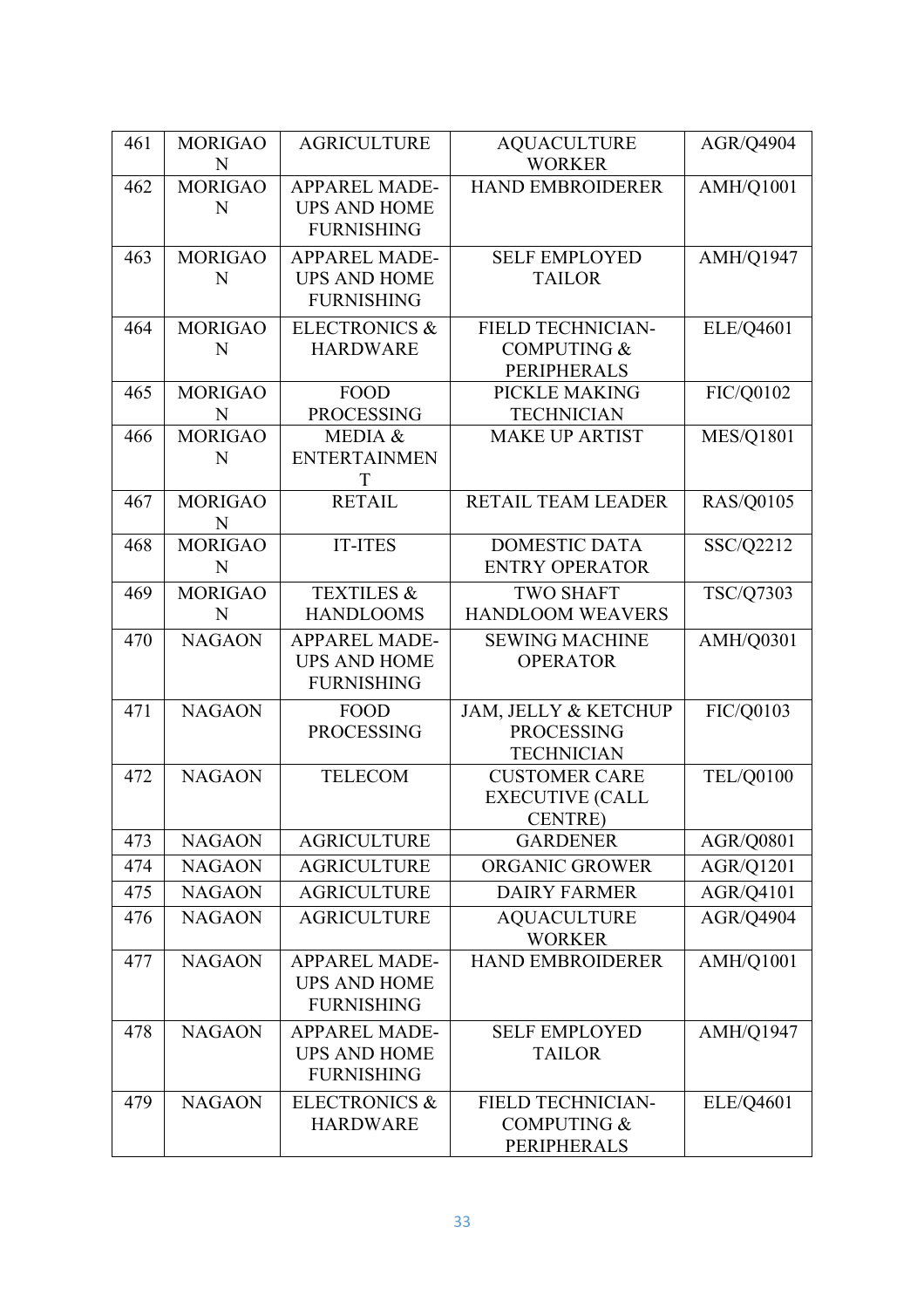| 480 | <b>NAGAON</b>   | <b>FOOD</b>              | PICKLE MAKING                    | FIC/Q0102        |
|-----|-----------------|--------------------------|----------------------------------|------------------|
|     |                 | <b>PROCESSING</b>        | <b>TECHNICIAN</b>                |                  |
| 481 | <b>NAGAON</b>   | MEDIA &                  | <b>MAKE UP ARTIST</b>            | <b>MES/Q1801</b> |
|     |                 | <b>ENTERTAINMEN</b>      |                                  |                  |
|     |                 | T                        |                                  |                  |
| 482 | <b>NAGAON</b>   | <b>IT-ITES</b>           | <b>DOMESTIC DATA</b>             | SSC/Q2212        |
|     |                 |                          | <b>ENTRY OPERATOR</b>            |                  |
| 483 | <b>NAGAON</b>   | <b>TEXTILES &amp;</b>    | <b>TWO SHAFT</b>                 | TSC/Q7303        |
|     |                 | <b>HANDLOOMS</b>         | <b>HANDLOOM WEAVERS</b>          |                  |
| 484 | <b>NAGAON</b>   | <b>TEXTILES &amp;</b>    | <b>JACQUARD WEAVER -</b>         | TSC/Q7306        |
|     |                 | <b>HANDLOOMS</b>         | <b>HANDLOOM</b>                  |                  |
| 485 | <b>NALBARI</b>  | <b>AGRICULTURE</b>       | <b>GARDENER</b>                  | <b>AGR/Q0801</b> |
| 486 | <b>NALBARI</b>  | <b>AGRICULTURE</b>       | ORGANIC GROWER                   | AGR/Q1201        |
| 487 | <b>NALBARI</b>  | <b>BEAUTY &amp;</b>      | <b>BEAUTY THERAPIST</b>          | <b>BWS/Q0102</b> |
|     |                 | <b>WELLNESS</b>          |                                  |                  |
| 488 | <b>NALBARI</b>  | <b>ELECTRONICS &amp;</b> | FIELD TECHNICIAN-                | ELE/Q4601        |
|     |                 | <b>HARDWARE</b>          | <b>COMPUTING &amp;</b>           |                  |
|     |                 |                          | <b>PERIPHERALS</b>               |                  |
| 489 | <b>NALBARI</b>  | <b>ELECTRONICS &amp;</b> | <b>FIELD TECHNICIAN-</b>         | ELE/Q4601        |
|     |                 | <b>HARDWARE</b>          | <b>COMPUTING &amp;</b>           |                  |
|     |                 |                          | <b>PERIPHERALS</b>               |                  |
| 490 | <b>NALBARI</b>  | <b>ELECTRONICS &amp;</b> | FIELD TECHNICIAN -               | <b>ELE/Q4606</b> |
|     |                 | <b>HARDWARE</b>          | NETWORKING AND                   |                  |
|     |                 |                          | <b>STORAGE</b>                   |                  |
| 491 | <b>NALBARI</b>  | <b>ELECTRONICS &amp;</b> | FIELD TECHNICIAN -               | ELE/Q4606        |
|     |                 | <b>HARDWARE</b>          | NETWORKING AND<br><b>STORAGE</b> |                  |
| 492 | <b>NALBARI</b>  | <b>ELECTRONICS &amp;</b> | <b>INSTALLATION</b>              | <b>ELE/Q4609</b> |
|     |                 | <b>HARDWARE</b>          | <b>TECHNICIAN -</b>              |                  |
|     |                 |                          | <b>COMPUTING AND</b>             |                  |
|     |                 |                          | <b>PERIPHERALS</b>               |                  |
| 493 | <b>NALBARI</b>  | <b>LOGISTICS</b>         | <b>INVENTORY CLERK</b>           | LSC/Q2108        |
| 494 | <b>NALBARI</b>  | MEDIA &                  | <b>ACCOUNT EXECUTIVE</b>         | <b>MES/Q0208</b> |
|     |                 | <b>ENTERTAINMEN</b>      | (ADVERTISING                     |                  |
|     |                 | T                        | <b>AGENCY)</b>                   |                  |
| 495 | <b>NALBARI</b>  | <b>PLUMBING</b>          | PLUMBER GENERAL                  | PSC/Q0104        |
| 496 | <b>NALBARI</b>  | <b>RETAIL</b>            | <b>RETAIL TEAM LEADER</b>        | RAS/Q0105        |
| 497 | <b>NALBARI</b>  | <b>TELECOM</b>           | <b>BROADBAND</b>                 | <b>TEL/Q0102</b> |
|     |                 |                          | <b>TECHNICIAN</b>                |                  |
| 498 | <b>NALBARI</b>  | <b>CONSTRUCTION</b>      | <b>ASSISTANT MASON</b>           | CON/Q0102        |
| 499 | <b>NALBARI</b>  | <b>CONSTRUCTION</b>      | <b>ASSISTANT</b>                 | CON/Q0602        |
|     |                 |                          | <b>ELECTRICIAN</b>               |                  |
| 500 | <b>SIVASAGA</b> | <b>AEROSPACE &amp;</b>   | <b>AIRLINE CABIN CREW</b>        | AAS/Q0605        |
|     | $\mathbf R$     | <b>AVIATION</b>          |                                  |                  |
| 501 | <b>SIVASAGA</b> | <b>AGRICULTURE</b>       | <b>BANANA FARMER</b>             | AGR/Q0301        |
|     | $\mathbf R$     |                          |                                  |                  |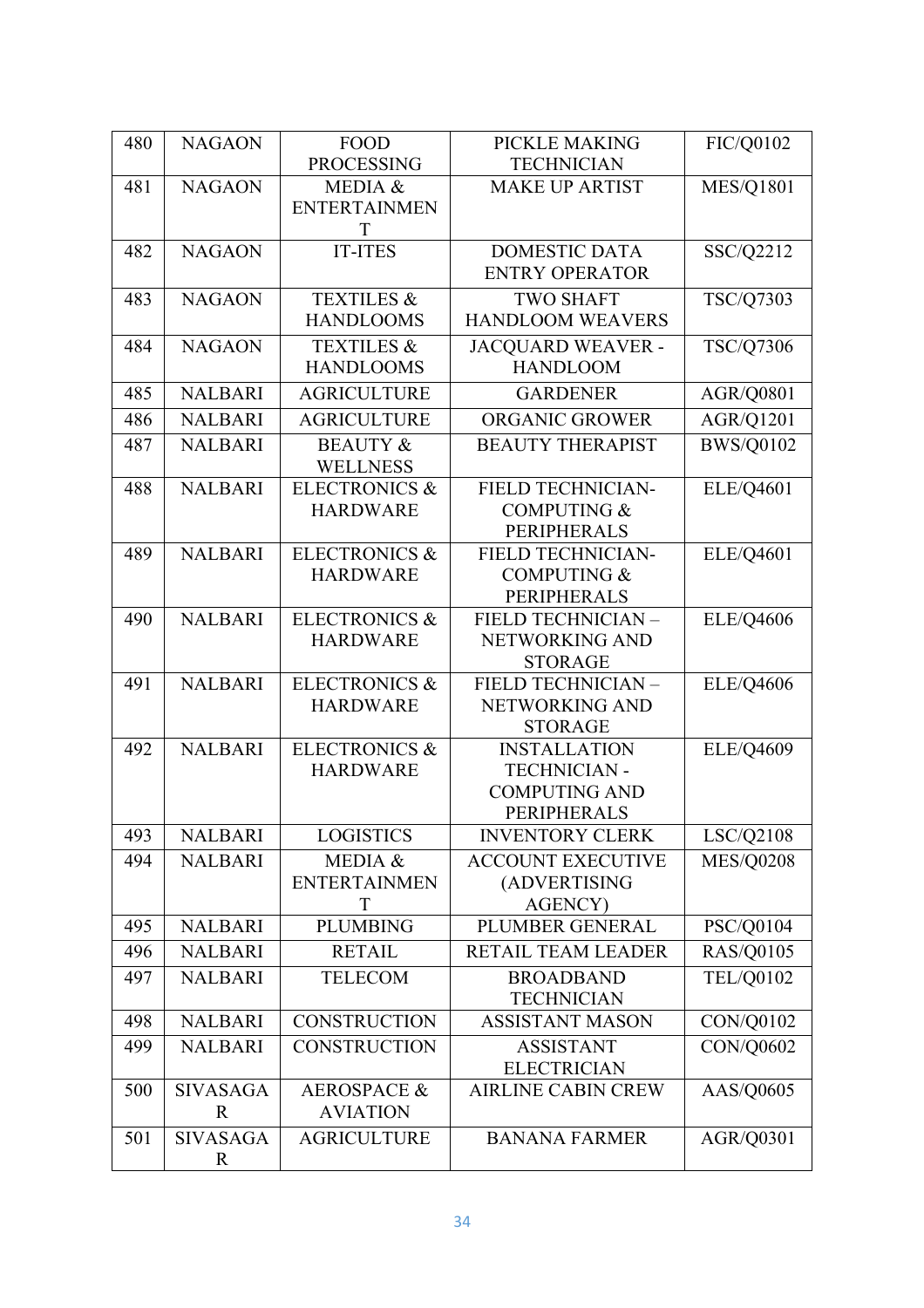| 502 | <b>SIVASAGA</b> | <b>AGRICULTURE</b>       | <b>TEA PLANTATION</b>    | AGR/Q0502        |
|-----|-----------------|--------------------------|--------------------------|------------------|
|     | R               |                          | <b>WORKER</b>            |                  |
| 503 | <b>SIVASAGA</b> | <b>AGRICULTURE</b>       | <b>GARDENER</b>          | AGR/Q0801        |
|     | $\mathbf R$     |                          |                          |                  |
| 504 | <b>SIVASAGA</b> | <b>AGRICULTURE</b>       | <b>DAIRY FARMER/</b>     | AGR/Q4101        |
|     | $\mathbf R$     |                          | <b>ENTREPRENEUR</b>      |                  |
| 505 | <b>SIVASAGA</b> | <b>AGRICULTURE</b>       | <b>BROILER POULTRY</b>   | AGR/Q4302        |
|     | $\mathbf R$     |                          | <b>FARM WORKER</b>       |                  |
| 506 | <b>SIVASAGA</b> | <b>AGRICULTURE</b>       | PIGGERY FARMER           | AGR/Q4306        |
|     | $\mathbf R$     |                          |                          |                  |
| 507 | <b>SIVASAGA</b> | <b>AGRICULTURE</b>       | <b>SMALL POULTRY</b>     | AGR/Q4306        |
|     | $\mathbf R$     |                          | <b>FARMER</b>            |                  |
| 508 | <b>SIVASAGA</b> | <b>APPAREL MADE-</b>     | <b>INLINE CHECKER</b>    | AMH/Q0102        |
|     | $\mathbf R$     | <b>UPS AND HOME</b>      |                          |                  |
|     |                 | <b>FURNISHING</b>        |                          |                  |
| 509 | <b>SIVASAGA</b> | <b>BFSI</b>              | <b>LIFE INSURANCE</b>    | <b>BSC/Q0101</b> |
|     | R               |                          | <b>AGENT</b>             |                  |
| 510 | <b>SIVASAGA</b> | <b>BEAUTY &amp;</b>      | <b>ASSISTANT HAIR</b>    | <b>BWS/Q0201</b> |
|     | $\mathbf R$     | <b>WELLNESS</b>          | <b>STYLIST</b>           |                  |
| 511 | <b>SIVASAGA</b> | <b>BEAUTY &amp;</b>      | <b>HAIR STYLIST</b>      | <b>BWS/Q0202</b> |
|     | $\mathbf R$     | <b>WELLNESS</b>          |                          |                  |
| 512 | <b>SIVASAGA</b> | <b>CONSTRUCTION</b>      | <b>ASSISTANT MASON</b>   | CON/Q0102        |
|     | $\mathbf R$     |                          |                          |                  |
| 513 | <b>SIVASAGA</b> | <b>ELECTRONICS &amp;</b> | FIELD TECHNICIAN - AC    | ELE/Q3102        |
|     | $\mathbf R$     | <b>HARDWARE</b>          |                          |                  |
| 514 | <b>SIVASAGA</b> | <b>ELECTRONICS &amp;</b> | FIELD TECHNICIAN -       | ELE/Q3104        |
|     | $\mathbf R$     | <b>HARDWARE</b>          | <b>OTHER HOME</b>        |                  |
|     |                 |                          | <b>APPLIANCES</b>        |                  |
| 515 | <b>SIVASAGA</b> | <b>ELECTRONICS &amp;</b> | FIELD TECHNICIAN-        | ELE/Q4601        |
|     | $\mathbf R$     | <b>HARDWARE</b>          | <b>COMPUTING &amp;</b>   |                  |
|     |                 |                          | <b>PERIPHERALS</b>       |                  |
| 516 | <b>SIVASAGA</b> | MEDIA &                  | <b>MAKE-UP ARTIST</b>    | <b>MES/Q1801</b> |
|     | $\mathbf R$     | <b>ENTERTAINMEN</b>      |                          |                  |
|     |                 | T                        |                          |                  |
| 517 | <b>SIVASAGA</b> | <b>RETAIL</b>            | <b>RETAIL SALES</b>      | <b>RAS/Q0104</b> |
|     | $\mathbf R$     |                          | <b>ASSOCIATE</b>         |                  |
| 518 | <b>SIVASAGA</b> | <b>CONSTRUCTION</b>      | Mason General            | CON/Q0103        |
|     | R               |                          |                          |                  |
| 519 | <b>SONITPUR</b> | <b>ELECTRONICS &amp;</b> | <b>FIELD TECHNICIAN-</b> | ELE/Q4601        |
|     |                 | <b>HARDWARE</b>          | <b>COMPUTING &amp;</b>   |                  |
|     |                 |                          | PERIPHERALS              |                  |
| 520 | <b>SONITPUR</b> | <b>AGRICULTURE</b>       | <b>BANANA FARMER</b>     | AGR/Q0301        |
| 521 | <b>SONITPUR</b> | <b>AGRICULTURE</b>       | <b>VERMICOMPOST</b>      | AGR/Q1203        |
|     |                 |                          | <b>PRODUCER</b>          |                  |
| 522 | <b>SONITPUR</b> | <b>AGRICULTURE</b>       | PIGGERY FARMER           | AGR/Q4502        |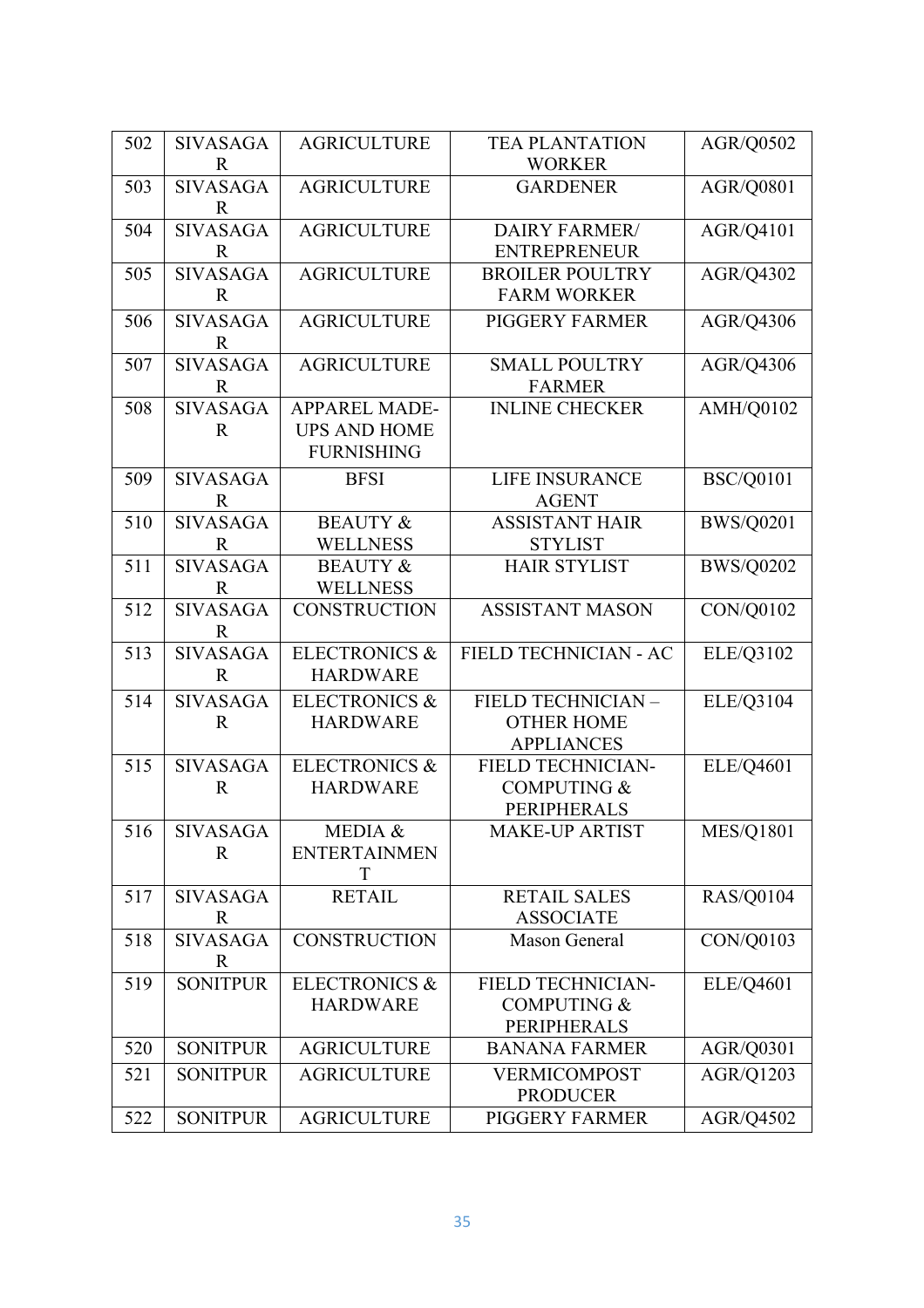| 523 | <b>SONITPUR</b>                                                | <b>APPAREL MADE-</b><br><b>UPS AND HOME</b><br><b>FURNISHING</b> | <b>SEWING MACHINE</b><br><b>OPERATOR</b>                                 | AMH/Q0301        |
|-----|----------------------------------------------------------------|------------------------------------------------------------------|--------------------------------------------------------------------------|------------------|
| 524 | <b>SONITPUR</b>                                                | <b>APPAREL MADE-</b><br><b>UPS AND HOME</b><br><b>FURNISHING</b> | <b>SELF EMPLOYED</b><br><b>TAILOR</b>                                    | <b>AMH/Q1947</b> |
| 525 | <b>SONITPUR</b>                                                | <b>BEAUTY &amp;</b><br><b>WELLNESS</b>                           | <b>ASSISTANT BEAUTY</b><br><b>THERAPIST</b>                              | <b>BWS/Q0101</b> |
| 526 | <b>SONITPUR</b>                                                | <b>BEAUTY &amp;</b><br><b>WELLNESS</b>                           | <b>ASSISTANT HAIR</b><br><b>STYLIST</b>                                  | <b>BWS/Q0201</b> |
| 527 | <b>SONITPUR</b>                                                | <b>HEALTHCARE</b>                                                | <b>GENERAL DUTY</b><br><b>ASSISTANT</b>                                  | HSS/Q5101        |
| 528 | <b>SONITPUR</b>                                                | <b>RETAIL</b>                                                    | <b>RETAIL SALES</b><br><b>ASSOCIATE</b>                                  | <b>RAS/Q0104</b> |
| 529 | <b>SONITPUR</b>                                                | <b>RETAIL</b>                                                    | RETAIL TEAM LEADER                                                       | <b>RAS/Q0105</b> |
| 530 | <b>SONITPUR</b>                                                | <b>RETAIL</b>                                                    | RETAIL TEAM LEADER                                                       | <b>RAS/Q0105</b> |
| 531 | <b>SONITPUR</b>                                                | <b>RETAIL</b>                                                    | <b>DISTRIBUTOR</b><br><b>SALESMAN</b>                                    | <b>RAS/Q0604</b> |
| 532 | <b>SONITPUR</b>                                                | <b>IT-ITES</b>                                                   | <b>DOMESTIC DATA</b><br><b>ENTRY OPERATOR</b>                            | SSC/Q2212        |
| 533 | <b>SONITPUR</b>                                                | <b>TOURISM &amp;</b><br><b>HOSPITALITY</b>                       | <b>FRONT OFFICE</b><br><b>EXECUTIVE</b>                                  | THC/Q0109        |
| 534 | <b>SONITPUR</b>                                                | <b>TOURISM &amp;</b><br><b>HOSPITALITY</b>                       | <b>HOUSEKEEPING</b><br><b>EXECUTIVE</b>                                  | THC/Q0208        |
| 535 | <b>SONITPUR</b>                                                | <b>TOURISM &amp;</b><br><b>HOSPITALITY</b>                       | <b>FOOD &amp; BEVERAGE</b><br><b>SERVICE-STEWARD</b>                     | THC/Q0301        |
| 536 | <b>SOUTH</b><br>SALMARA-<br><b>MANKACH</b><br><b>AR</b>        | <b>ELECTRONICS &amp;</b><br><b>HARDWARE</b>                      | <b>FIELD TECHNICIAN-</b><br><b>COMPUTING &amp;</b><br><b>PERIPHERALS</b> | ELE/Q4601        |
| 537 | <b>SOUTH</b><br><b>SALMARA-</b><br><b>MANKACH</b><br><b>AR</b> | <b>RETAIL</b>                                                    | RETAIL TEAM LEADER                                                       | <b>RAS/Q0105</b> |
| 538 | <b>SOUTH</b><br><b>SALMARA-</b><br><b>MANKACH</b><br><b>AR</b> | <b>IT-ITES</b>                                                   | <b>DOMESTIC DATA</b><br><b>ENTRY OPERATOR</b>                            | SSC/Q2212        |
| 539 | <b>SOUTH</b><br><b>SALMARA-</b><br><b>MANKACH</b><br>AR        | <b>AGRICULTURE</b>                                               | <b>BANANA FARMER</b>                                                     | AGR/Q0301        |
| 540 | <b>SOUTH</b><br>SALMARA-<br><b>MANKACH</b><br><b>AR</b>        | <b>AGRICULTURE</b>                                               | <b>GARDENER</b>                                                          | AGR/Q0801        |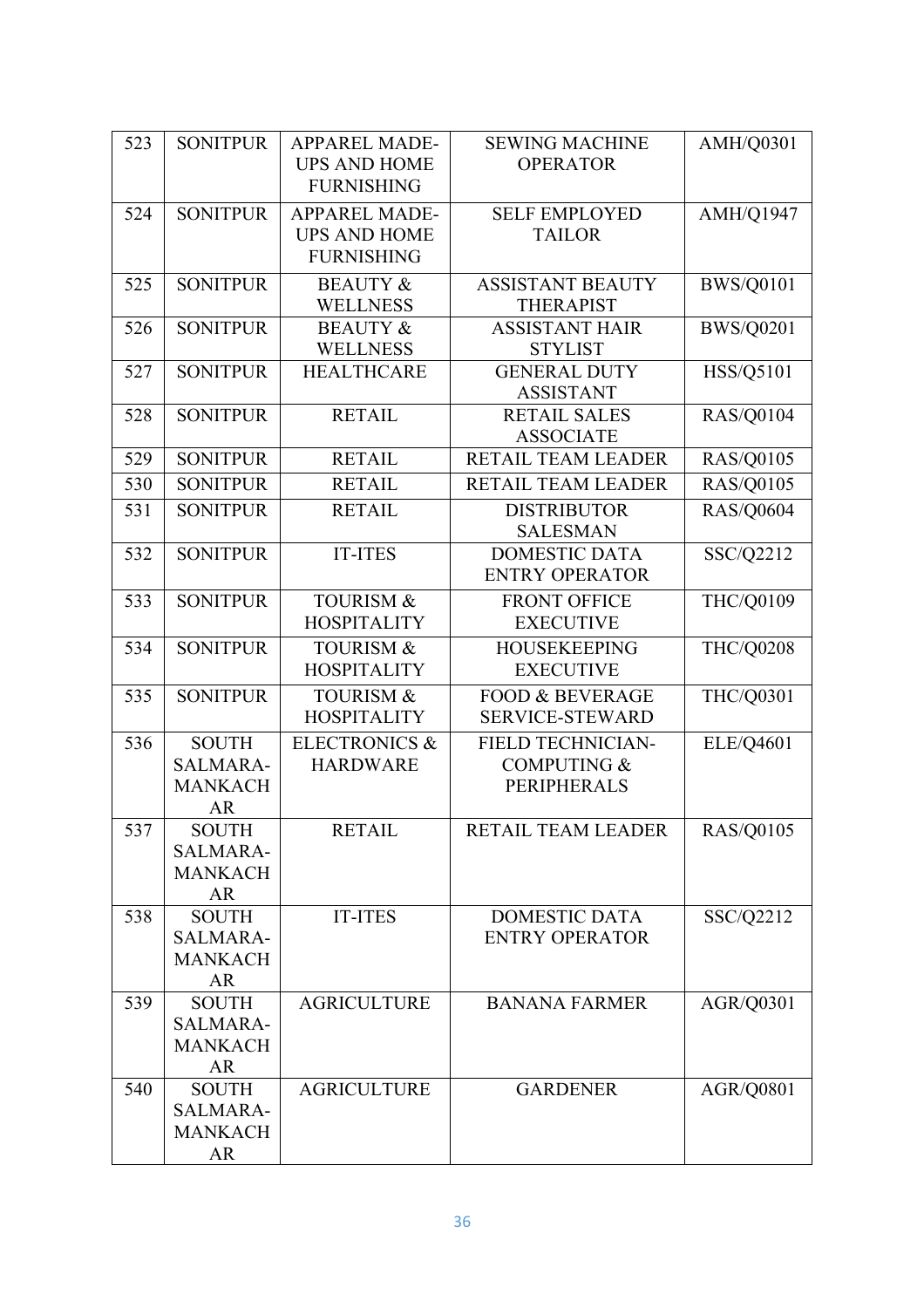| 541 | <b>SOUTH</b>              | <b>AGRICULTURE</b>   | <b>ORGANIC GROWER</b>     | AGR/Q1201        |
|-----|---------------------------|----------------------|---------------------------|------------------|
|     | <b>SALMARA-</b>           |                      |                           |                  |
|     | <b>MANKACH</b>            |                      |                           |                  |
|     | <b>AR</b>                 |                      |                           |                  |
| 542 | <b>SOUTH</b>              | <b>AGRICULTURE</b>   | <b>VERMICOMPOST</b>       | AGR/Q1203        |
|     | <b>SALMARA-</b>           |                      | <b>PRODUCER</b>           |                  |
|     | <b>MANKACH</b>            |                      |                           |                  |
|     | <b>AR</b>                 |                      |                           |                  |
| 543 | <b>SOUTH</b>              | <b>AGRICULTURE</b>   | <b>DAIRY FARMER/</b>      | AGR/Q4101        |
|     | <b>SALMARA-</b>           |                      | <b>ENTREPRENEUR</b>       |                  |
|     | <b>MANKACH</b>            |                      |                           |                  |
|     | <b>AR</b>                 |                      |                           |                  |
| 544 | <b>SOUTH</b>              | <b>AGRICULTURE</b>   | <b>ANIMAL HEALTH</b>      | <b>AGR/Q4804</b> |
|     | <b>SALMARA-</b>           |                      | <b>WORKER</b>             |                  |
|     | <b>MANKACH</b>            |                      |                           |                  |
|     | <b>AR</b>                 |                      |                           |                  |
| 545 | <b>SOUTH</b>              | <b>AGRICULTURE</b>   | <b>FISH SEED GROWER</b>   | AGR/Q4908        |
|     | <b>SALMARA-</b>           |                      |                           |                  |
|     | <b>MANKACH</b>            |                      |                           |                  |
|     | <b>AR</b>                 |                      |                           |                  |
| 546 | <b>SOUTH</b>              | <b>AGRICULTURE</b>   | <b>SEED PROCESSING</b>    | AGR/Q7102        |
|     | <b>SALMARA-</b>           |                      | <b>WORKER</b>             |                  |
|     | <b>MANKACH</b>            |                      |                           |                  |
|     | <b>AR</b>                 |                      |                           |                  |
| 547 | <b>SOUTH</b>              | <b>AGRICULTURE</b>   | MUSHROOM GROWER           | <b>AGR/Q7803</b> |
|     | <b>SALMARA-</b>           |                      | (SMALL                    |                  |
|     | <b>MANKACH</b>            |                      | ENTREPRENEUR)             |                  |
|     | <b>AR</b>                 |                      |                           |                  |
| 548 | <b>SOUTH</b>              | <b>APPAREL MADE-</b> | <b>SEWING MACHINE</b>     | AMH/Q0301        |
|     | <b>SALMARA-</b>           | <b>UPS AND HOME</b>  | <b>OPERATOR</b>           |                  |
|     | <b>MANKACH</b>            | <b>FURNISHING</b>    |                           |                  |
|     | <b>AR</b>                 |                      |                           |                  |
| 549 | <b>SOUTH</b>              | <b>APPAREL MADE-</b> | <b>ADVANCE PATTERN</b>    | <b>AMH/Q1101</b> |
|     | SALMARA-                  | <b>UPS AND HOME</b>  | MAKER (CAD/CAM)           |                  |
|     | <b>MANKACH</b>            | <b>FURNISHING</b>    |                           |                  |
|     | <b>AR</b>                 |                      |                           |                  |
| 550 | <b>SOUTH</b>              | <b>APPAREL MADE-</b> | <b>SELF EMPLOYED</b>      | <b>AMH/Q1947</b> |
|     | SALMARA-                  | <b>UPS AND HOME</b>  | <b>TAILOR</b>             |                  |
|     | <b>MANKACH</b>            | <b>FURNISHING</b>    |                           |                  |
| 551 | <b>AR</b><br><b>SOUTH</b> | <b>AUTOMOTIVE</b>    | <b>AUTOMOTIVE SERVICE</b> |                  |
|     | SALMARA-                  |                      | TECHNICIAN (TWO AND       | ASC/Q1411        |
|     | <b>MANKACH</b>            |                      |                           |                  |
|     | AR                        |                      | THREE WHEELERS)           |                  |
| 552 | <b>SOUTH</b>              | <b>AUTOMOTIVE</b>    | <b>TAXI DRIVER</b>        | ASC/Q9705        |
|     | SALMARA-                  |                      |                           |                  |
|     | <b>MANKACH</b>            |                      |                           |                  |
|     | <b>AR</b>                 |                      |                           |                  |
|     |                           |                      |                           |                  |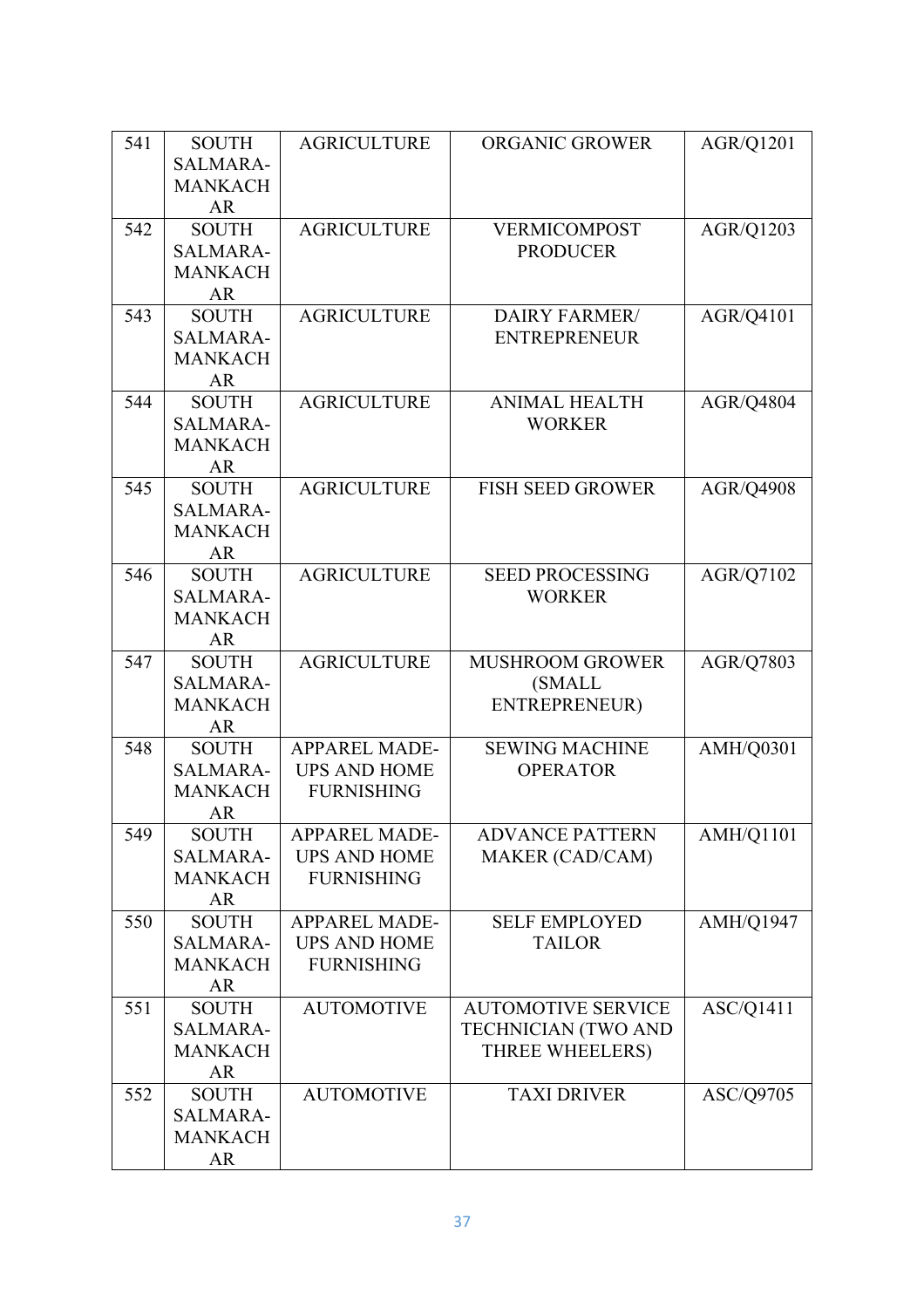| 553 | <b>SOUTH</b>             | <b>AUTOMOTIVE</b>        | <b>CHAUFFEUR</b>                     | ASC/Q9712        |
|-----|--------------------------|--------------------------|--------------------------------------|------------------|
|     | <b>SALMARA-</b>          |                          |                                      |                  |
|     | <b>MANKACH</b>           |                          |                                      |                  |
|     | AR                       |                          |                                      |                  |
| 554 | <b>SOUTH</b>             | <b>BEAUTY &amp;</b>      | <b>ASSISTANT HAIR</b>                | <b>BWS/Q0201</b> |
|     | <b>SALMARA-</b>          | <b>WELLNESS</b>          | <b>STYLIST</b>                       |                  |
|     | <b>MANKACH</b>           |                          |                                      |                  |
|     | <b>AR</b>                |                          |                                      |                  |
| 555 | <b>SOUTH</b>             | <b>BEAUTY &amp;</b>      | <b>HAIR STYLIST</b>                  | <b>BWS/Q0202</b> |
|     | <b>SALMARA-</b>          | <b>WELLNESS</b>          |                                      |                  |
|     | <b>MANKACH</b>           |                          |                                      |                  |
|     | <b>AR</b>                |                          |                                      |                  |
| 556 | <b>SOUTH</b>             | <b>BEAUTY &amp;</b>      | <b>BRIDAL FASHION &amp;</b>          | <b>BWS/Q0301</b> |
|     | <b>SALMARA-</b>          | <b>WELLNESS</b>          | PHOTOGRAPHIC MAKE                    |                  |
|     | <b>MANKACH</b>           |                          | <b>UP ARTIST</b>                     |                  |
|     | AR                       |                          |                                      |                  |
| 557 | <b>SOUTH</b>             | <b>BEAUTY &amp;</b>      | <b>GYM ASSISTANT</b>                 | <b>BWS/Q3001</b> |
|     | <b>SALMARA-</b>          | <b>WELLNESS</b>          |                                      |                  |
|     | <b>MANKACH</b>           |                          |                                      |                  |
|     | <b>AR</b>                |                          |                                      |                  |
| 558 | <b>SOUTH</b>             | <b>CONSTRUCTION</b>      | <b>ASSISTANT MASON</b>               | CON/Q0102        |
|     | <b>SALMARA-</b>          |                          |                                      |                  |
|     | <b>MANKACH</b>           |                          |                                      |                  |
|     | <b>AR</b>                |                          |                                      |                  |
| 559 | <b>SOUTH</b>             | <b>ELECTRONICS &amp;</b> | FIELD TECHNICIAN -                   | ELE/Q3104        |
|     | <b>SALMARA-</b>          | <b>HARDWARE</b>          | <b>OTHER HOME</b>                    |                  |
|     | <b>MANKACH</b>           |                          | <b>APPLIANCES</b>                    |                  |
|     | AR                       |                          |                                      |                  |
| 560 | <b>SOUTH</b>             | <b>ELECTRONICS &amp;</b> | <b>MULTI SKILL</b>                   | ELE/Q3109        |
|     | <b>SALMARA-</b>          | <b>HARDWARE</b>          | <b>TECHNICIAN</b>                    |                  |
|     | <b>MANKACH</b>           |                          |                                      |                  |
|     | <b>AR</b>                |                          |                                      |                  |
| 561 | <b>SOUTH</b>             | <b>ELECTRONICS &amp;</b> | <b>FIELD TECHNICIAN-</b>             | ELE/Q4601        |
|     | SALMARA-                 | <b>HARDWARE</b>          | <b>COMPUTING &amp;</b>               |                  |
|     | <b>MANKACH</b>           |                          | <b>PERIPHERALS</b>                   |                  |
| 562 | <b>AR</b>                | <b>ELECTRONICS &amp;</b> |                                      |                  |
|     | <b>SOUTH</b><br>SALMARA- | <b>HARDWARE</b>          | FIELD TECHNICIAN -<br>NETWORKING AND | <b>ELE/Q4606</b> |
|     | <b>MANKACH</b>           |                          | <b>STORAGE</b>                       |                  |
|     | AR                       |                          |                                      |                  |
| 563 | <b>SOUTH</b>             | <b>FURNITURE &amp;</b>   | <b>ASSISTANT</b>                     | <b>FFS/Q0101</b> |
|     | SALMARA-                 | <b>FITTINGS</b>          | <b>CARPENTER-WOODEN</b>              |                  |
|     | <b>MANKACH</b>           |                          | <b>FURNITURE</b>                     |                  |
|     | AR                       |                          |                                      |                  |
| 564 | <b>SOUTH</b>             | <b>FURNITURE &amp;</b>   | <b>CARPENTER - WOODEN</b>            | FFS/Q0102        |
|     | SALMARA-                 | <b>FITTINGS</b>          | <b>FURNITURE</b>                     |                  |
|     | <b>MANKACH</b>           |                          |                                      |                  |
|     | <b>AR</b>                |                          |                                      |                  |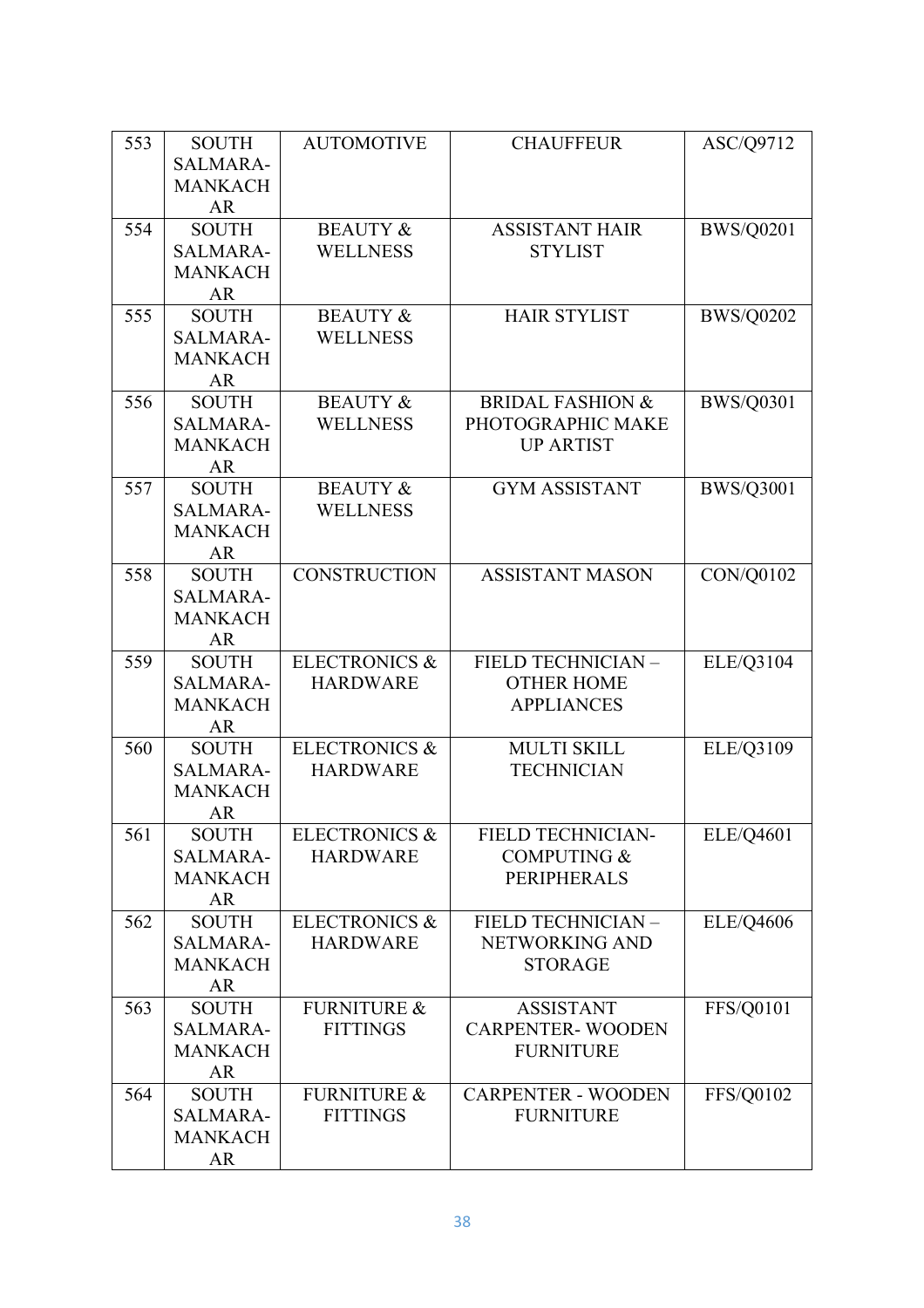| 565 | <b>SOUTH</b>       | <b>FURNITURE &amp;</b> | <b>LEAD SOFA MAKER</b>    | <b>FFS/Q0107</b> |
|-----|--------------------|------------------------|---------------------------|------------------|
|     | <b>SALMARA-</b>    | <b>FITTINGS</b>        |                           |                  |
|     | <b>MANKACH</b>     |                        |                           |                  |
|     | <b>AR</b>          |                        |                           |                  |
| 566 | <b>SOUTH</b>       | <b>FOOD</b>            | PICKLE MAKING             | FIC/Q0102        |
|     | <b>SALMARA-</b>    | <b>PROCESSING</b>      | <b>TECHNICIAN</b>         |                  |
|     | <b>MANKACH</b>     |                        |                           |                  |
|     | <b>AR</b>          |                        |                           |                  |
| 567 | <b>SOUTH</b>       | <b>FOOD</b>            | <b>FRUITS AND</b>         | FIC/Q0107        |
|     | <b>SALMARA-</b>    | <b>PROCESSING</b>      | <b>VEGETABLES CANNING</b> |                  |
|     | <b>MANKACH</b>     |                        | <b>TECHNICIAN</b>         |                  |
|     | <b>AR</b>          |                        |                           |                  |
| 568 | <b>SOUTH</b>       | <b>FOOD</b>            | <b>BUTTER AND GHEE</b>    | FIC/Q2003        |
|     | <b>SALMARA-</b>    | <b>PROCESSING</b>      | PROCESSING OPERATOR       |                  |
|     | <b>MANKACH</b>     |                        |                           |                  |
|     | AR                 |                        |                           |                  |
| 569 | <b>SOUTH</b>       | HANICRAFTS &           | <b>HAND ROLLED</b>        | <b>HCS/Q7901</b> |
|     | <b>SALMARA-</b>    | <b>CARPETS</b>         | <b>AGARBATTI MAKER</b>    |                  |
|     | <b>MANKACH</b>     |                        |                           |                  |
|     | <b>AR</b>          |                        |                           |                  |
| 570 | <b>SOUTH</b>       | HANICRAFTS &           | <b>AGARBATTI PACKER</b>   | <b>HCS/Q8002</b> |
|     | <b>SALMARA-</b>    | <b>CARPETS</b>         |                           |                  |
|     | <b>MANKACH</b>     |                        |                           |                  |
|     | <b>AR</b>          |                        |                           |                  |
| 571 | <b>SOUTH</b>       | HANICRAFTS &           | <b>BAMBOO BASKET</b>      | <b>HCS/Q8704</b> |
|     | <b>SALMARA-</b>    | <b>CARPETS</b>         | <b>MAKER</b>              |                  |
|     | <b>MANKACH</b>     |                        |                           |                  |
|     | <b>AR</b>          |                        |                           |                  |
| 572 | <b>SOUTH</b>       | HANICRAFTS &           | <b>BAMBOO UTILITY</b>     | <b>HCS/Q8705</b> |
|     | <b>SALMARA-</b>    | <b>CARPETS</b>         | <b>HANDICRAFT</b>         |                  |
|     | <b>MANKACH</b>     |                        | <b>ASSEMBLER</b>          |                  |
|     | <b>AR</b>          |                        |                           |                  |
| 573 | <b>SOUTH</b>       | <b>HEALTHCARE</b>      | X-RAY TECHNICIAN          | <b>HSS/Q0701</b> |
|     | SALMARA-           |                        |                           |                  |
|     | <b>MANKACH</b>     |                        |                           |                  |
|     | AR                 |                        |                           |                  |
| 574 | <b>SOUTH</b>       | <b>HEALTHCARE</b>      | <b>BLOOD BANK</b>         | HSS/Q2801        |
|     | SALMARA-           |                        | <b>TECHNICIAN</b>         |                  |
|     | <b>MANKACH</b>     |                        |                           |                  |
|     | <b>AR</b>          |                        |                           |                  |
| 575 | <b>SOUTH</b>       | MEDIA &                | <b>MAKEUP ARTIST</b>      | <b>MES/Q1801</b> |
|     | SALMARA-           | <b>ENTERTAINMEN</b>    |                           |                  |
|     | <b>MANKACH</b>     | T                      |                           |                  |
|     | AR<br><b>SOUTH</b> | MEDIA &                |                           |                  |
| 576 |                    |                        | <b>HAIRDRESSER</b>        | <b>MES/Q1802</b> |
|     | SALMARA-           | <b>ENTERTAINMEN</b>    |                           |                  |
|     | <b>MANKACH</b>     | T                      |                           |                  |
|     | AR                 |                        |                           |                  |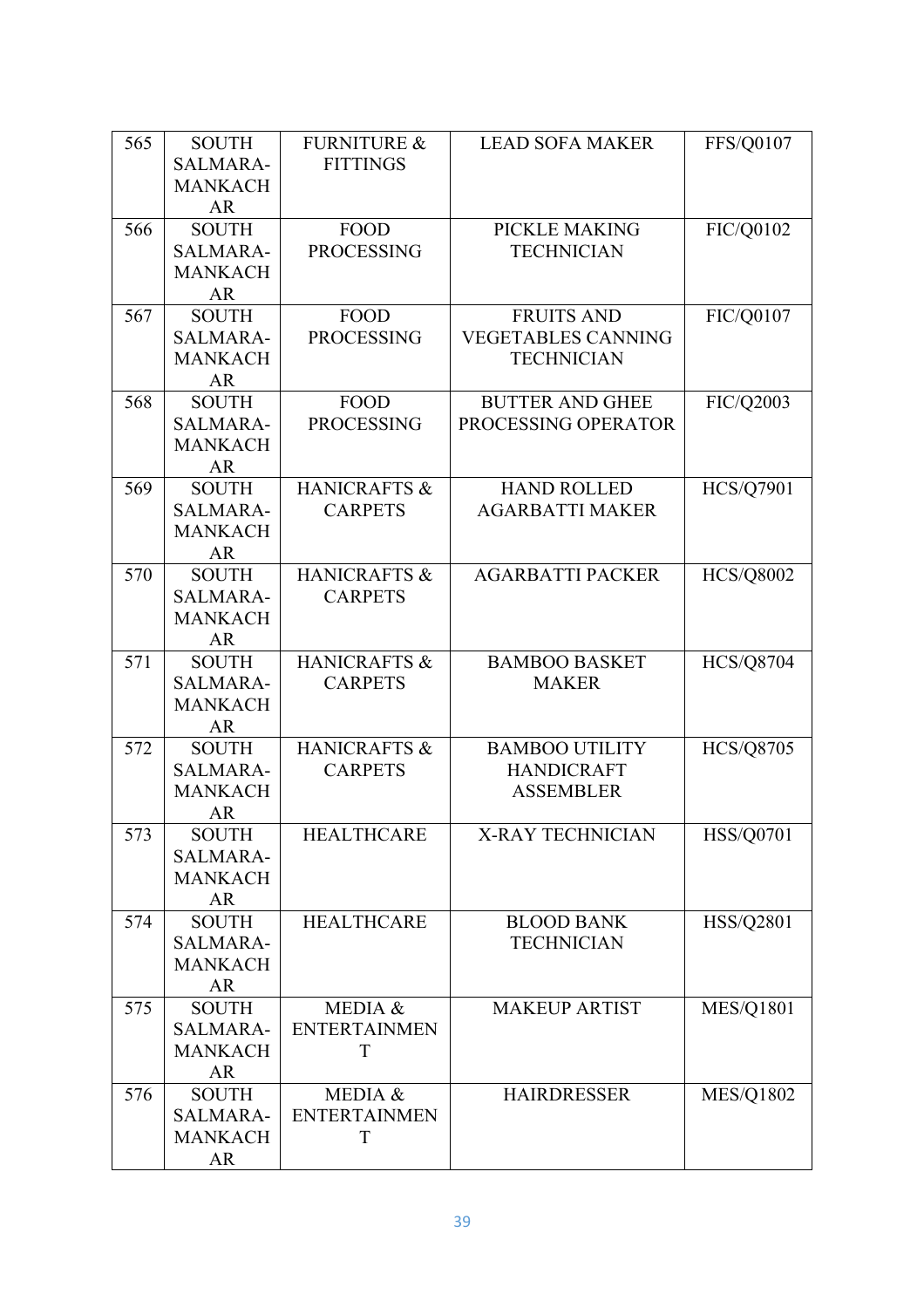| 577 | <b>SOUTH</b>    | PERSONS WITH                            | <b>DAIRY</b>               | PWD/AGR/Q         |
|-----|-----------------|-----------------------------------------|----------------------------|-------------------|
|     | <b>SALMARA-</b> | <b>DISABILITY</b>                       | FARMER/ENTREPRENEU         | 4101              |
|     | <b>MANKACH</b>  |                                         | $\mathbf R$                |                   |
|     | AR              |                                         |                            |                   |
| 578 | <b>SOUTH</b>    | <b>GREEN JOBS</b>                       | <b>SOLAR PV INSTALLER</b>  | SGJ/Q0101         |
|     | <b>SALMARA-</b> |                                         | (SURYAMITRA)               |                   |
|     | <b>MANKACH</b>  |                                         |                            |                   |
|     | <b>AR</b>       |                                         |                            |                   |
| 579 | <b>SOUTH</b>    | SPORTS,                                 | <b>FITNESS TRAINER</b>     | SPF/Q1102         |
|     | <b>SALMARA-</b> | <b>PHYSICAL</b>                         |                            |                   |
|     | <b>MANKACH</b>  | EDUCATION,                              |                            |                   |
|     | <b>AR</b>       | <b>FITNESS &amp;</b>                    |                            |                   |
|     |                 | <b>LEISURE SKILLS</b><br><b>COUNCIL</b> |                            |                   |
| 580 | <b>SOUTH</b>    | <b>IT-ITES</b>                          | <b>MANAGEMENT</b>          | SSC/Q4101         |
|     | <b>SALMARA-</b> |                                         | <b>TRAINEE - MARKETING</b> |                   |
|     | <b>MANKACH</b>  |                                         |                            |                   |
|     | <b>AR</b>       |                                         |                            |                   |
| 581 | <b>SOUTH</b>    | <b>TOURISM &amp;</b>                    | <b>STREET FOOD VENDOR</b>  | <b>THSC/Q3007</b> |
|     | <b>SALMARA-</b> | <b>HOSPITALITY</b>                      |                            |                   |
|     | <b>MANKACH</b>  |                                         |                            |                   |
|     | <b>AR</b>       |                                         |                            |                   |
| 582 | <b>TINSUKIA</b> | <b>AGRICULTURE</b>                      | PADDY CULTIVATOR           | AGR/Q0101         |
| 583 | <b>TINSUKIA</b> | <b>AGRICULTURE</b>                      | <b>TEA PLANTATION</b>      | AGR/Q0502         |
|     |                 |                                         | <b>WORKER</b>              |                   |
| 584 | <b>TINSUKIA</b> | <b>AGRICULTURE</b>                      | ORGANIC FARMING            | AGR/Q1201         |
| 585 | <b>TINSUKIA</b> | <b>AGRICULTURE</b>                      | <b>DAIRY FARMING</b>       | AGR/Q4101         |
| 586 | <b>TINSUKIA</b> | <b>AGRICULTURE</b>                      | PIGGERY FARMER             | AGR/Q4502         |
| 587 | <b>TINSUKIA</b> | <b>AGRICULTURE</b>                      | <b>FOREST NURSERY</b>      | AGR/Q6103         |
|     |                 |                                         | <b>RAISER</b>              |                   |
| 588 | <b>TINSUKIA</b> | <b>AGRICULTURE</b>                      | <b>TIMBER GROWER</b>       | AGR/Q6104         |
| 589 | <b>TINSUKIA</b> | <b>BEAUTY &amp;</b>                     | <b>BEAUTY THERAPIST</b>    | <b>BWS/Q0102</b>  |
|     |                 | <b>WELLNESS</b>                         |                            |                   |
| 590 | <b>TINSUKIA</b> | <b>BEAUTY &amp;</b>                     | <b>HAIR STYLIST</b>        | <b>BWS/Q0202</b>  |
|     |                 | <b>WELLNESS</b>                         |                            |                   |
| 591 | <b>TINSUKIA</b> | <b>CONSTRUCTION</b>                     | <b>ASSISTANT MASON</b>     | CON/Q0102         |
| 592 | <b>TINSUKIA</b> | <b>ELECTRONICS &amp;</b>                | FIELD TECHNICIAN -         | ELE/Q3104         |
|     |                 | <b>HARDWARE</b>                         | <b>OTHER HOME</b>          |                   |
|     |                 |                                         | <b>APPLIANCES</b>          |                   |
| 593 | <b>TINSUKIA</b> | <b>ELECTRONICS &amp;</b>                | <b>CCTV INSTALLATION</b>   | ELE/Q4605         |
|     |                 | <b>HARDWARE</b>                         | <b>TECHNICIAN</b>          |                   |
| 594 | <b>TINSUKIA</b> | <b>ELECTRONICS &amp;</b>                | <b>SOLAR PANEL</b>         | ELE/Q5901         |
|     |                 | <b>HARDWARE</b>                         | <b>INSTALLATION</b>        |                   |
|     |                 |                                         | <b>TECHNICIAN</b>          |                   |
| 595 | <b>TINSUKIA</b> | <b>ELECTRONICS &amp;</b>                | <b>SOLAR &amp; LED</b>     | ELE/Q5903         |
|     |                 | <b>HARDWARE</b>                         | <b>TECHNICIAN</b>          |                   |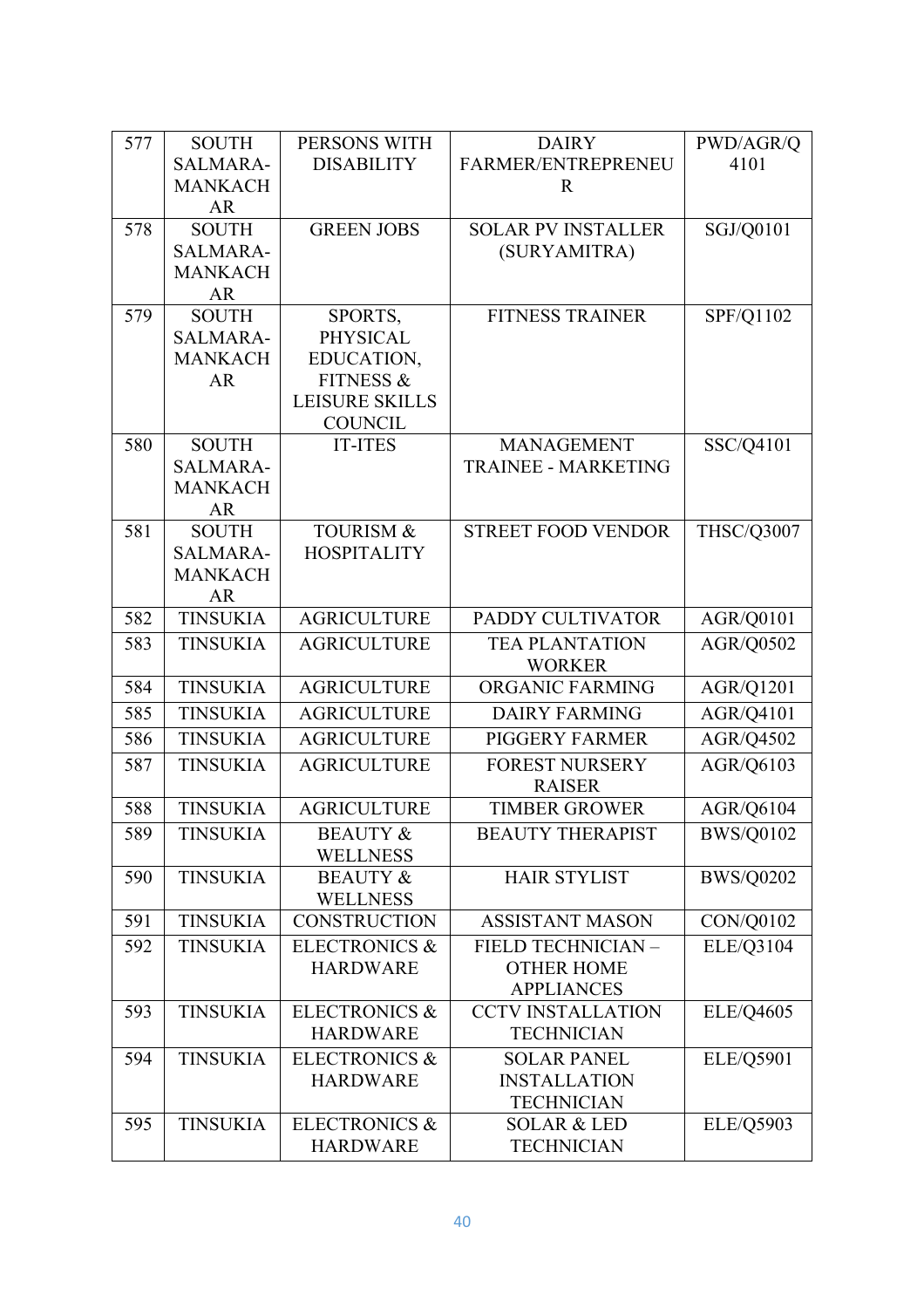| 596 | <b>TINSUKIA</b> | <b>ELECTRONICS &amp;</b>                    | <b>ELECTRICAL</b>                                  | ELE/Q6301         |
|-----|-----------------|---------------------------------------------|----------------------------------------------------|-------------------|
|     |                 | <b>HARDWARE</b>                             | <b>TECHNICIAN</b>                                  |                   |
| 597 | <b>TINSUKIA</b> | <b>ELECTRONICS &amp;</b>                    | FIELD TECHNICIAN- UPS                              | ELE/Q7201         |
|     |                 | <b>HARDWARE</b>                             | <b>AND INVERTER</b>                                |                   |
| 598 | <b>TINSUKIA</b> | <b>ELECTRONICS &amp;</b>                    | DTH SET TOP BOX                                    | ELE/Q8101         |
|     |                 | <b>HARDWARE</b>                             | <b>INSTALLATION AND</b>                            |                   |
|     |                 |                                             | <b>SERVICE TECHNICIAN</b>                          |                   |
| 599 | <b>TINSUKIA</b> | <b>FOOD</b>                                 | <b>FRUIT PULP</b>                                  | FIC/Q0106         |
|     |                 | <b>PROCESSING</b>                           | <b>PROCESSING</b>                                  |                   |
| 600 | <b>UDALGURI</b> | <b>AGRICULTURE</b>                          | <b>TECHNICIAN</b><br><b>BANANA FARMER</b>          |                   |
|     |                 |                                             |                                                    | AGR/Q0301         |
| 601 | <b>UDALGURI</b> | <b>AGRICULTURE</b>                          | <b>VERMICOMPOST</b><br><b>PRODUCER</b>             | AGR/Q1203         |
| 602 | <b>UDALGURI</b> | <b>AGRICULTURE</b>                          | <b>PIGGERY FARMER</b>                              | AGR/Q4502         |
| 603 | <b>UDALGURI</b> | APPAREL MADE-                               | <b>SEWING MACHINE</b>                              | AMH/Q0301         |
|     |                 | <b>UPS AND HOME</b>                         | <b>OPERATOR</b>                                    |                   |
|     |                 | <b>FURNISHING</b>                           |                                                    |                   |
| 604 | <b>UDALGURI</b> | <b>APPAREL MADE-</b>                        | <b>SELF EMPLOYED</b>                               | <b>AMH/Q1947</b>  |
|     |                 | <b>UPS AND HOME</b>                         | <b>TAILOR</b>                                      |                   |
|     |                 | <b>FURNISHING</b>                           |                                                    |                   |
| 605 | <b>UDALGURI</b> | <b>HEALTHCARE</b>                           | <b>GENERAL DUTY</b>                                | HSS/Q5101         |
|     |                 |                                             | <b>ASSISTANT</b>                                   |                   |
| 606 | <b>UDALGURI</b> | <b>RETAIL</b>                               | <b>RETAIL TEAM LEADER</b>                          | <b>RAS/Q0105</b>  |
| 607 | <b>UDALGURI</b> | <b>IT-ITES</b>                              | <b>DOMESTIC DATA</b>                               | SSC/Q2212         |
|     |                 |                                             | <b>ENTRY OPERATOR</b>                              |                   |
| 608 | <b>UDALGURI</b> | <b>TOURISM &amp;</b>                        | <b>FRONT OFFICE</b>                                | THC/Q0109         |
|     |                 | <b>HOSPITALITY</b>                          | <b>EXECUTIVE</b>                                   |                   |
| 609 | <b>UDALGURI</b> | <b>TOURISM &amp;</b>                        | <b>HOUSEKEEPING</b>                                | <b>THC/Q0208</b>  |
|     |                 | <b>HOSPITALITY</b>                          | <b>EXECUTIVE</b>                                   |                   |
| 610 | <b>UDALGURI</b> | <b>TOURISM &amp;</b>                        | <b>FOOD &amp; BEVERAGE</b>                         | <b>THC/Q0301</b>  |
|     |                 | <b>HOSPITALITY</b>                          | <b>SERVICE-STEWARD</b>                             |                   |
| 611 | <b>UDALGURI</b> | <b>CONSTRUCTION</b>                         | <b>ASSISTANT MASON</b>                             | CON/Q0102         |
| 612 | <b>UDALGURI</b> | <b>CONSTRUCTION</b>                         | <b>ASSISTANT</b>                                   | CON/Q0302         |
|     |                 |                                             | <b>SHUTTERING</b>                                  |                   |
|     |                 |                                             | <b>CARPENTER</b>                                   |                   |
| 613 | <b>UDALGURI</b> | <b>ELECTRONICS &amp;</b><br><b>HARDWARE</b> | <b>FIELD TECHNICIAN-</b><br><b>COMPUTING &amp;</b> | ELE/Q4601         |
|     |                 |                                             | PERIPHERALS                                        |                   |
| 614 | <b>WEST</b>     | <b>AGRICULTURE</b>                          | <b>SUGARCANE</b>                                   | AGR/ Q0203        |
|     | <b>KARBI</b>    |                                             | <b>CULTIVATOR</b>                                  |                   |
|     | ANGLONG         |                                             |                                                    |                   |
| 615 | <b>WEST</b>     | <b>AGRICULTURE</b>                          | <b>CHILLIES CULTIVATOR</b>                         | <b>AGR/ Q0601</b> |
|     | <b>KARBI</b>    |                                             |                                                    |                   |
|     | ANGLONG         |                                             |                                                    |                   |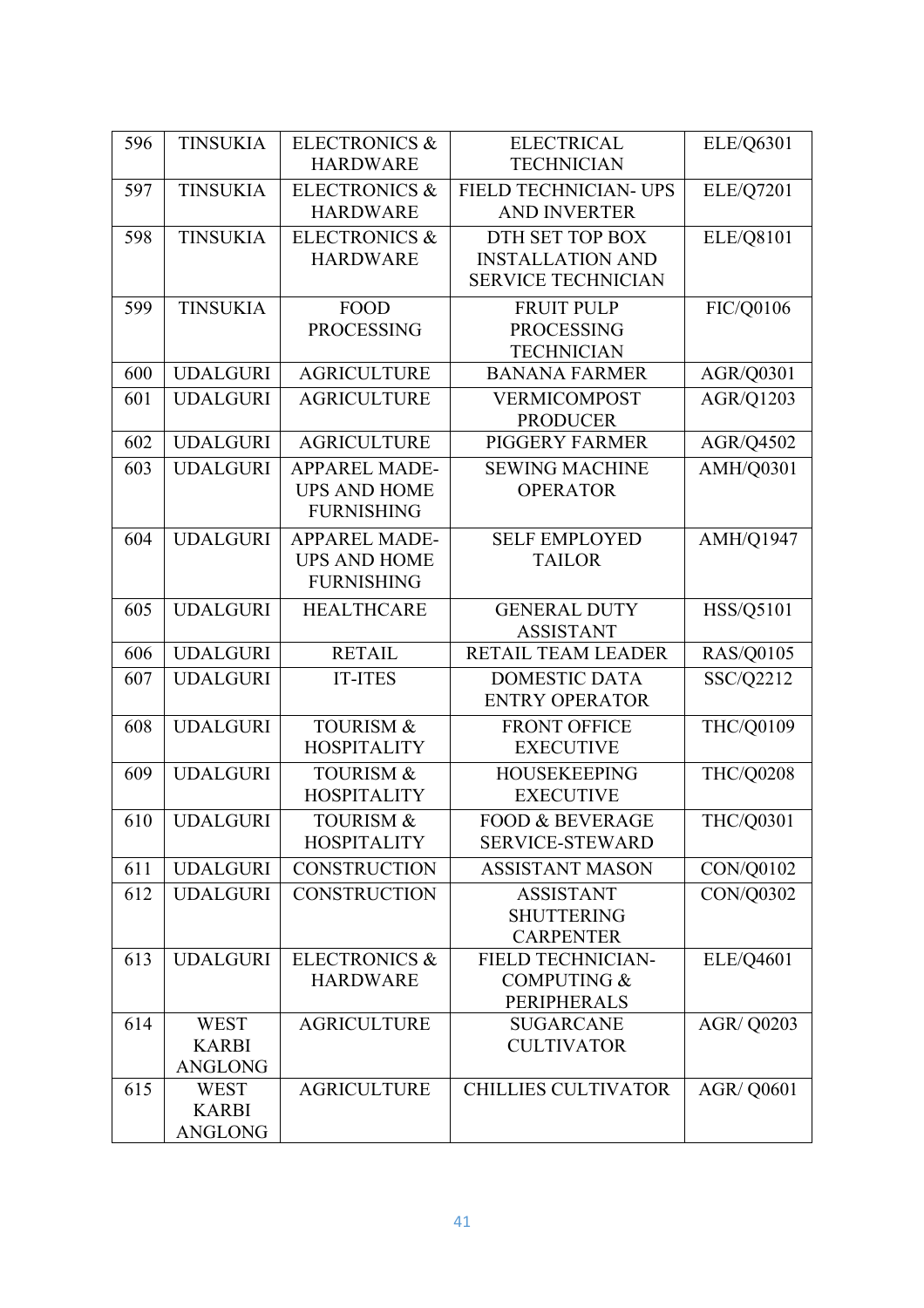|                |                                                                                                                                                                                                                                      |                                                                                                                                | <b>AGR/ Q6101</b>                                                                                                                                                                                          |
|----------------|--------------------------------------------------------------------------------------------------------------------------------------------------------------------------------------------------------------------------------------|--------------------------------------------------------------------------------------------------------------------------------|------------------------------------------------------------------------------------------------------------------------------------------------------------------------------------------------------------|
|                |                                                                                                                                                                                                                                      |                                                                                                                                |                                                                                                                                                                                                            |
|                |                                                                                                                                                                                                                                      |                                                                                                                                |                                                                                                                                                                                                            |
|                |                                                                                                                                                                                                                                      |                                                                                                                                |                                                                                                                                                                                                            |
|                |                                                                                                                                                                                                                                      |                                                                                                                                | AGR/Q0301                                                                                                                                                                                                  |
|                |                                                                                                                                                                                                                                      |                                                                                                                                |                                                                                                                                                                                                            |
|                |                                                                                                                                                                                                                                      |                                                                                                                                |                                                                                                                                                                                                            |
|                |                                                                                                                                                                                                                                      |                                                                                                                                | AGR/Q4501                                                                                                                                                                                                  |
|                |                                                                                                                                                                                                                                      |                                                                                                                                |                                                                                                                                                                                                            |
|                |                                                                                                                                                                                                                                      |                                                                                                                                |                                                                                                                                                                                                            |
| <b>WEST</b>    |                                                                                                                                                                                                                                      | <b>PIGGERY FARMER</b>                                                                                                          | AGR/Q4502                                                                                                                                                                                                  |
| <b>KARBI</b>   |                                                                                                                                                                                                                                      |                                                                                                                                |                                                                                                                                                                                                            |
| <b>ANGLONG</b> |                                                                                                                                                                                                                                      |                                                                                                                                |                                                                                                                                                                                                            |
| <b>WEST</b>    | <b>AGRICULTURE</b>                                                                                                                                                                                                                   | <b>MUSHROOM GROWER</b>                                                                                                         | AGR/Q7803                                                                                                                                                                                                  |
| <b>KARBI</b>   |                                                                                                                                                                                                                                      | (SMALL                                                                                                                         |                                                                                                                                                                                                            |
| <b>ANGLONG</b> |                                                                                                                                                                                                                                      | ENTREPRENEUR)                                                                                                                  |                                                                                                                                                                                                            |
| <b>WEST</b>    | <b>FOOD</b>                                                                                                                                                                                                                          | PICKLE MAKING                                                                                                                  | FIC/Q0102                                                                                                                                                                                                  |
| <b>KARBI</b>   | <b>PROCESSING</b>                                                                                                                                                                                                                    | <b>TECHNICIAN</b>                                                                                                              |                                                                                                                                                                                                            |
| <b>ANGLONG</b> |                                                                                                                                                                                                                                      |                                                                                                                                |                                                                                                                                                                                                            |
| <b>WEST</b>    | <b>HANICRAFTS &amp;</b>                                                                                                                                                                                                              | <b>BAMBOO BASKET</b>                                                                                                           | <b>HCS/Q8704</b>                                                                                                                                                                                           |
| <b>KARBI</b>   | <b>CARPETS</b>                                                                                                                                                                                                                       | <b>MAKER</b>                                                                                                                   |                                                                                                                                                                                                            |
|                |                                                                                                                                                                                                                                      |                                                                                                                                |                                                                                                                                                                                                            |
| <b>WEST</b>    | <b>HEALTHCARE</b>                                                                                                                                                                                                                    | <b>GENERAL DUTY</b>                                                                                                            | HSS/Q5101                                                                                                                                                                                                  |
| <b>KARBI</b>   |                                                                                                                                                                                                                                      | <b>ASSISTANT</b>                                                                                                               |                                                                                                                                                                                                            |
|                |                                                                                                                                                                                                                                      |                                                                                                                                |                                                                                                                                                                                                            |
| <b>WEST</b>    |                                                                                                                                                                                                                                      |                                                                                                                                | RSC/Q6107                                                                                                                                                                                                  |
|                |                                                                                                                                                                                                                                      |                                                                                                                                |                                                                                                                                                                                                            |
|                |                                                                                                                                                                                                                                      |                                                                                                                                |                                                                                                                                                                                                            |
|                |                                                                                                                                                                                                                                      |                                                                                                                                | TSC/Q7303                                                                                                                                                                                                  |
|                |                                                                                                                                                                                                                                      |                                                                                                                                |                                                                                                                                                                                                            |
|                |                                                                                                                                                                                                                                      |                                                                                                                                |                                                                                                                                                                                                            |
|                | <b>WEST</b><br><b>KARBI</b><br><b>ANGLONG</b><br><b>WEST</b><br><b>KARBI</b><br><b>ANGLONG</b><br><b>WEST</b><br><b>KARBI</b><br><b>ANGLONG</b><br><b>ANGLONG</b><br><b>ANGLONG</b><br><b>KARBI</b><br><b>ANGLONG</b><br><b>WEST</b> | <b>AGRICULTURE</b><br><b>AGRICULTURE</b><br><b>AGRICULTURE</b><br><b>AGRICULTURE</b><br><b>RUBBER</b><br><b>TEXTILES &amp;</b> | <b>BAMBOO GROWER</b><br><b>BANANA FARMER</b><br><b>GOAT FARMER</b><br><b>GENERAL WORKER-</b><br><b>RUBBER PLANTATION</b><br><b>TWO SHAFT</b><br><b>HANDLOOMS</b><br><b>HANDLOOM WEAVER</b><br><b>KARBI</b> |